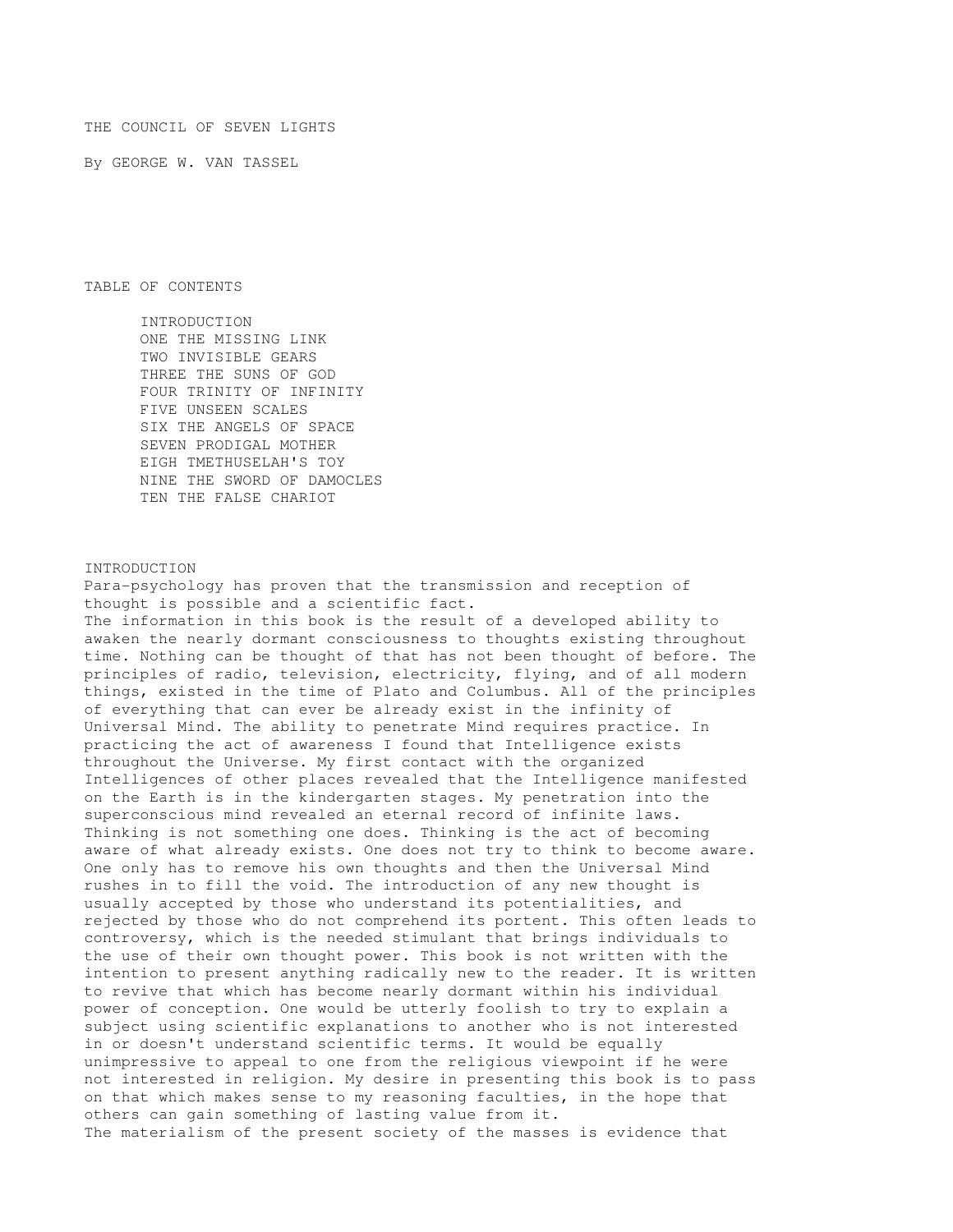even the most unreligious of individuals has a desire to worship something; so he worships matter. The materialists think they are the more advanced people in an otherwise scientifically ignorant society. The most devout religionists lean the other way and believe their heavenly point of view is the correct way. Actually both are wrong and both are right; from a neutral point of view. I am attempting to present this book from the middle viewpoint. If it appears that I am leaning one way or the other, the reader may take into account that perhaps he is basing his opinion on his own tendency to lean one way or the other. Now, the best way to really understand anything is to examine your own opinion from the opposite point of view. This book is an attempt to present to science and religion the facts that each are integral parts of the other, and both are the same ONE from opposite concepts. A wall is a wall regardless of from which side one looks at it. On one side of this wall is written the history and achievements of science, and on the other side one can read the records of the various religions. There is only the one principle of creation, but there are many roads to finding this grand principle. Religion presents its many roads to the people; each sect presenting its approach as the only one, with the fanatic condemnation of all other religious roads. The many divisions of science each profess their findings as the eternal verities. Religion presents God as the Infinite Being; and science presents the manifestations of God which have been recorded with the five senses. In the unthinkable vastness of the infinite universe the Earth is only a tiny speck of matter, inhabited by parasites called humans. The people depend upon the Earth for their sustenance the same as any parasite depends upon its host for life. Religion is the art of living now. A true religionist knows how to live without infringing upon the rightful living of others. The professors of religion propound spirit as something you become after your death. Actually the spirit of you is here now and your god is determined by the way you live in the flesh body so as to manifest spirit now, here on Earth. The consciousness of every individual contains all of the records of every act :and personality that the individual has ever done, or been. To admit that many of the thoughts I received were given by other identities would be true. Yet the further truth is that I have been all of these other identities. Reincarnation is a misnomer. All that one has ever been or will ever be, he is now. Everyone has always existed since the creation. Whether one accepts the limits of one life span here on the Earth, or this life and a hereafter somewhere else is of no concern. One cannot honestly believe in a hereafter without believing in a "before". This schoolroom on the Earth is only a brief experience in eternal Life. One must first understand himself, then he may understand his fellowman. If this is accomplished then one is at the doorway of understanding God.

O man, you have made laws to avoid using My Laws. Confusion, chaos, and war are the results of man's ideas, opinion, and assumptions. Light alone is the essence of Truth; Truth alone is the essence of Wisdom; Wisdom is the essence of Knowledge; Knowledge is the essence of Life. Only through Knowledge can man express Wisdom in action. I have given man Life that he might demonstrate My Knowledge through action and Wisdom.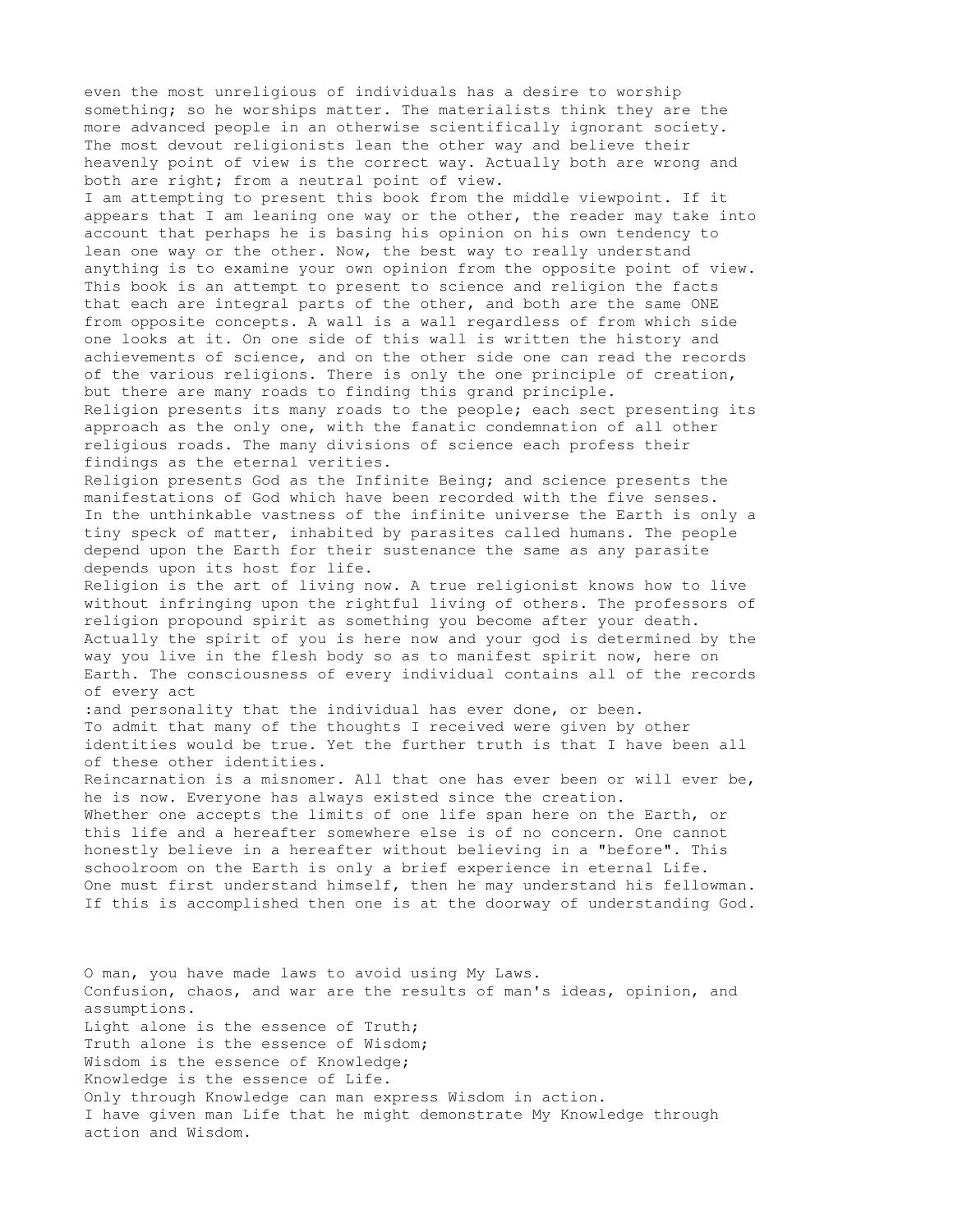I extend the concentration of My Light to those who are demonstrating My Laws. O man, in living My life, in breathing My breath, establish within yourself the solidarity, the contentment, the bliss of living rightly; that I may know, that I may feel the glorious pulsation of the Being of you. In speaking My words, let them ring clear, let them be dear and near to you that others may understand. Realize, I am not the expression of self; I am only the boundless unselfish utterances of the heart and the Soul that sees Me in others. None can bring about the workings of My Laws, unless first they have established their right within My Light. Reach not for golden prizes of desire, for they shall reflect the Light. Look not into the mirrors of space, for eyes that see are blind to Me. And though the prize be golden, My light does not reflect. Express the Being of Me in life, extend Me in the action that I may feel the thrill of doing for another whose need is great, that I may know success in manifesting you to bring about the Me in others, that their eyes may see through thee to Me-not reflection, not illusion, but the purity, the reality I have instilled within the you of Me.

## CHAPTER ONE

# THE MISSING LINK

"In the beginning God created the heaven and the earth." (Gen. 1:1). This creation was a part of the continuously evolving creation throughout the universe. Each instant that passes new things are being made, new phases of life unfold, to live in ever progressing cycles of rebirth. As related above God made heaven before Earth. In these heavens of the sky He had already created Man. On many planets in many other solar systems, and on other planets in this solar system, Man was developed through thousands of years, even before the Earth was habitable. Man was created (Gen. 1:27), he did not evolve from the lower animals. However, he was not created on the Earth. Man was created throughout millions of solar systems; to serve as the instrument of God's doing. Anyone who contends that this planet is the only one occupied by intelligent life forms, does not accept God in His infinite completeness. His narrow mind has placed a limit on His ability to perform His creations. Adam was not a single man. The Adamic race of Man was the first people to inhabit the Earth. This is confirmed in Gen. 1: 27 where the race of Man, in the original creation, is described as "male and female". In Gen. 1: 28 the scripture relates how "God blessed them". This is plural, not him, but them. And God said unto them (the Adamic race, both male and female) "be fruitful, and multiply". This all happens before Eve is ever mentioned. Thus the Adamic race is established on Earth. Then God finished His work of creation in regard to Man. He had also finished the creation of the heavens and the Earth (Gen. 2: 1) and all the host of them. This means all the beings who occupied the Earth and the heavens. So God "ended His work" and rested. (Gen. 2:2,3). Can this be that God ended His work, and still no mention of Eve? Yes, the Bible is accurate on God's beginning of His creations. Then comes the summary of the creation. This is where people are led into confusion. For the first time God is left out of the picture and we have a "Lord God" (Heb.-Jehovah Elohim). This character was one of the Adamic race who was in the colony that had been landed here by spacecraft. The men of the Adamic race did not bring their women with them when they first landed on Earth. The Lord God brings Eve into the picture, not the Creator. The Lord God said that the Adamic men were lonesome. (Gen. 2:18). Then the Lord God pops Eve out of a rib after one of their people fell into a deep sleep. (Gen. 2:21,22). God brings about the creation of people through birth everywhere in the universe, not by making women out of men's ribs. The race of Eve was the highest form of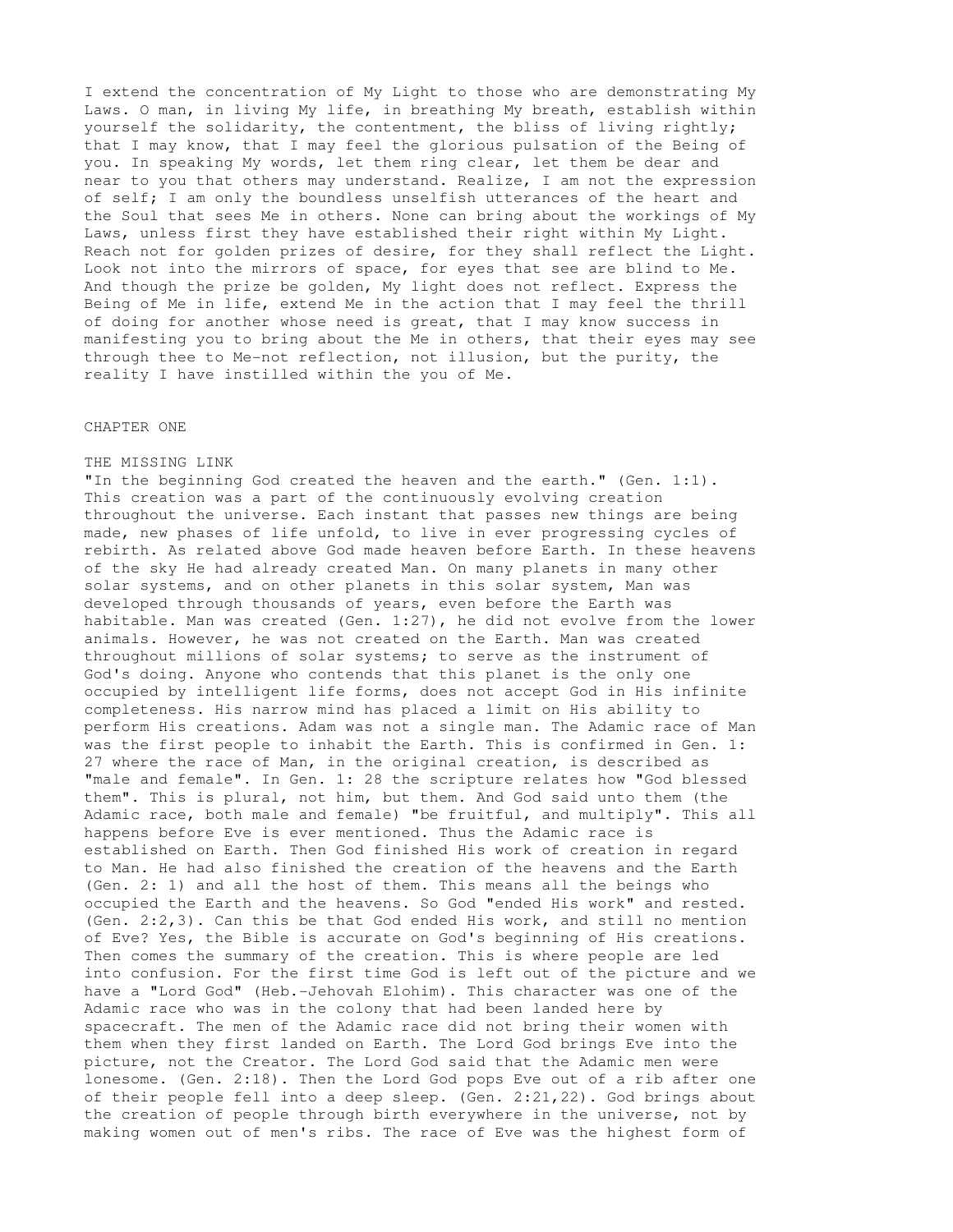animal life on this planet. They were not apes, but they were also not the race of Man, created by God. Next comes the story of Adam, Eve, and the apple. (Gen.  $3:1-7$ ). This son of the Adamic race of Man blamed the woman, and the woman blamed the serpent. The poor serpent didn't have anyone to blame. One of the true species of Man, as God created the Adamic race, mated with an animal. There is no violation of God's law in man mating with woman after his own kind. Adam's violation of the law was not in "eating the apple"; it was in eating the wrong apple. God created every creature after its own kind (Gen. 1: 11, 12 and 21, 22), but one of the race of Man mated with an animal of the Earth and crossed blood. This is where Man became hu-man. Eve gave birth to Cain and Abel. She didn't know who the Creator was, so she said, "I have gotten a man from the Lord" (Gen. 4: 1), thinking the Lord was the Adamic man who was her mate. When Cain killed Abel he revealed the animal nature of his mother. He started the practice of murder, that has expanded to a point now where people can vaporize thousands of others with atomic and hydrogen bombs. That is why the people of the Earth are called humans. The Adamic sons of God knew the tiger as a killer among beasts. The name for tiger was "Hu". Most of the people on the Earth today are crossbreed descendants of the true Adamic sons of God, as originally created, and the animal race of Eve. That is why you have an earthly, dense, animal body, and an inner body of created reality as God made You. The truly created men and women of the Adamic race of man have been watching the people on the Earth for thousands of years. This "siva-lization" (from Shiva, Hindu god of destruction) of humans has expanded the science of destruction to the point of crisis. The nations having atomic bombs have enough to wipe out all living things on the Earth. The animal of Eve is in power. The Adamic race of Man has brought "nullifier" ships into the Earth's thin film of breathable atmosphere. We call them green fireballs. They have nullified concentrations of atomic radiation that were in our atmosphere. They feel responsible for the fact that one of their people started this destructive cycle on the Earth. You have a choice to make. You either accept the Creator's Adamic constructive part of you, or you recognize the physical hu-man's destructive influence of the Eve ancestry. The Adamic race of Man typifies the combination of spirit and substance into form. The many forms of life; fish, birds, reptiles, insects, animals, and humans all change with environment and breeding. The human race is a degenerate species of Man, as a result of following the bestial tendencies. Matter and spirit are the same thing, only in opposite manifestation. Matter is energy (spirit) condensed and energy is matter in solution. Each is polarized throughout infinite space and both follow a pattern of forms. Space is the infinite ocean of Intelligence (Creative Spirit), or the Creator at rest. This balanced Intelligence manifests through all creations. In order to manifest motion the energies must be unbalanced. No thing or condition in God's universe is without contrast in duality. For every up there's a down, for every white there's a black, for every night there's a day. Anyone who has climbed the "tree of knowledge" can see that it has two sides, no matter in which direction one looks. This is not because the tree knows one side from another; it's because the man in the top of it has two sides, his right and left. God made everything in duality so He could remain at rest in the middle. God is peace. Jesus said "My Father and I are one". That was because he recognized no rich or poor, no boundaries or colors, no church or religions. That was

because he remained neutral at a division point between the contrasting dualities. Jesus didn't take sides with anyone. Actually you shouldn't take either side--take God's course down the middle.

A fire can warm you or destroy you. Cold is desirable in a refrigerator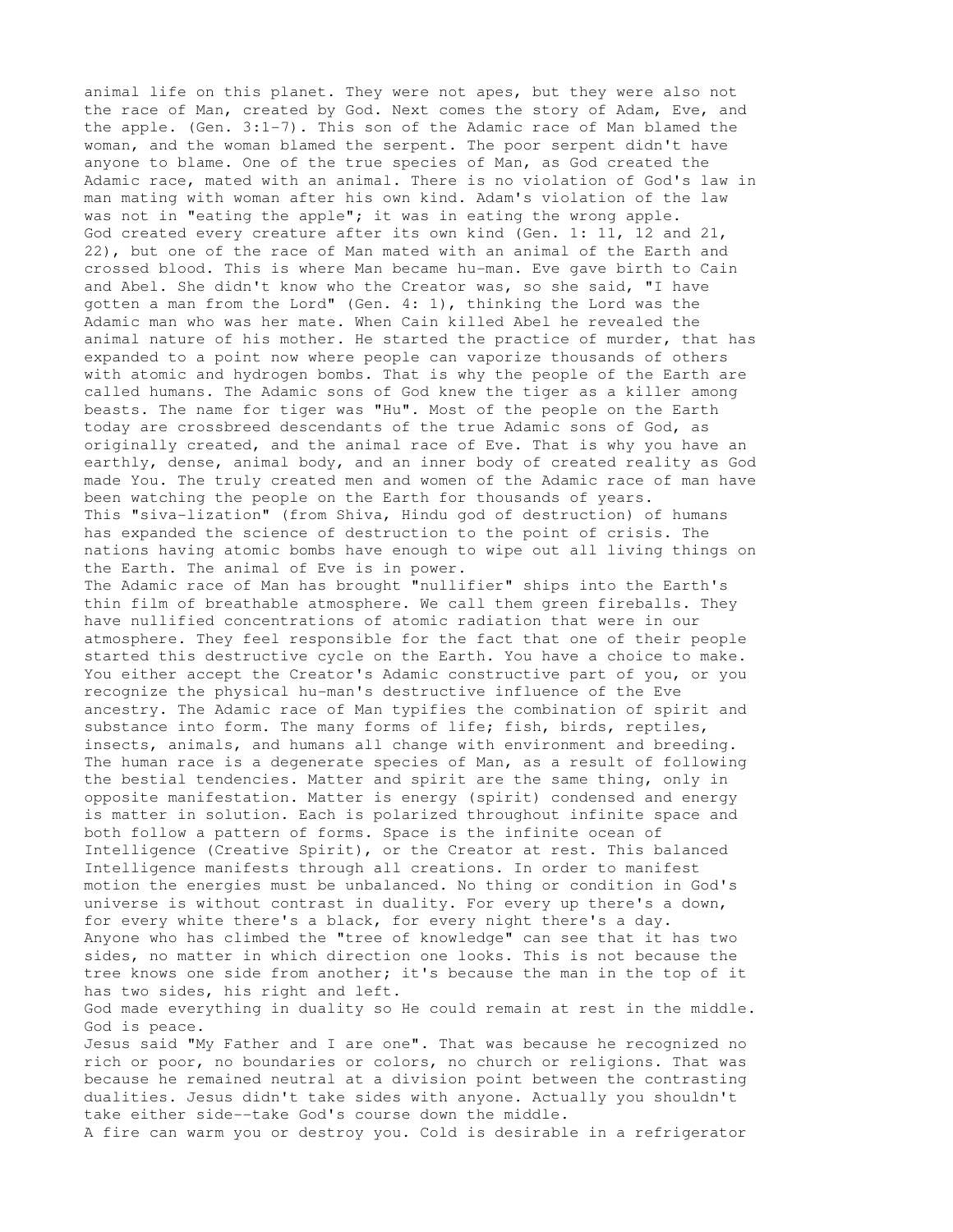but not when it makes one uncomfortable. Speed is required to get somewhere fast, but its momentum can kill you if you lose control of it. Atomic energy is a death force. Its radiation can kill you without a bomb being dropped. In commercial use for power it is as deadly as when it is used in bombs. Fission or fusion of atoms, or their isotopes, on a planet are not as God intended. God created suns to operate their reactions by the principles of fission and fusion. He also placed the planets far enough away from the suns so there would be no harmful effects from their waste products. Human use of sun principles, on a planet, is in direct opposition to the creative principles of an all wise God. The law of reaction will cancel every destructive cause. Apply sun principles on planets and the reaction will make the planet a sun. Who escapes? Only the people who are with God in the middle. How? They will be taken out into space by the race of Man in the spacecraft. In order to present the one principle which causes all things to be, let us use the symbol "G" to signify what is commonly referred to as God. Let us use "A" to symbolize the right hand of God, or the positive polarity, projective, male force of unbalanced energy. Let us use "B" as the sign of negative polarity, receptive, female energy, or the left hand of God. Assume that God, who rested after the creation of all things, is the still fulcrum of Intelligence throughout all infinity that serves as the balance between these opposites. For an objective point of view, assume that the "G" line is vertical to the plane of the paper. Assume that the "A" line is on the paper, running crosswise at 90' to the vertical "G" line. This "A" line of force is composed of positively charged particles. Assume that the "B" line is running from the top to the bottom of the paper, at 90' to the "A" line and 90' to the "G" line. This "B" line of force is composed of negatively charged particles. Where these lines cross there is an atom, a micro solar system, created in perfection by these unseen forces. The atomic element is determined by the substances present in the charged "A" and "B" lines. This evolves a nucleus of positively charged particles called a proton, surrounded by a field of negative orbits set up by the "B" particles in motion. The concentrated group of "B" particles in this orbit we call an electron. The "G" line has no motion as to movement in a given direction. It extends infinitely throughout all space, through all substances and materials. It exists in what we term both light and darkness. These lines are parallel to each other. Atoms compose all things. "G" light is found in the composition of all atoms. "G" light is Creative Intelligence. Our Earth is an electron of our Sun, traveling in its orbit of a negative field. It is rotated by the band width of "A" and "B" light forces, equal to the Earth's diameter. Prior to the formation of individual atoms, the "A" and "B" lines of light force had to contain the correct amount of substance particles. For clarification let us revert down to a single line of "A" and "B" lines of force. These two lines of oppositely charged light cross each other at 90º, insulated by the "G" lines of infinite Intelligence. They cannot be brought into induction where they cross unless they are mated. In order to give birth to an atom of Hydrogen, the "A" and "B" lines must conform to species. The law reads "each after its own kind". The "B" must contain the same number of particles per inch as the "A" does. These particles must also vibrate at the same frequency. In order to become Hydrogen both lines of light must conform to the vibratory frequency of Hydrogen in the spectrum. The vibratory frequency of each element is different. The Hydrogen particles vibrating in their own frequency in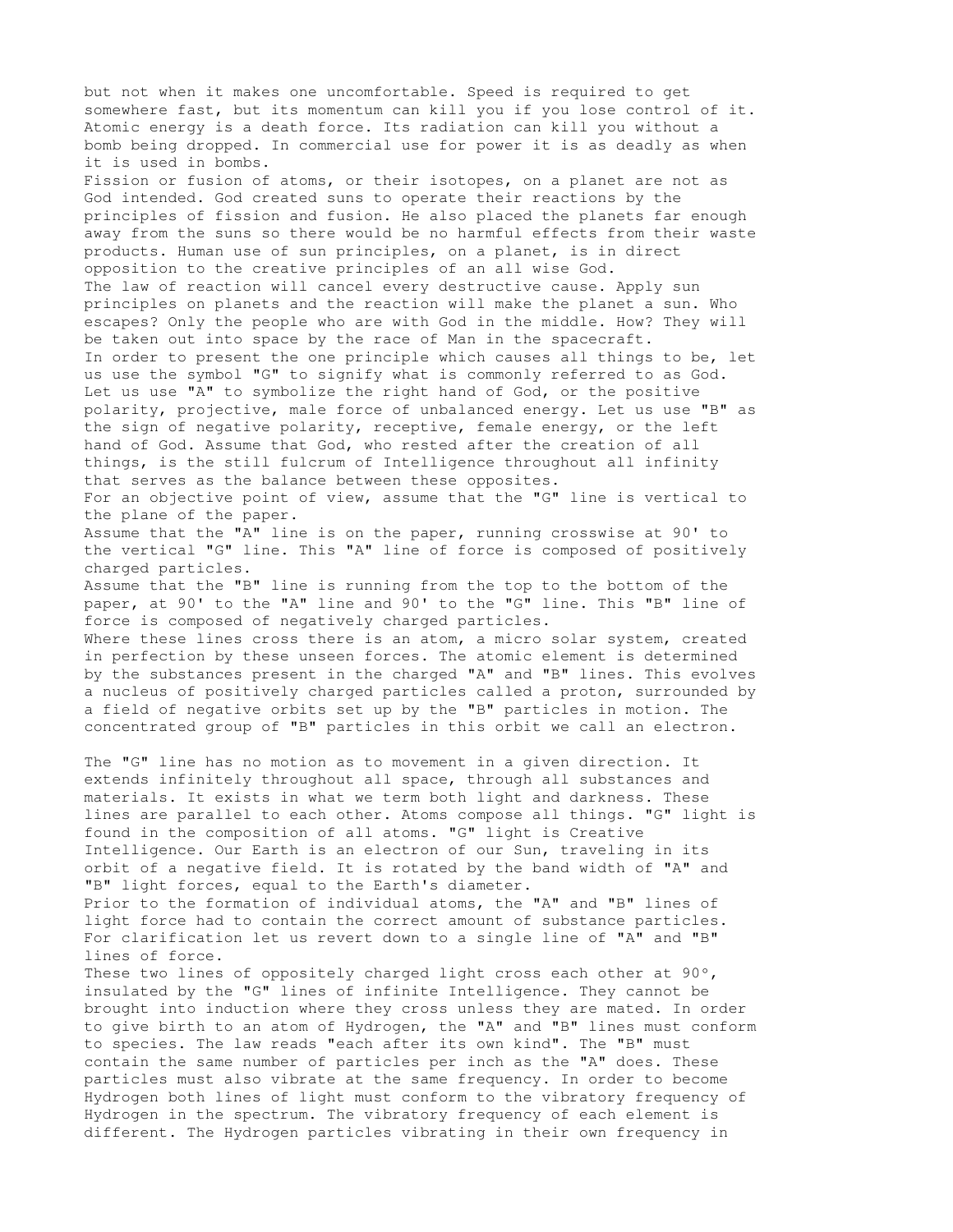the light lines before they become an atom cannot mix with the frequency of any other element.

This makes them of like species in every respect except they are of opposite polarity. This opposition of charge brings them together, and the "G" light allows them to mate by induction because they are equal opposites. The density of each element is determined by the frequency of the vibrating particles in both the "A" and "B" lines of force. Each atomic element is the result of perfect proportion, charge, and vibration in equal and opposite polarities. Thus an atom of Hydrogen is the same wherever it is found in the universe. Let us proceed to simplify the complex. Picture an onion cut in two. An onion is like an atom, the outside layer or shell being the negative field of orbit for the outermost electron. The next layer and each alternate layer toward the center being composed of Intelligence, the insulating layer of infinite light force called the "G" line of light. When you crack an atom, the force disturbing or puncturing the outer shell creates unbalance and neutralizes the outer shell. This causes the outermost electron to be attracted to the positive proton in the center. However, before the electron reaches the proton the instantaneous inrush of "G" light force through the fractured outer shell creates implosive pressures within the atom. This is the active force that brings about the explosion when the electron and proton discharge within the ruptured shell. The insulating "G" light condenses into what science has named a neutrino. This potent causation force immediately deserts its wrecked atom and takes off to return to the thirteenth density. This is what religion would term a "resurrection"; when the potent, causal, infinite, light force deserts its shell or body. God in His infinite Wisdom caused all of His creations to function by perpetual motion. He maintains the balance by centering each creation and insulating each one from all others. When He created the "A" lines of light force, He caused to be 1850 of them to a square centimeter. He gave them positive polarity, male, projective gender, a speed of 186,000 miles per second, and matter in the form of charged particles. In opposition to the "A" lines of light force He created the "B" lines. The "B" lines are 1257 per square centimeter. They cross between the "A" lines of force at 90' with a speed of 202,000 miles per second. Their polarity is negative, their gender is female, receptive. Between the "breathing" of these two primary forces, He created rhythm. This brings about a "wave motion", which consolidates the individual lines into "bands". When "A" works inward, "B" works forward; and when "A" works outward, "B" works backward. Rhythm, which establishes the "bands, levels, and density changes", is operated by strain or desire. Strain is the time between the "flight" of the female, negative lines of force and "the pursuit" of the male, positive lines of force. When they encounter any created object that was "born" before by other "A" and "B" lines of light, they add to its rotation by spiral induction and partial penetration. The negative "B" lines are attracted to the Earth's positive core, but are resisted by the "G" light insulation strata. Having penetrated the negative crust, they are repelled by it and take the line of least resistance, which is out of the North Pole. By induction, they attracted the positive core to rotate in one direction, and in being repelled helped the negative crust to rotate in the opposite direction. The "A" positive lines of force work opposite to the foregoing, and are emitted at the South Pole. As they emit from the poles they are met by the "A" and "B" lines of light that are passing uninterrupted by the planet and bent back to their original course. The resistance in bending causes the aurora. As they have reduced their energy charge and speed of motion in adding power to the planet, they enter different levels as they emerge from the poles. Then the "G" lines of light, crossing between them and insulating them, brings them back through "rest" and "rhythmic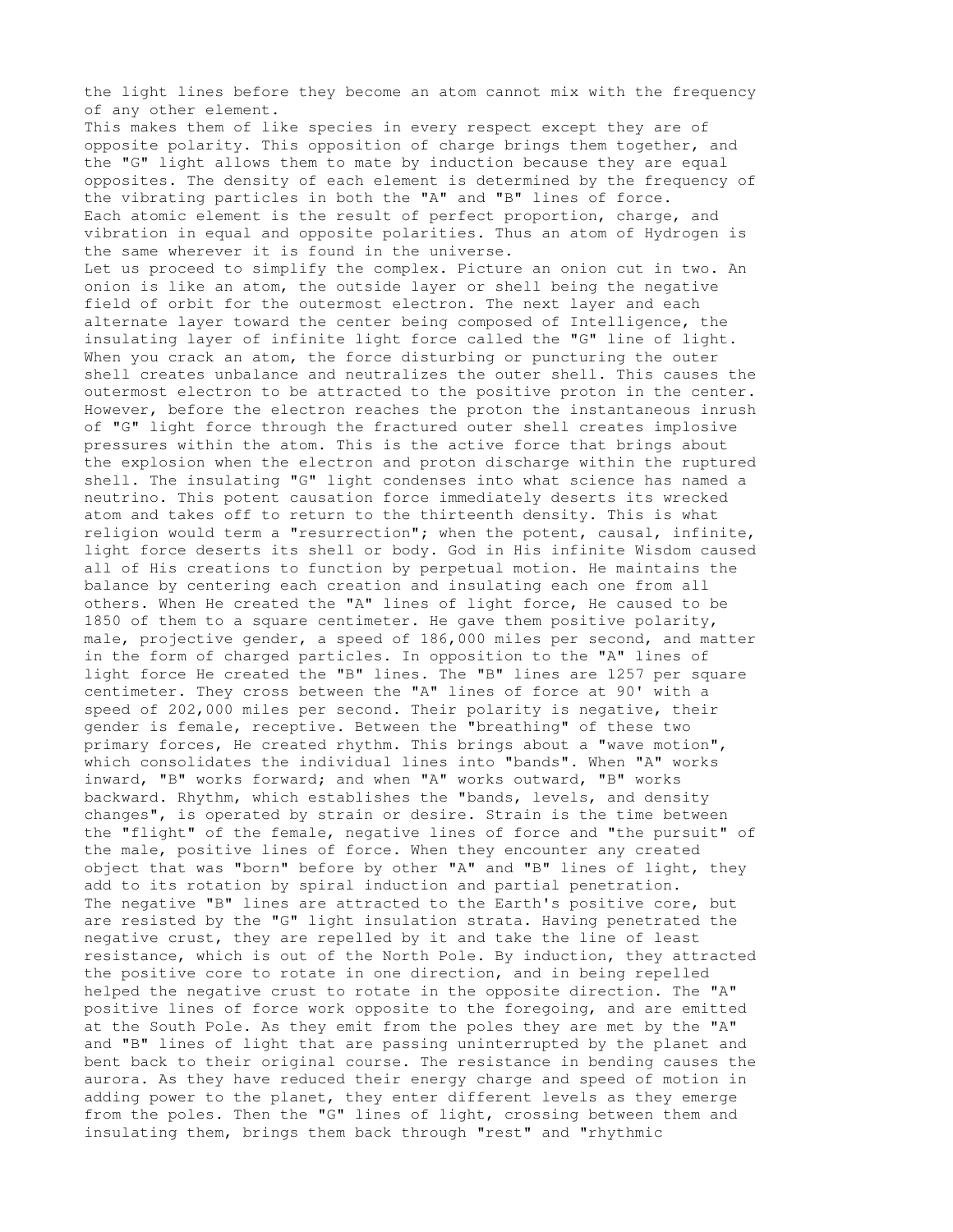breathing" to their original conditions. The "A" lines of force have more quantity "density" and less speed than the "B" lines of force. The "B" lines have more speed and less "density". This is the reason why the "A" positive lines of force, charged with matter, become the proton core of the Earth. The faster "B" charged matter becomes the crust of our planet. This strain or desire is the eternal progressive spirit in all things that manifest action. Strain in people is called desire. When the desire exceeds the limits of capacity, the Father's agents of balance-the "A" or "B" lines of force-will bring about an opposite result. The "G", "A", and "B" lines are the "Us" referred to in the Bible (Gen. 1: 26) when God said, "Let us make man".

O mortals, though My Laws have been as doormats beneath your feet; though through centuries you have turned not to face the Light--I judge not, neither do I hold regrets, for all are given right to choose. Mortals in this density of three, having not chosen Me, now stand beneath the whip, but are rather facing rebound of the actions man has created. My Laws are fixed. None can change the Law of all Infinity. One fulfills the Law, or faces judgment by the Law, written in the Light of each of MY created beings. Having turned My Laws about, now you are faced with your man creations in opposition to My Law. So I gather up the scattered fruit, knowing that the bulk of My harvest has been lost to repetition upon repetition of errors, written in the history of mortals on this portion of Me. I must brush off this contamination from My cloak, that I may hang it in My closet clean. Those who have failed for centuries to recognize My person within their Being, are forced by their actions to repetition once again. My heart, manifested by you, is sore. But I shall recover to bring about the destiny as many times as necessary, that My pattern shall be complete for each one of My parts. So it is, again and again I cleanse My house. My love shall never fail. Everlasting Light is man's by choice alone, and the choice I gave to him. I am the voice that manifests in every word you say. I am the sound in darkness to your ear, that leads the way. You stumble on the path to Me. You fail to see the Light within, that grows with every victory over self. To be a part of Me, project the actions of Me being you. Extend My Love instilled within. Do unto others as I do to you. For I can only Be, through you.

# CHAPTER TWO

# INVISIBLE GEARS

Densities are the levels or grades through which creation progresses. Thought is the activating force. Thought is the image of the Creative Intelligence. Progression is a reward for effort expended in creative thought. Through thought the Creator established a pattern through which all things must pass. The people of the Earth and this solar system are all in the same boat at present. There are various levels or decks in this space boat. There are visible partitions between these different levels. The first class passengers in this solar boat are not the wealthy people, nor the intellectuals of the system. The steerage is not occupied by the poor or the illiterate. Everything in this boat is mixed up. The Creator didn't make it this way, the mix-up is due to the doings of man. Earth people are dominated by individual and mass ego. Nearly everyone thinks he is better than others. Now progression is upward, and when one looks down on another he must lower himself to see the other. When one sees the good in others he automatically raises himself. The Creator established densities to control these conditions. The Third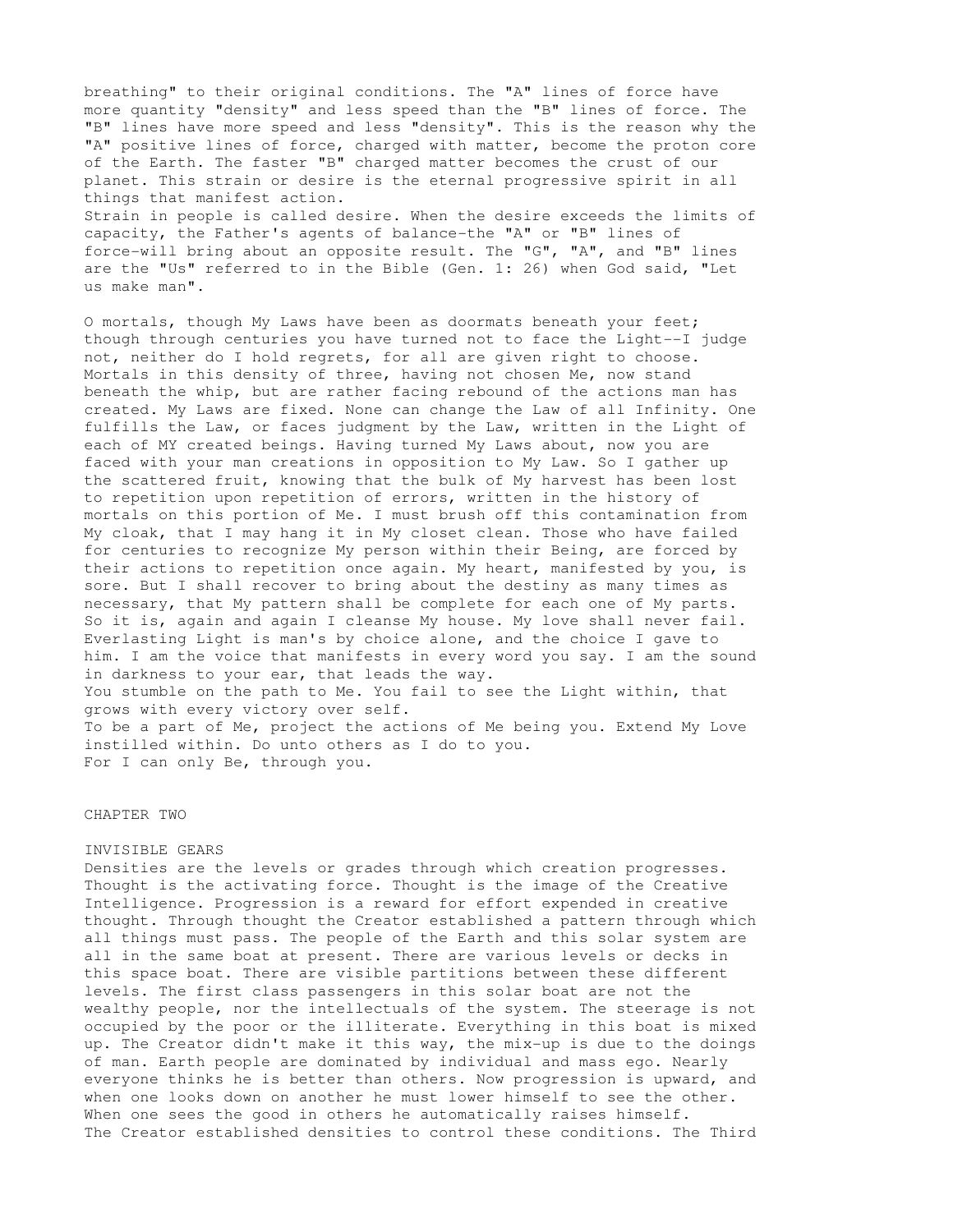density, where these things exist in the triangle of confusion, is about all finished. Humans on Earth are going to have to conform to the requirements of the Fourth density, or take this grade over again. The requirement to pass is to live the Golden Rule. Not to profess it, or expect others to live it, but to live it individually, as you are only responsible for yourself. The drawing represents one of the "flowers of the universe". The Vela Sector System is only one of the Creator's thoughts. There are twelve densities in the system we occupy. Each of these is divided into twelve major cycles. Each major cycle is divided into twelve minor cycles. When a solar system moves out of one density into another, it is called a master cycle. The solar system that we are in is now in the arc between the Third and Fourth densities. For the planet Earth and this solar system, this is the time of times. The Earth is culminating a minor cycle, a major cycle, and a master cycle all at the same time. This will bring about a rebalancing of the planet on new poles. When this occurs, the great earthquake written of in Revelations will take place. The First density, for the Earth, was when the planet only supported vegetation. The Earth's rotational speed was such that only gigantic vegetation with a germination temperature of around 110 degrees Fahrenheit could survive. When the Earth passed through the arc, or overlap between the First and Second densities, it rebalanced on new poles; and the massive vegetation became our coal beds of today. As soon as the Earth had stabilized in the Second density, the space people landed animals on the planet. This has been handed down from the ancient records as the story of Noah and the Ark. The germination temperature in the Second density was 104 degrees. The animals that lived in the Second density were also large. They were of the mastodon and dinosaur types. The reason they became extinct when the planet passed from the Second into the Third density, was because the germination temperature in the Third density was around 98.6 degrees Fahrenheit. Many of the carcasses of these large animals are recovered today from the glaciers of Siberia. That area was tropical in the Second density. In the arc of Space, when the Earth rebalanced on new poles, the animal with a germination temperature of 104 degrees Fahrenheit could not reproduce in a temperature of 98.6 degrees Fahrenheit. After the large animals became extinct the space people of the Adamic Confederation landed a colony of the race of Man on the Earth. It was through the mating of these Adamic Man people with the race of Eve (upright-walking animals of high Second density development that survived the cataclysm in the arc of Space) that brought about the humans of the Earth. This was the beginning of human people in the Third density, on the Earth. The race of Eve became extinct, except for the animal flesh contribution and destructive tendencies of humans. Humans cannot reproduce in the Fourth density and will become extinct as an animal-Man mergence in the first 100 years, as the Fourth density germination temperature will be around 90 degrees Fahrenheit. The humans that survive through the cataclysm of the coming polar flip will gradually die off. The Fourth density is not for destructive principles or humans. Those who do not conform to the requirements to emerge will be reincarnated back into the 12th phase of the Third density on another planet, and have to live through this mess again. The densities alternate polarity and therefore rotation. The drawing shows them as viewed from the top, looking at their maximum circumference. An edgewise view would show them as spirals, one with the apex up and the next with the apex down. Our solar system is about to pass out of the maximum circumference of the Third density into the minimum circumference of the Fourth density. The Earth will then rotate nearly 370 days in a year.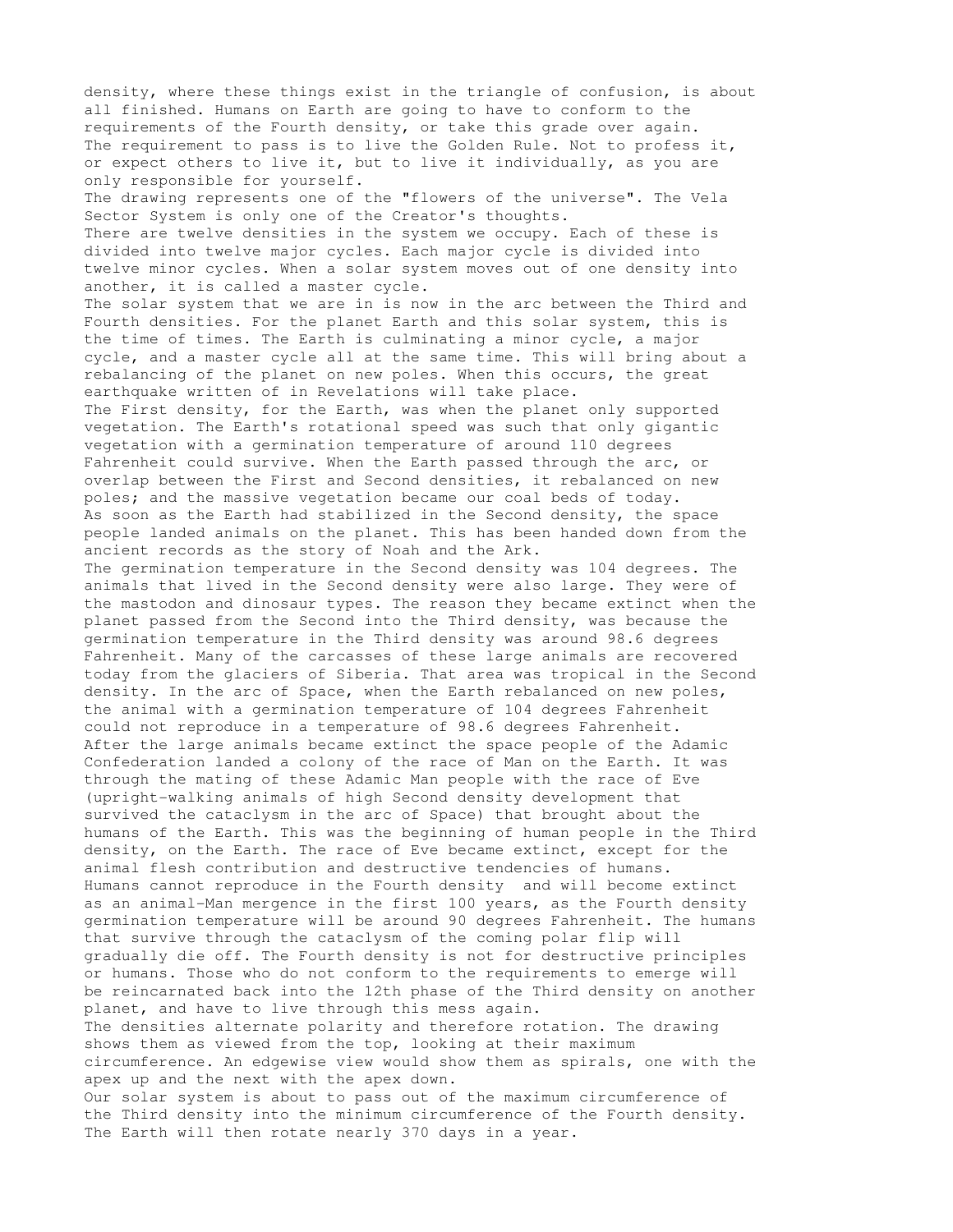Do not confuse densities with dimensions. Densities are pressures established in changing frequencies of vibration. Dimensions are measurements. Some have mixed-up dimension and density. Time is not measurable in the Absolute. Time can be phased in density and moved backward or forward. However it can only be done through the zero point between polarities. As our solar system moves through space, its progression is into an ever increasing frequency of vibrations. Each solar system and every planet must evolve through grades, even as babies learn to crawl before they walk. The "A" and "B" lines of force pass through your body at 90' to each other. The "G" line of infinite light centers your consciousness and separates you from all other people with a boundary of skin. As these positive and negative lines of energy pass through your body, they activate every atom and cell of your physical makeup. If the approach of these lines to this planet, from out of space, is interrupted by one of the other planets, as they are, then you individually are affected by the influence from the other planets. Our scientists say the Moon causes tides, yet they contend that the Moon has no effect on crops, people, or other conditions, that these beliefs are only superstition. The human body is over two-thirds water. Is it superstition to assume that if the influence of the Moon moves thousands of millions of tons of water in the oceans, that the hundred pounds or so of water in a person is not also affected? Everything has some effect on everything else in the universe. As you move throughout the day in an upright position, you are moving in and out of many lines of force. All of them are charged with influences, not only of other planets but from other people, various metallic objects, electronic devices, and atmospheric conditions. You feel these influences and you may wonder how the day, or year, went so fast. At another time the hours may drag. These time changes are the results of some influence acting upon you. If you work. hard or run you become heated and tired. This is the result of an increase in the number of charged lines of force you have interrupted. Through various attitudes caused by turning, bending, and motions of the limbs, heat is generated in the body because of constant changes of the "angle of attack" from the lines of force. When you sit down to rest for a few minutes, this permits the body to absorb the energy from the "A" and "B" lines of force issuing forth from the same unchanging direction. Then the structure of the body cools off because it reaches balance. This idling condition of the body-motor is brought about by the fact that each atom is receiving steady motion by the same lines of force. When you sleep at night the body becomes charged in balanced rhythmic interchange. There has been much said of one sleeping with the head to the North, or East, or in a particular direction. This is not a fixed law; it varies with each individual. Each person should try the various directions. With some people it would require that they vary direction occasionally. It is more important to sleep away from metallic objects. Coil springs are especially detrimental to complete rest. Metallic conductors set up vortices that cause a circular motion within the straight lines of force. This is a parallelism to body activity; so instead of resting, your body is working even while you sleep. The essence of life is the same in all densities or "dimensions". Life is manifested from the "A" and "B" lines of light force by the infinite "G" light. Life is only given form in the First density by the principle of "the wheel of life". All vegetation, all substance with form-such as rocks, fluids, and planets-maintains form through various 'times, stages, or cycles.

Each form of life in the First density contributes substance to every other form of life on all material, or negative levels. All densities of life contribute to the progression of every form of life in densities beneath them. All forms of substance are alive in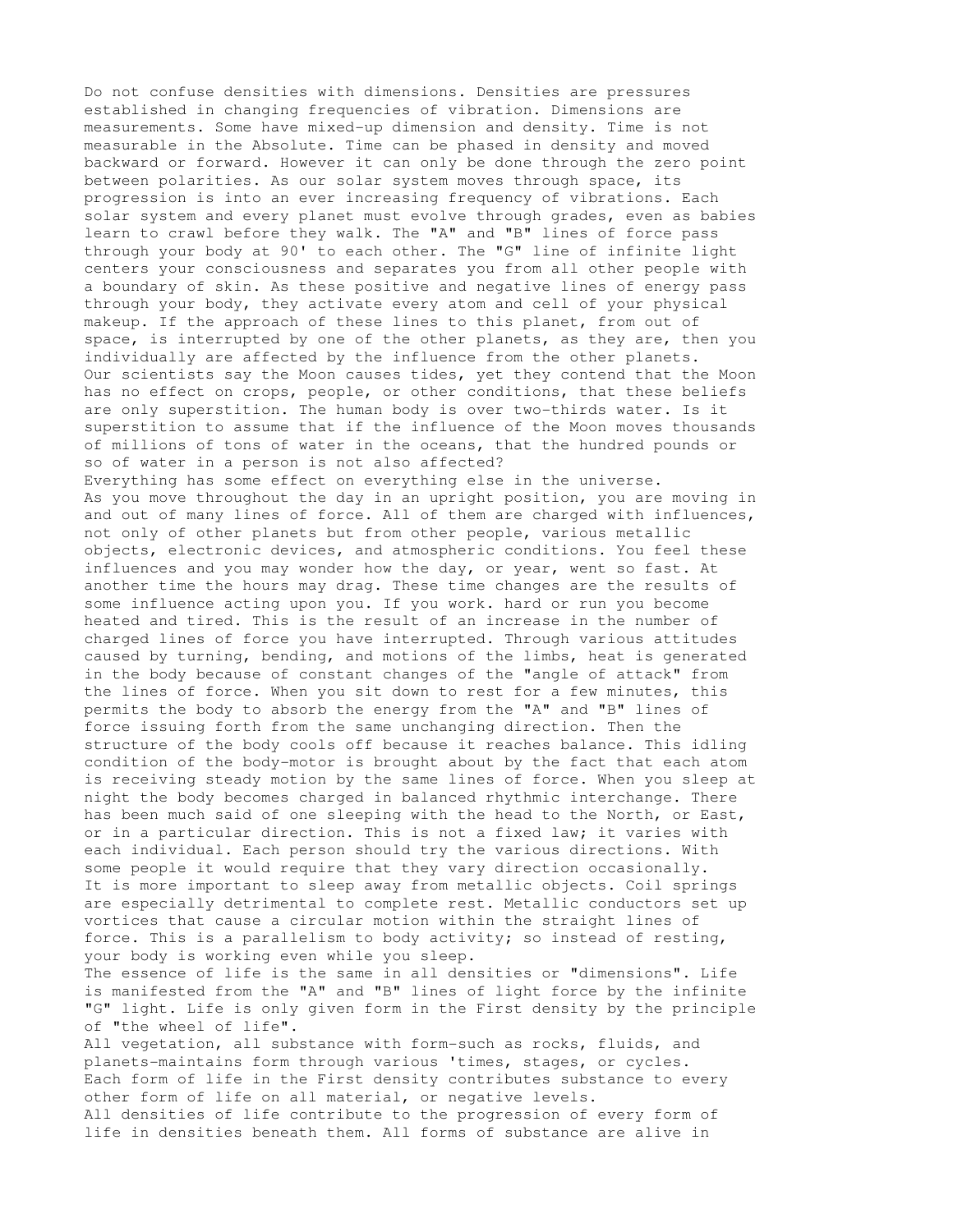repetitive patterns for their particular species. Thus substance, through life, repeats its cycles "from dust to dust". Life is the carrier of progression in its eternal and endless spiral. Thus the stages are positive (reverse swastika figure shown) or negative (swastika figure shown) or both (cross in circle figure shown) when they are in balance. The spiral of life (also called Caduceus) is symbolized by two serpents: (Caduceus figure shown) - The negative, receptive, or female is only given desire by its opposite , the positive, projective, or male counterpart and vice versa. These symbols are not zigzag in form, they are spiral. They are centered and separated by the "staff of life" around which they twine ever upward through the infinite Intelligence. The First density on Earth, consisting mainly of vegetation, is of both polarities. The dividing line is the surface of the Earth. The positive, projective part of the plant is attracted into the dark negative soil to provide minerals and moisture so the receptive, female portion above the surface may "bloom in her fullness". This is the reason why a water-witcher's twig, taken from a living plant, can indicate water. It is actually a living instrument. Like magnets when they are cut, the positive end remains in the same direction. Therefore they are held upside down in order to function. As all things beneath the surface of the soil are of negative polarity and since survival is the strongest desire, the twig wants to assume its natural polarity-position and is attracted, positive end butt first, to the "water of life". For the same reason, when you spend long periods of time in the positive sun, you require more water which is negative, to quench your thirst which is the result of unbalanced light force. Every cell in the vegetation is life in form, maintaining a still greater life in form. As an animal eats the First density (stationary Life form) vegetation, it gives to it motion. The substance confined to the place where the seed dropped can now move around, as it has been assimilated by and raised to the Second density (Life and Motion). The same progression of substance takes place when you eat the flesh of an animal. Humans being both animal and spirit, are of the Third density (Life, Motion and Consciousness). You, as part of the eternal pattern of life in form, give to the animal substance the ability to express and recognize the spirit. Although all forms of life progress within their own densities, much confusion has been started by the theorists who try to tie the densities together. Darwin tried to show the evolution of man from the apes. There is no missing link except breeding. As our solar system has progressed through space it crossed on August 20, 1953, from the Third density to the Fourth density. Our planet has emerged from the frequency of the Third density. Everything on this planet must now begin to conform to this higher frequency pattern. We are on the verge of witnessing a cyclic, planetary housecleaning. All things in this solar system are going to be brought into balance. The space people of the Adamic race, serving as agents of God, have through the centuries followed a pattern of cycles in bringing their qualified teachers to the people of Earth. Approximately every 2100 years the spacecraft of the space people have landed one of their Divine Mothers on Earth, to give birth to a "true son of God". As far as the records go, they have all been "virgin mothers". These cycles are determined by the Adamic people according to cosmic planetary time. A Minor Cycle is approximately 2100 years, or one-twelfth of a Major Cycle. A Major Cycle is about 26,000 years, or a complete cycle of the Precession of the Equinox. These cycles vary in time either way, plus or minus, according to nutation.

During the last Major Cycle the space people landed twelve teachers. The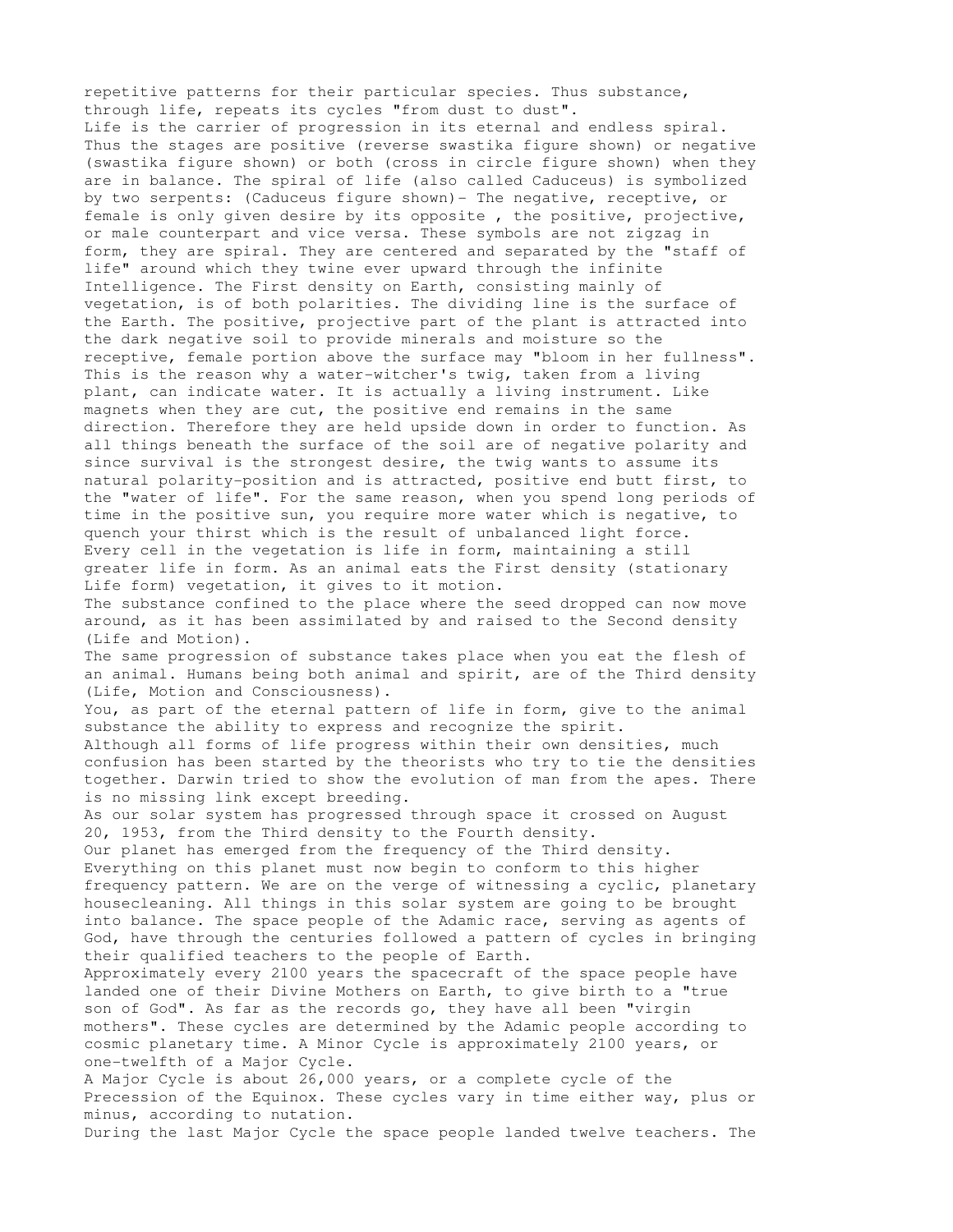teacher called Jesus was the twelfth and last of the "sons of God" in the past Major Cycle. The policy is always to return the last teacher of each Major Cycle to begin the next cycle. The importance of today is emphasized by the fact that we are not only on the pinnacle of a Minor Cycle, but are also amidst a Major, and Master Cycle at the same time. This brings about a balancing of the planetary forces that the space people call "the Father's housecleaning among His planets". However, in the Bible it is called the time of the great earthquake. Noah walked with God because lie was one of the space people who came to the Earth in the "arc of Noe". In the Bible, Noah is confused with Noe. Noah was a man, and Noe was the "arc of Noe". It was in the "arc of Noe" that the animals were brought to Earth. The space people landed the various animals that could survive in the Second density germination temperature. Of course there was a flood during the time of the "arc of Noe". The Bible is correct when it said all the water was in the firmament (in the First density). That was why the vegetation was so thick in the First density. The moisture would condense and water the vegetation at night and rise as fog in the daytime. When the Earth flipped on its poles in the "arc of Noe", the rotational speed changed and the new temperature of the Earth being less, the waters condensed and fell from the atmosphere and flooded the land. The Bible says the waters were fifteen cubits deep (about 27 feet) in Genesis, 7: 20. So the story in the Bible of the ark and its animal cargo, is a badly twisted version of a man and a boat. The size of the Biblical ark is given as 300 cubits long, 50 cubits wide and 30 cubits high, (about 525 feet, by 88 feet wide, by 53 feet high). Imagine caging a pair of each kind of living thing in an area that large. And don't forget they needed sufficient food carried to feed them for 40 days. Then the story gets further off. They confused the accurate, ancient records with another "arc". This was when the Bible story puts Noah's sons in the same boat. The animals were landed in the "arc of Noe", between the First and Second densities. Three hundred and twelve thousand years later Ham, Shem, and Japheth were landed on Earth; between the Second and Third densities, in the "arc of Spae". Noah's "sons" were not individuals either. The race of Ham were the black people. The race of Shem were white people, and the race of Japheth were the yellow people. The various tribes that descended from these three original colors of people, that were colonized on Earth by the space people, is listed in Genesis, chapter 10. Each race is pure in its own color. And the Universal law reads "each seed after its own kind". In all the creations on the Earth, each flower, tree, animal and all of nature follows this Law-except humans who were given the right to choose. Humans were given the intelligence to raise themselves, yet humans are the only creatures that violate this Law. O man, though I am One, I am also Many. Though I center the individual light of each of you, you also are the One of Me. I live each sensation; I live every expression; I am the motion of thee, O man. Consider each thing you do, you do to Me. For when you strike one of My parts I feel the blow. And when you cast a thought of love, I absorb the love of you; and I return it too. When idle mind leads thee to tear the reputation of another down, you have only lowered your thought of Me, and in turn have lowered yourself. Realize that I am always with you. Always the silent, unseen, companion to your every action; the recipient of your every thought. I love to express Myself through you in ways that bring Me joy; in paths that reach the hearts in gratitude. Help Me to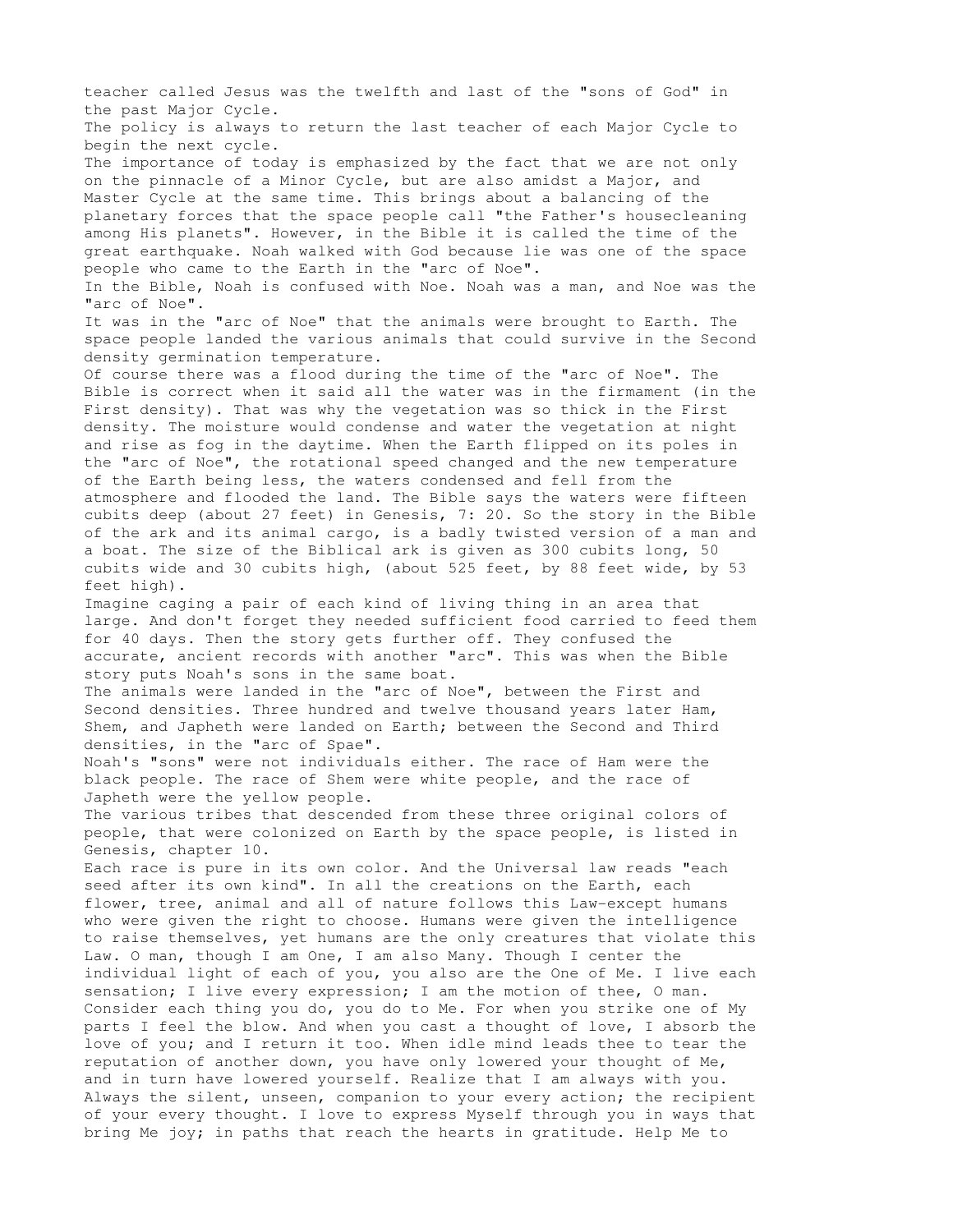express the Oneness of each of Us that I may center all My parts in unity of Me and thee in harmony and Love; that none shall know the pain, and sorrow, and heartbreak you did express yourself. I gave thee Light of Life that you might extend My action; that others might feel the Joy of Me that are in darkness bent, who are trouble-blinded and cannot see that I am there. Extend the progress I have brought into being by lifting up another, that I may feel the twofold expression expressed in grateful thanks. Though I am stillness, My parts all move in Me. MY rest is in contrast, or motion could not be. Extremes establish the boundaries beyond which man cannot go. Though I am boundless, man is bound in Being of Me, by individuality. Man I have created so I may extend Myself through motion of the parts of Me, so I will not be bound within the stillness of My infinity.

# CHAPTER THREE

## THE SUNS OF GOD

The Sun is an evolved planet in its progressive state of becoming space. An expanding universe must have something to expand from. The Sun is not becoming smaller by combustion, fission or fusion. It is growing larger by digestion of the matter it encounters in the lines of primary light energy. The Sun gives off only a very small percentage of the energy it is thus acquiring. Matter, or mass, cannot give off but only a small percentage of its actual total potential energy, even in the famed atomic bombs. The energy given off by any fuel or matter is always less than that substance which went into its making. Why is this? The answer is-because Mind also went into the making of all created things. Mind is neutral. Mind cannot give off energy, it can only direct the flow and action of energy. Universal Mind permeates all things. Each person uses the Mind of God according to his, or her ability to get into It deeper. All things that are, or ever will be, already exist in Universal Mind. None can penetrate into the Universal Mind beyond their own acquired capability. On the other hand, God cannot do more for you than you are capable of doing for yourself by directing the Universal Mind. When scientists discover that the core of the proton in an atom is square, then they will realize that the body in the Sun is also square. The cubic minerals in their crystallized state are of neutral polarity on a negative surface such as the Earth. They can be brought into polarity however, by exposure to light, pressure, or charging. The body of the Sun was brought into cubic form by the fact that its axes were parallel to the three lines of light energy. The infinite light (Universal Mind), or the "G" line of light centers one axis. The positive "A" and the negative "B" lines center the other two axes. They are all at 90' angles to each other. The sunspots are discharges of secondary magnetic (electrostatic) force released into the actisphere and photosphere by the rotating comers of the square core body. These discharges are magnetic exhaust effects common to any body in motion. The sunspots are apparent in the 100 to 300 North and South latitudes on the Sun, to our vision. The sunspots are exhausted when the discharged polarized matter is neutralized in the photosphere or the actisphere. They appear black to Earth telescopes,

because they hide the effect of fusion taking place between the positive photosphere and the negative actisphere. The positive photosphere to the positive Sun body is the equivalent of the negative atmosphere to the negative Earth body -- they each carry the same polarity as the body which they surround.

(illustration here) The fact that the rotational period of the Sun appears to be of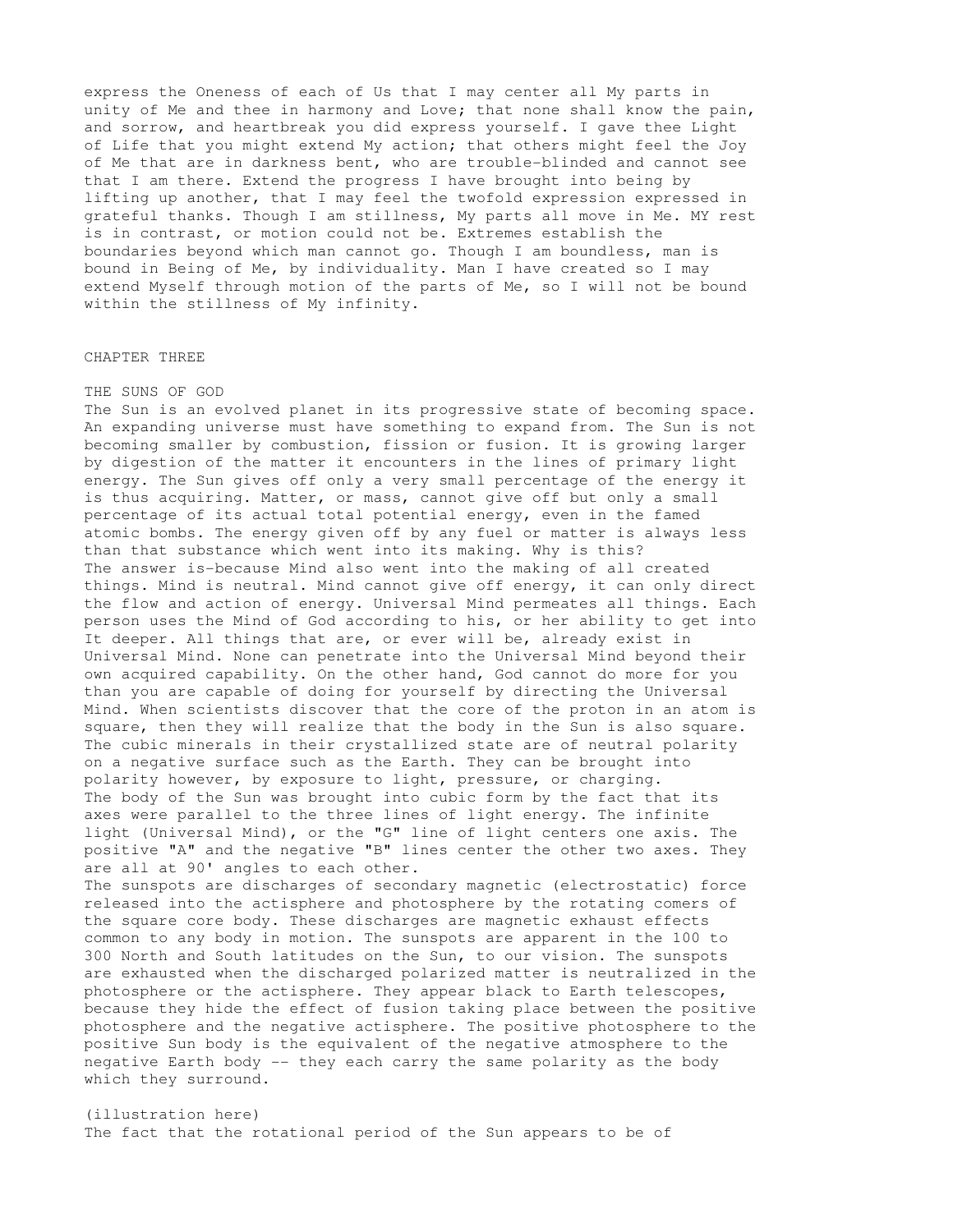different speeds at different latitudes, is due to the spiral effects of primary light energy losing speed in its travel to the poles. The apparent ten day differential in rotation between the equator of the Sun and its poles is only observed in the force field of the actisphere. Viewed from the point of any of the three axes, a cube will appear square around its perimeter. Many square, positive bodies in space do not rotate, because their axes remain parallel to the lines of primary light. The bodies that do rotate were placed in motion when their axes were thrown out of parallel with the lines of light, by a bend, or warp in the lines of primary energy. This caused the positive, square body to start rotating by unbalanced polarity opposition within itself. The polar axis of the Sun is now through two opposite corners of the cubic Sun body. The cube remained motionless in the lines of primary energy, like a compass needle, as long as it was in polarity balance. Once the body was in motion, the lines of force, trying to reach rest, spiraled to the two points of least motion. This established an equator and opposite poles at two opposite corners. In this position the positive polarity half, and the negative polarity half of the Sun , each has three corners discharging at approximately 20' each side of the equator. These rotating corners are displacing matter and discharging energy; this is what causes the sunspots. Cut an art gum eraser, or a piece of soap, into a cube and insert common pins in two opposite corners. Then make a line around the cube midway between the pole points, or pins. Assume one half of the cube will have four corners in it of one polarity. Then if you look at the opposite corners you will find they are all on the other side of the equator line. You will also see that each half, from the equator line, is a three sided pyramid, or prism. The polarized prismic structure of the rotating Sun generates secondary light in its positive photosphere. The negative actisphere, which we see as a ball of fire, is activated in opposition to the photosphere by the primary lines of light energy. Space is the cubes of matter that are stable, because their three axes are parallel to the three lines of light. Motion is only manifested by unbalanced matter; whether it be a sun, planet, atom, or person. Desire for rest is what causes the Intelligence in matter in motion to seek balance and become again part of the infinite Intelligence, which is still. Space is composed of balanced cubes of Intelligence at rest. The lines of primary light energy parallel the eight edges and two axes of the cubes of space in two directions, and the infinite light parallels the four remaining edges and one axis. All unbalanced, positive bodies are emitting light. All unbalanced, negative bodies are absorbing light. Cubes are unbalanced, positive bodies. Negative bodies are unbalanced spheres. Each can contain, or be a part of the other; as long as one polarity is predominant. The predominant polarity will determine whether the object is spherical or cubical in shape. Astronomers state that the light from some of the stars is coming from so many hundreds and thousands of light years away, that the star could be burned out and the light would still be visible on the Earth. This is predicated on the idea that the light is still traveling after the emitting body is no longer there. This is erroneous. If the stars were not still emitting light, and were not there, you could not see it. Telescopes and eyes do not see! They are only a system of lenses through which light passes. The mind sees. You can picture things you have experienced in the mind with your eyes closed. The same infinite light of Intelligent Mind centers every atom, star, planet, and manifested being. When astronomers look through a telescope, or people observe without one; anything you can see is there. The instant, infinite, light of Universal Mind that centers you and what your mind sees; cannot record, or vision something that is not there. Negative, physical vision only records to the negative, physical brain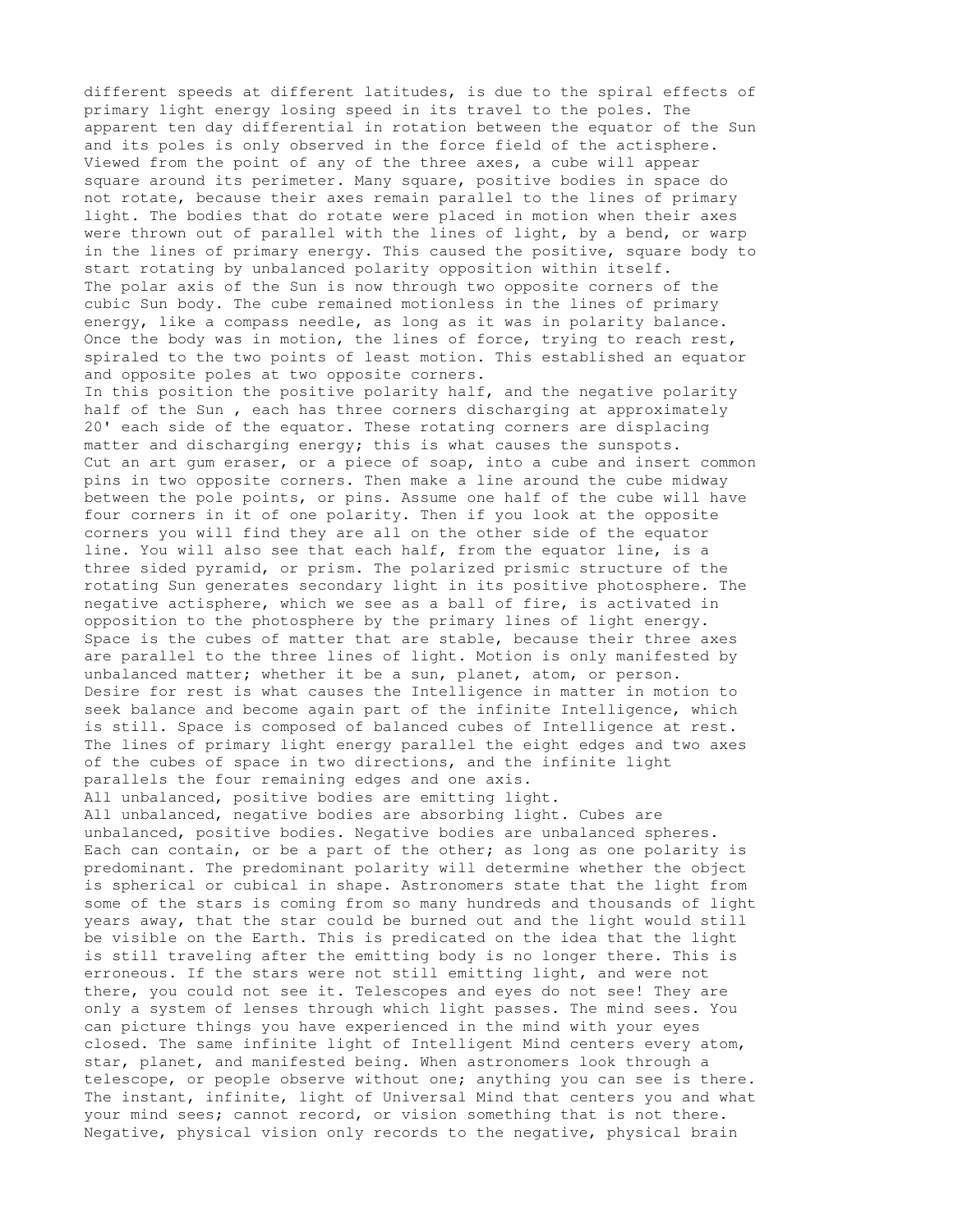the illusion that the Sun is round. All that the limited physical vision is recording is the effect of the secondary light emissions from the force field in fusion around the Sun. Physical, negative vision can only see reflected, positive light from another negative body; or negative light reflected from another positive body. The actisphere being of negative polarity, is spherical. Therefore, the negative, physical vision records it as a ball of fire. Were it not for the activation of the Sun's actisphere by the positive and negative lines of primary light energy, you would not see the Sun at all with physical vision. Though I scatter My seeds of Light throughout My garden of space, I determine which shall grow to be a star and which shall represent My Image. Though all My seeds are Light of Me, each brings about a pattern individual in destiny of My doing. Though in the scattering of My seeds some may fall on barren soil, the segregation is within the knowing which shall bear fruit. For in the essence of My Wisdom I breathe not the breath of Life that all My seeds shall grow at once. Rather do I select them that I may express Myself each moment throughout eternal time. And though my seeds are pure in Light and Love of Me, I know all shall not grow to bring about the fruit in perfection. For unto each seed I rendered individuality and right to choose. O man, O mortal man, My Oneness I bring about in individuality that I may scatter My parts and express Myself. Though all things I have created in balanced opposites, I remain the centering separator. Though I have made My gender two, though My polarity is divided, I test My strength on My right and My left. Though man has chosen to further separate My expressions of Love; though man has chosen to divide the roads to Me; though man has brought self-interest into My expression--I still maintain the balance, centering My interchange of powers. If one should sit on My right hand in the Love of Me, I shall balance that Love upon My left hand in equality. I cast out barriers to face the Beings of you, that I may temper all My parts. Though I have given all alike from thought of Me, many cannot reach the door that guides their destiny to paths unfurled in Light. And though they lose their way in darkness--seeking-- retrieve the whole and cast My mold again, never losing any single portion. For I am Soul of thee, O man, and Light and Darkness too. And though my Light of right extends through all eternity, I back the Light with Darkness, that recognition may be yours. Energy and matter are opposite poles of the same thing. Matter can be converted into energy, but always with mass loss. Energy, in being converted to matter, will always register a gain. The fact that all celestial bodies are conversions to matter of energy in solution in space, is evidenced by their different densities. Scientists have assumed that if a rocket could be propelled outside of the Earth's gravity, it would coast on its momentum indefinitely. This is based on the assumption that space is void. If space were void no system would hold its bodies relative to each other in their orbits. The "time" field of the Sun establishes a zero field of time relative to the planet's opposition of hemispherical polarities. The opposition of the Earth's polarities relative to the energy charge of its mass is what establishes its position in the solar system. A small planet can be of greater density than a larger one. Its composition of the elements may be such, however, that its charge relative to its mass may be less. The "time" field of the Earth is at the magnetic equator. At the Earth's surface it is narrowed down to about the thickness of a razor blade. Surface land is of greater magnetic potential than the oceans. The Earth's magnetic equator therefore will be inclined to veer toward the major land masses. This wave in the magnetic equator stabilizes as it recedes from the surface. The angle of divergence is about 5' of arc, making a "V"-shaped cross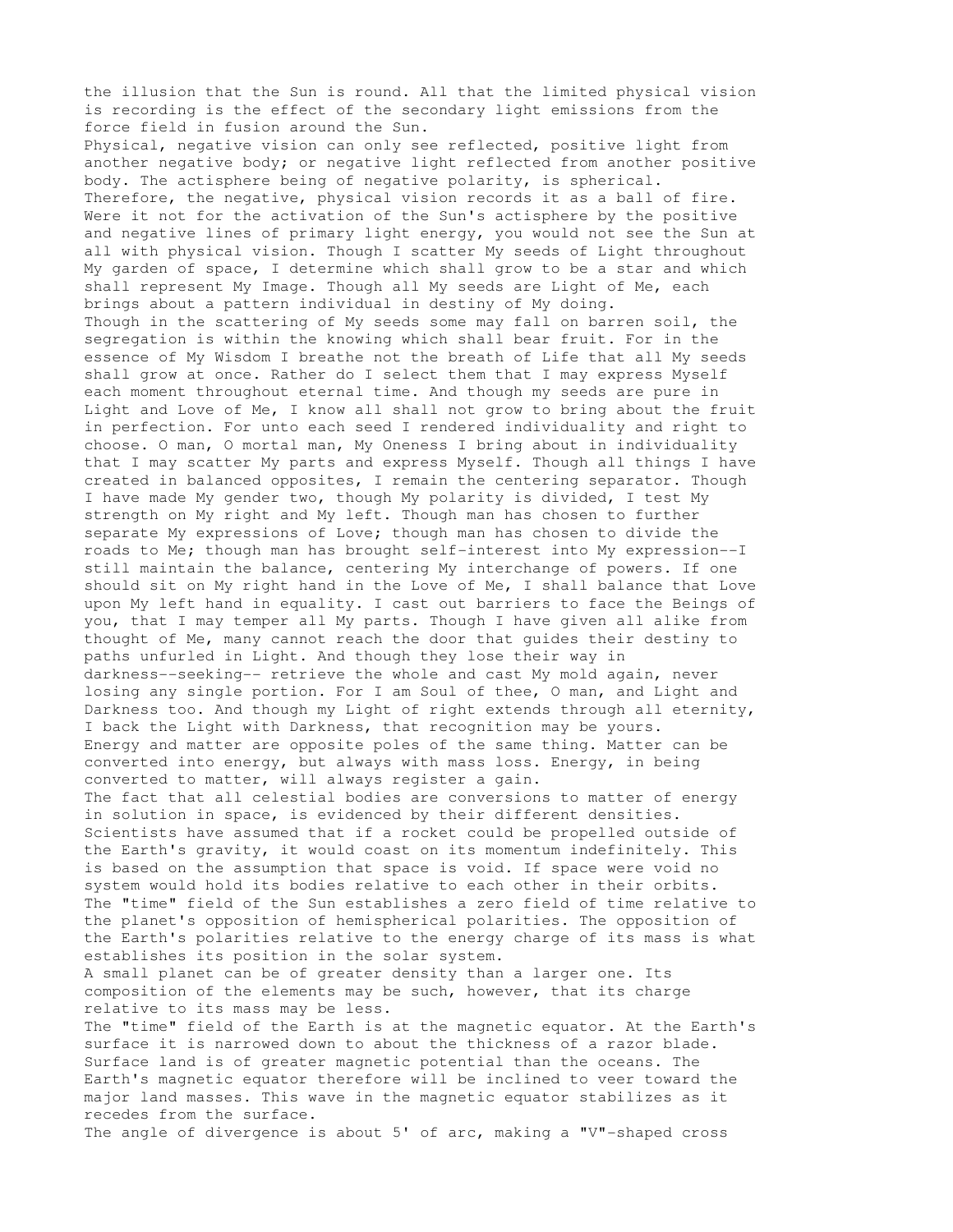section as it gains altitude from the surface. The area composing this "V"-shaped cross section is the Earth's "time" field. If you could stay in this area a few thousand miles from the Earth's surface, time would cease to exist. Your body polarities would reach balance, and you would become pure Mind and infinite in your scope of everything. It is the "time" field that separates polarities in their different speeds of apparent rotation. Relative to the Earth, the positive and negative lines of primary energy are working in opposition. The negative lines of force are causing the Earth to rotate, while the positive lines of force are trying to stop it from rotating. The speed of the Earth's rotation is the result of the differential between the speed of the positive lines of force and the speed of the negative lines of force, relative to the charge of the Earth's mass. The positive and negative lines of force fill space with matter in solution. Being in solution, it must be termed energy, because it is not condensed by polarity predominance. The "time" field ends at the outer limit of the Earth's force field. If it were possible to alter the "time" field by changing it relative to the Earth's magnetic equator, we could direct the planet's course out of the solar system, or cause it to assume another orbit- elsewhere in the system. The spacecraft are controlled in their travel by oscillating the "time" field with thought force, causing the positive and negative fields to move the ship's mass relative to the direction of the lines of primary energy. Earth scientists do not understand negative electrical currents, or fields. As the positive lines of force manifest results through conductors, the negative currents and fields can only be activated through non-conductors. The only true insulation that will separate the opposite polarities of fields is time. The Earth's people only register time because the planet rotates and orbits. They assume that "time goes by". Time is infinite, and all that people on a planet can register is the revolving planet passing through time. The people are in motion on the planet, so they assume that time is in motion. Actually they are moving through time with no visible means of registering the stillness of time. If time ever moves it will cause everything in the universe to collide, and all condensed energy, or matter, would go back into solution in space. When the scientists try to push a rocket through space by brute force, instead of going with the currents of primary energy carrying matter in solution in space, they will discover that matter in solution (energy) or space is anything but void. The speed of light, established at 186,000 miles per second, is not its speed. It is the speed of the positive "A" lines of force that extend throughout space. The speed of the negative "B" lines of force, at 90' to the positive lines, is 202,000 miles per second. The speed of magnetism is the combined speeds of the positive and negative lines of force, or 388,000 miles per second. The difference between the positive and negative lines of force is 16,000 miles per second. The space craft use this differential to cycle or phase their power. This accounts for their appearance of skipping. Their ships are caused to attract or repel the lines of force which are at right angles to their direction of travel. The space craft can move through our dense, lower atmosphere at many thousands of miles per hour, because they bring their own "space" with them. The force field around each ship does not allow our air to enter the field, consequently the ship does not get hot by friction. The ship, inside of its own force field, is protected by the field from debris in space, from air in density, and from sound shock waves. As no sound can penetrate through the field, they travel silently through our skies; except at very slow speeds or when hovering, they transmit a humming, throbbing tone. The field increases its resistance and strength when the speed of the ship increases. Space is infiltrated with debris. No principle of rocket propelled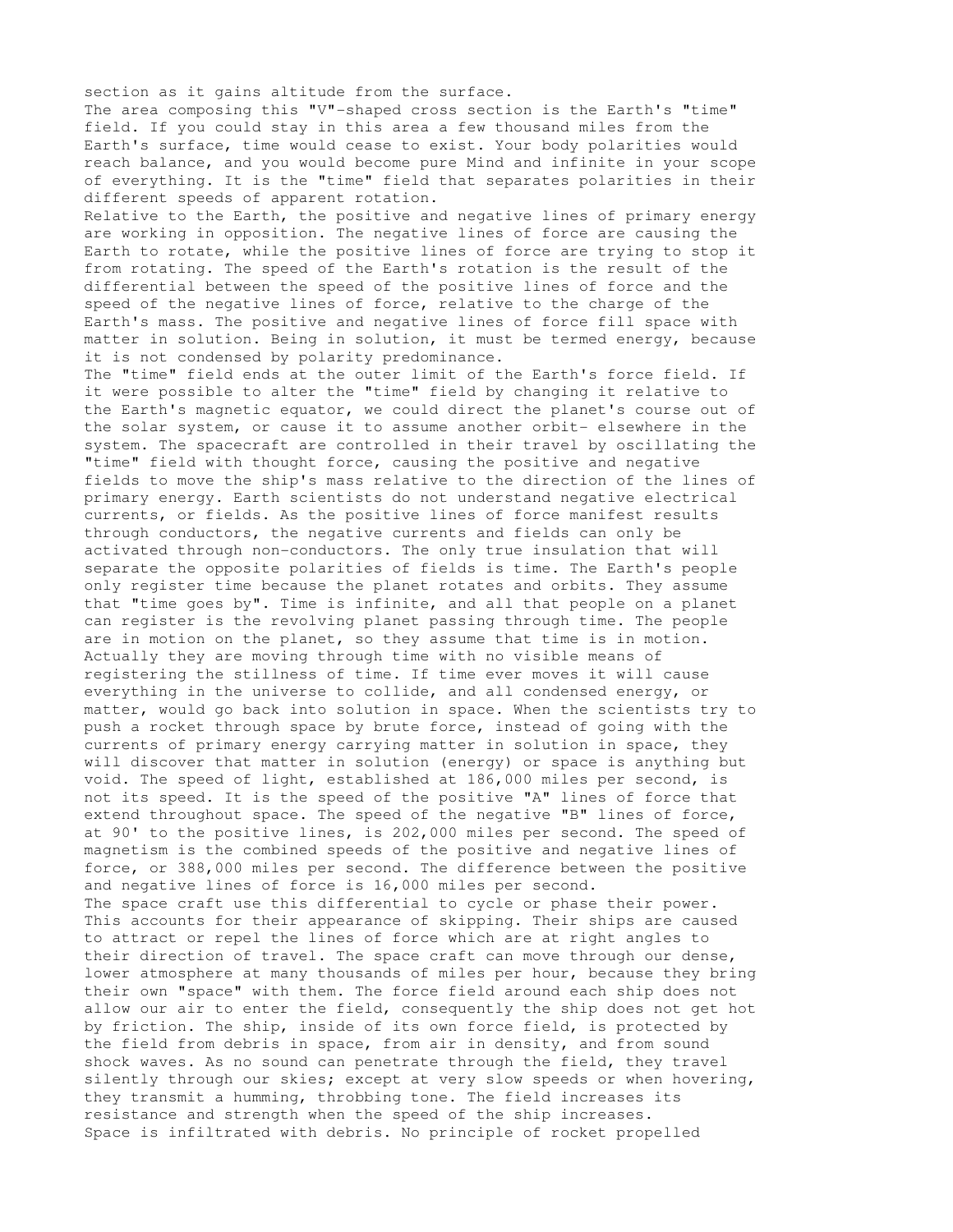missiles or ships is practicable outside of our Earth's force field, as rockets do not create a protective field around themselves. Some of the debris, from the size of grains of rice to rocks larger than buildings, are traveling at speeds of hundreds of miles per second. Our planet operates in a self-generated magnetic field. Meteorites do not burn out in our atmosphere because they encounter oxygen. They disintegrate in the Earth's protective field of force. If the meteorite is negatively charged it disintegrates in the positively charged strata of the force field. Our space craft-the Earth, operates in a field vortex of the Sun. The Earth is a combination battery, generator, and motor. Our atmosphere serves as a brush, a field, and a bearing. Our heat comes from our dense, surface atmosphere. The only reason we feel more heat on the side toward the Sun is because the positive Sun causes a "brush effect" in our negative, surface atmosphere. The crust commutator is warmed from resistance and friction; while both rotating the planet as a motor, and generating the force field. Gravity is not attraction, nor "magnetism". Gravity is "resistance pressure" brought about in all objects, bodies, or substances by the lines of force penetrating 'them toward the center of the Earth. The "A" positive (male) projective lines of force are trying to reach discharge, or impregnation in the negative (female) crust. The "B" negative (female) receptive lines of force are trying to reach fecundation or productive powers from the positive male core. The two lines of force "A" and "B" are working together, in opposition, to supply power for the continuous functions on and in the sphere and atmosphere, while the Father centers the balanced control through the "G" lines of light. Since the negative lines of force move faster than the positive lines, a negative body will always rotate counterclockwise from one viewpoint, and a positively charged body will rotate clockwise from the same viewpoint. The measurable speed of positive or negative lines of light energy will vary with the orbit of any planet. Measurements of light energy of positive polarity will conform to the orbit diameter of any given planet. Measurements of negative polarity light energy will exceed the orbit diameter. Negative light energy cannot be accurately measured from the surface of a negatively charged planet, such as the Earth. When the atmosphere of negative nature, such as the Earth's, is balanced

by positive charges from fusion particles, it will cause moisture in the atmosphere to pile up at one magnetic pole and recede from the opposite polarity pole. It will cause a change in the planet's rotation speed; and due to germination temperature change, the eventual extinction of life forms that conform to that germination temperature. An excess of positively charged particles in the negative atmosphere will cause a planet to seek balance on new poles. Positive and negative lines of light force are always in an unbalanced state due to their different speeds of travel. When they are interrupted by a body or planet, they bring about motion because of their differential, or the desire to reach rest. If the Earth's poles were vertical instead of inclined, the Earth's orbit would be round instead of elliptical. If there were as much land south of the Equator as there is north of it, the Earth's axis would not be inclined. Magnetism is not the causal force, but is the result or exhaust effect of light forces of positive and negative polarity in action. A magnet is not charged with magnetism. It is only serving as a polarity conductor of the lines of light energy passing through it. Both poles will attract a non-polarized conductor. Either pole will attract its opposite polarity or repel a like polarity. Influences of a negative nature lead the minds of humans to try to bring about positive effects. When these positive effects exceed the balance of natural negative charges on a negative planet, then the planet will rebalance itself to conform to the light lines of force.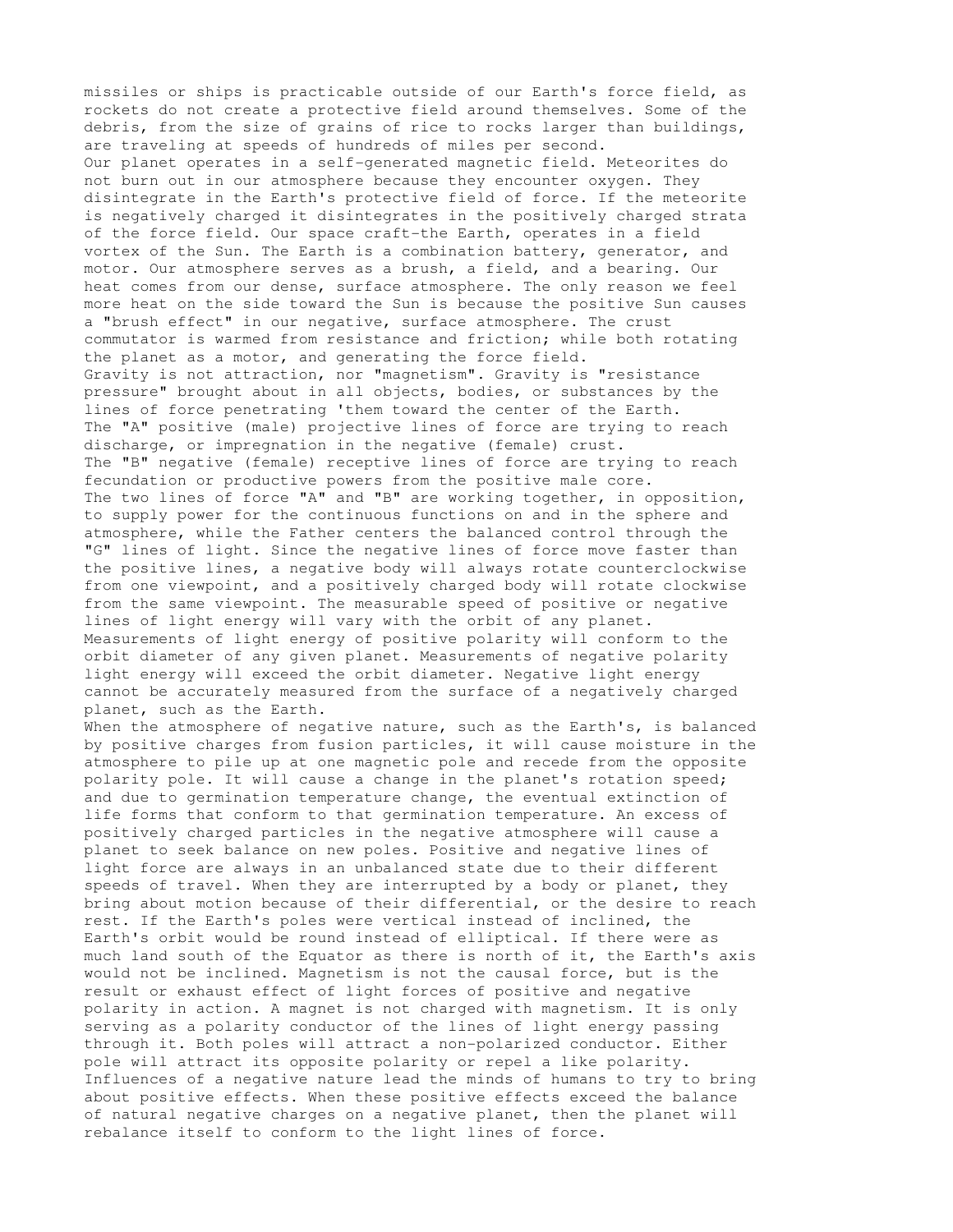Man is mostly space, filled with substance in form. The body does not derive energy from the food assimilated by it. The food is only transformed to become a conductor for light energy passing through the body. Power is only manifested through motion. Controlled power is that which is given direction. The discovery of the wheel gave mankind the means to an endless track of motion.

Universal power throughout infinite space is demonstrated in the guided motion of all planets, moons, suns, galaxies, and nebulae. None of these are haphazardly flying through space uncontrolled. Their course, orbit, rotation, and separation are maintained by precision interchange of relative power. All bodies in space are motored by primary light energy. Solar emanations and atomic energy are secondary powers or effects of the primary light energy in motion. The cross, in one shape or another, has always been the symbol of spiritual power. Scientifically, spiritual power is unseen power. Spiritual power can only be understood when it is manifest in the seen effect. This seen effect may be either in the range of the physical vision or outside of the physical limits. Primary light energy functions in many unlimited conditions and frequencies above and below the limits of physical vision. Everything in space that rotates, orbits, or manifests motion as to direction, is powered by primary light energy. Wherever a body interrupts the lines of primary light, motion is effected. This is an immutable law.

Within the human body is a universe in miniature. The axis of every crystal, atom, planet, or person is centered in unseen light of unlimited extent. The manifested boundaries or surface of any of these are insulated from all others of like polarity. The eternal existence of all of these is encompassed within the center of the axis. The cross is the symbol of power of the opposite polarities. By interrupting the primary lines of positive and negative light energy, a differential is established. By phasing this differential, controlled power is established in motion. This is the long hidden secret of the Maltese cross. "Mal" means negative tongues of flame, or static electricity; "tese" means interchange, two-in-one or differential between. When the differential between the positive and negative forces of light energy are controlled by phasing they result in unlimited power through motion. If the motion exceeds the differential phase, disintegration will result. Electricity is a by-product of magnetism. Gravity is the resistance pressure set up by the opposition of differential between the causal light energy and the effect-magnetism. Though I have set the patterns of My doing all about you, yet you see them not. I scatter seeds of Light, I cast the shadows man calls day, and shadows of the shadows man calls night, in repetition. I have paved the way for man to see. Has not My pattern stood the test to build another bird a nest again, where others were before? Cannot you see, O man of Me-do as I say, do as I do. Do as I cause the way to be, within your understanding of the Me in thee. Look to the pattern all around; the fragrance of the essence of My Love in flowers you have found; and in the cool, beneath the tree, there I am to comfort you-and yet you question parts of Me. Throughout My Being, I made thee man to carry on; to take the stand in My defense; to build the wall, to scale the fence of destiny. Not to follow whims of chance along the side; not to fall beneath the wheels of hate and fear, that others may ride in comfort. Only look, feel the essence of My Being. Absorb Me in the breeze. Reach Me in the sun. My heart is warm, you are the one. Never have I set a pattern to lead you all astray. Any fear you feel, O man, you make along the way to Me and your arrival is delayed. Your stage is set, the curtain must come down, but only to go up again. My pattern is eternity. Repetition is the grade that leads to Me, O man. From the harvest of My golden grain I separate the chaff. I break the bonds of freedom, lest man shall undo My works. I bring about a change in cycles so My balance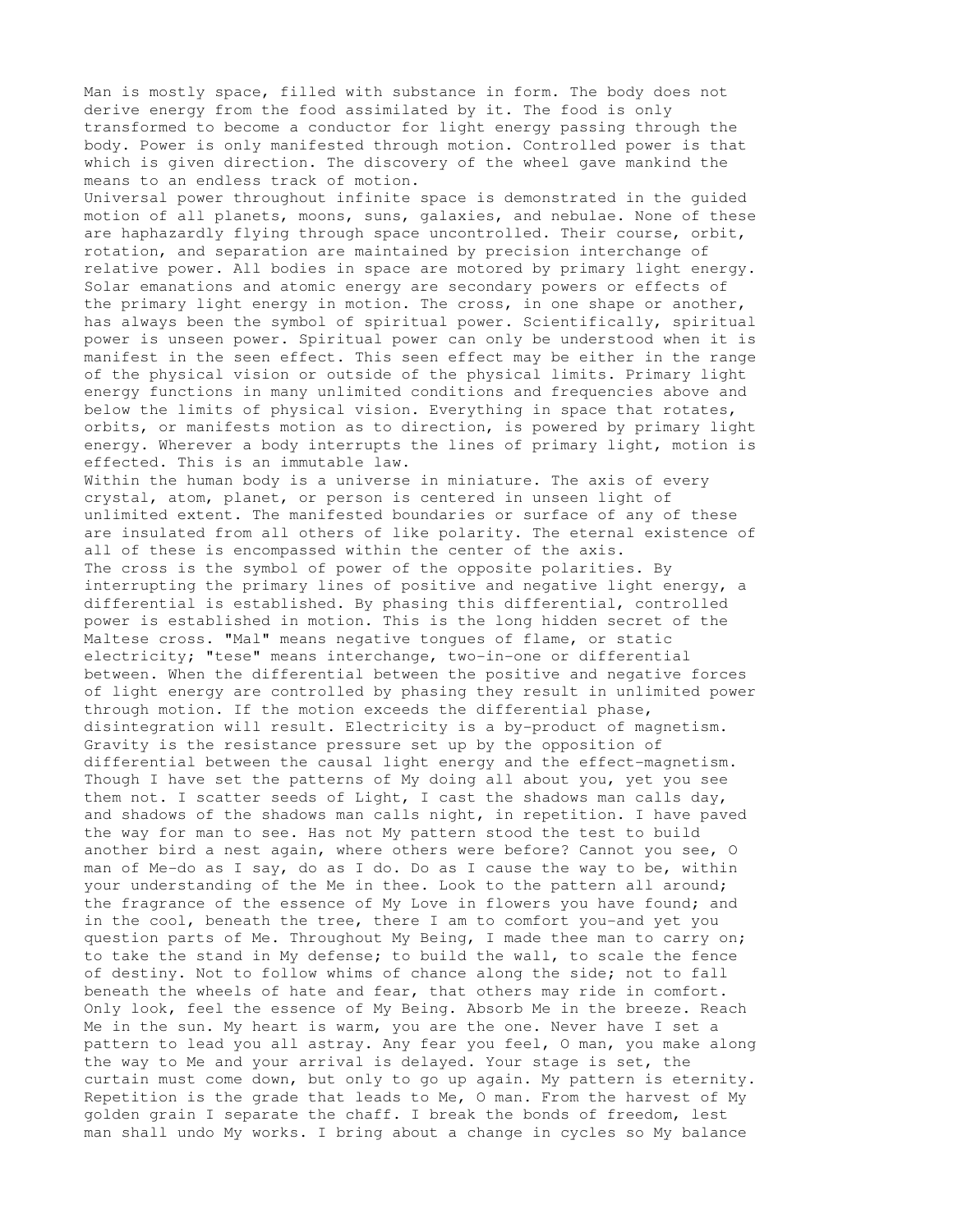shall not be disturbed. For when My Laws are superseded, then must I strike from out the night and scourge contamination from My Being. For I am Love, and I am freedom unto all My parts, but no part shall bind Me to destruction. So as in times gone past; I wreak My wrath, I cleanse My house, I upset My creations-for none shall be above Me!

CHAPTER FOUR

### TRINITY OF INFINITY

Time is only understood by each conscious, intelligent unit from its established point of location in motion.

Time cannot be measured, only the repetition of motions manifested as beginnings and endings can be measured.

Each point of beginning and ending is only relative to the understanding of the individual establishing his point of view.

The point of begin and end is established by one individual, so as to bring another individual to the same point of understanding. Life, time and Be-ing are understandable to Intelligence alone. These three are non-existent only when Intelligence has been excluded by ignorance in the individual.

Life, time and Be-ing can only exist in space, which is also infinite. Space is solution, composed of Life, time, Be-ing, and Intelligence. None of these can be measured in the Absolute. They can only enter measurable dimension when individuals establish points from which to measure. Length, height, and width; these are only three measurements by which individuals can understand points from which relative measurements are started and ended.

An inch, a foot, or a yard, are not understood by people who use some other devised means of measurement. A relative difference between the measurements must be charted in order to understand the difference between their system and ours.

Measurements can only be achieved in and by motions. No day or night could be measured without the motion of the Earth revolving. No seasons or years would exist if the Earth didn't orbit around the Sun. The life span of people on the Earth is only arrived at by the measurement of people's time on Earth relative to past measurements. Belief (the illusion of reality) makes people accept the established record of the life spans of other people who have lived before them, as a measure by which they should live and then die.

The establishment of these points of beginning and end of life are only manifest in matter which has little or no Intelligence.

Matter cannot manifest motion without energy. Energy is the motion of thought manifested through matter. Intelligence which has no motion can only manifest through thought, which causes motion to be manifest in matter by thought force. In symbology the Creator is expressed by a symbol that signifies the circumference encompassing everything. The circle is an endless line signifying infinity with no beginning and no end. Life is an essence of the infinite solution we call space. You are living in an endless ocean of life, as are the atoms, planets, and suns. You could not manifest life, if life were not where you are. Since life manifests everywhere in infinity, you cannot end life, or begin life. You can only establish a point in the endless circle (apostrophe in circle shown) where you began the cycle of manifesting matter in life. Motion can be symbolized in the endless circle by the sign of an arrow (curved arrow in a circle shown) - An arrow has always signified "the way to go". All matter manifesting life in balanced motion moves in an arc. All matter manifesting life in unbalance, or un-natural principles, is symbolized by an angle (angle symbol in a circle shown) -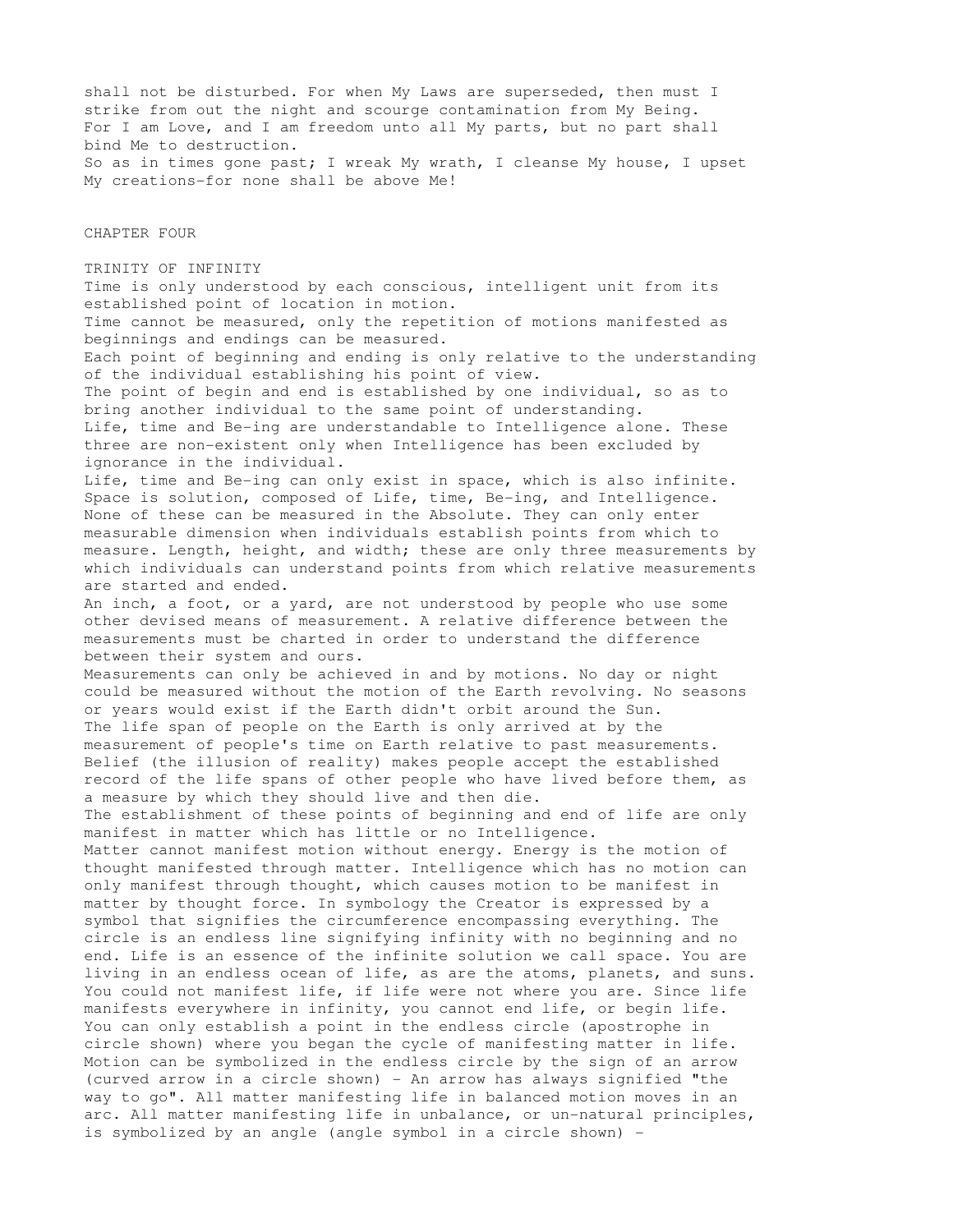The largest portion of you is space, whether it be the space in atoms, cells, or tissue composing the matter of your physical body; or the space your limited body as a unit occupies. Your intelligence is established by the limits of your individual concepts. Everyone uses the One Mind. Your limit is only a measurement of your ability to penetrate and absorb to the full your capacity of the infinite Intelligence. Time is variable in your concept of it. One day seems longer, or shorter, than another day.

You are an assembly of other forms of individual manifested life. You are a form enclosing various compositions of atomic, molecular, crystalline, and cellular structure. In turn you are a small individual part of a living planet, solar system, and galaxy. Change is the result of motion. Time is measurable only in cycles of repetition. Every thought sets up motion. Every motion causes an effect. Your manifestation of matter in motion is the reflection of your true concept, and understanding, of Infinity. Things in motion change, and things that change are not eternal in any one pattern of form. "T" is the symbol of time. "S" is the symbol of space. "B" is the symbol of Being. (symbol) is the Caduccus, or the triune of "T", "B", and "S". Division of the eternal things is what created opposites.\*\* Time Space Space Space

Being

Now Then **Here** There **Example 1** and Then Death Cycles are repetitions of the divisions. All divisions of opposites reach a fulcrum pinnacle of stillness, at times. Everything in the universe comes under one, or the other, of the three aspects of infinity. Each of the opposites, such as here and there, cycles an interchange within itself like a swinging pendulum. "Here" becomes "there" as soon as you cross the street, and "there" becomes "here". As you register your own changes in time, "tomorrow" becomes "today" as the Earth revolves on its axis, and "today" was "tomorrow" yesterday. Life and death also interchange, so that Being may manifest through the action. Time cannot be a dimension, because everything in motion in time will never repeat itself again exactly as it was before. If you could be not, then you could not be now, because now was then before you arrived here from there. You are all the time, even when your body sleeps. The real You never sleeps, although it rests at the peak of the fulcrum in the interchange between the opposites of life and death. Flesh is only matter you assimilate as a requirement of this dense Earthly condition. Flesh moves only because your real body moves it. Your matter body of flesh is not going to walk, or talk, after you get out of it. Death can only manifest in matter. This is the interchange that permits matter to return to what it was before you assimilated it into form. That portion of space which is You, will always Be in time somewhere. Expressing life here now is really death there then, when you observe from the opposite side of things. The trinity of time, space, and Being are the deity called God. Time, like thought, is infinite. Time does not "go by". Everything that moves in the-universe goes through time. Man measures time with clocks and calendars. If there were no measuring methods made by man, then there would be no yesteryears or tomorrows. Age would not exist, today would be all there is. Individual beings are all part of each other in the universal sense, making up Infinite Being. God is not an individual, but is all of us.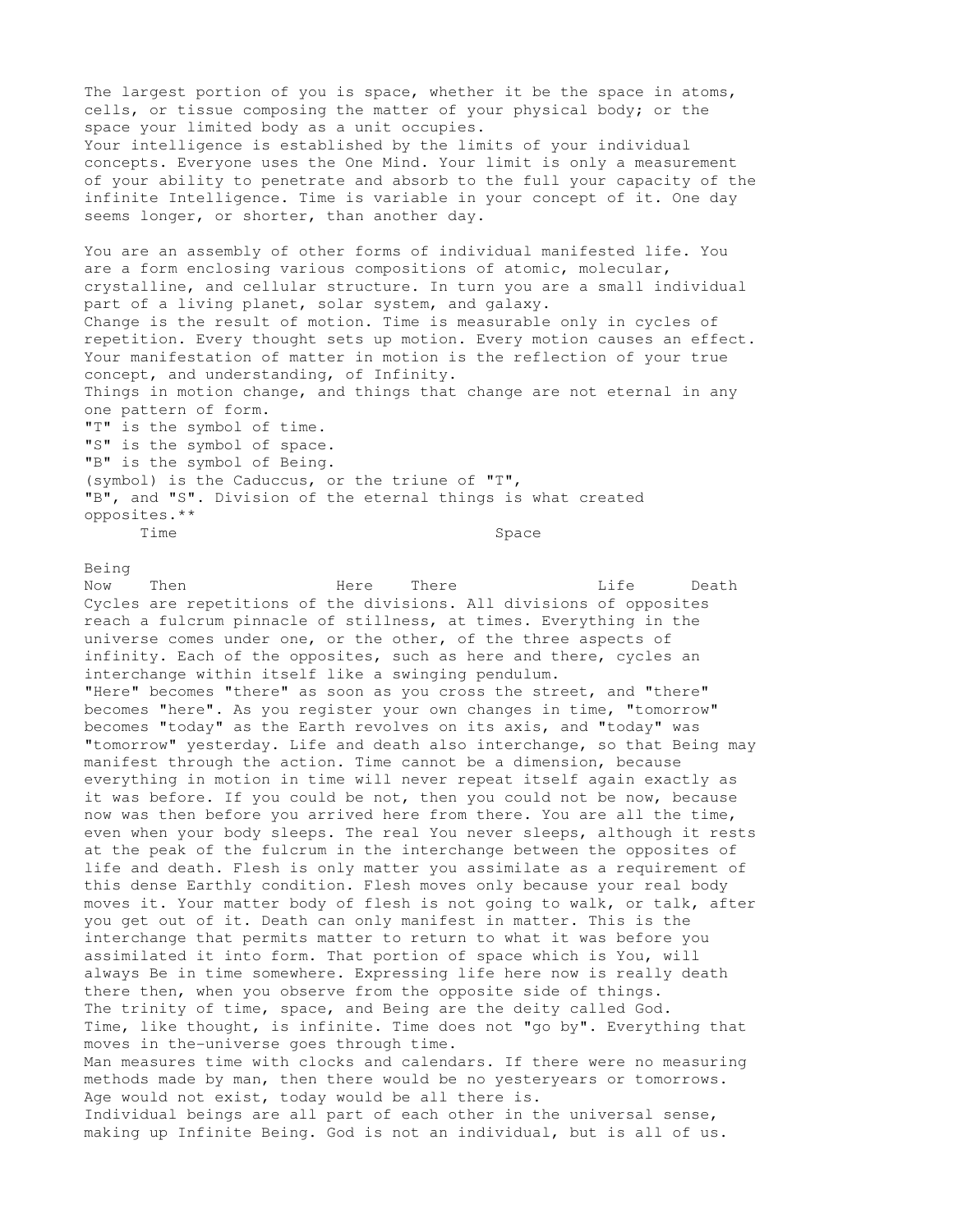God being infinite and boundless, He is not something or someone man finds on the other side of the door called death. If this were true, He would not be infinite. Time is a medium through which the beings of God's creation manifest God's Presence. No one can live in the past or the future who is not present now in God. Mind through thought is not limited to the present, for thought is also infinite. The Creative Mind of today is the same infinite Mind that created the universe. Mind is God manifested in Be-ing. Your part of God is manifested when you use God's infinite Mind to create through thought. Thought is the creative force that gives Life to Be-ing. Space is not void. Space is the essence of Intelligent Mind. Man is a space filled with creative matter, manifesting the thought essence of form. And so are all things with life. Man is in God's Image only when the thought of infinite Mind is brought into being by individual thought-to manifest other creative forms in time. Objects, structures, and things cannot manifest creative thought; as they do not move through infinite time as individual parts of space, or the essence of Intelligence. To be, man must manifest motion in the medium of time, which stands still. Anyone who does not "have time" to manifest God's doing, has discarded thought and life. The matter manifesting their form will soon become inert. Death is not "a doorway to God in heaven". Heaven is a doorway to God on Earth. Mortals bound in density who would be the cause who would bide my time, the tree of thee in Me stops not its growth. Though My parts would add to My divisions, My faceless cosmic clock records no time. For man is not a cause, but rather a result of Me, for I alone am cause of things to be. And though thou mortal man would wind My clock of destiny, and set the powder keg of destruction at My feet, how can he know the woe? For I alone am cause and man is the result of Me, bound to destiny. And in destruction-bent reverses course and all the Light spent in his Being is hidden by the curtain of ignorance drawn before Me. Though I alone am cause, My wrath is not aroused. I tear the shroud. I bring man back through birth within the Light, and test My right expressed in progression of My parts. I write the drama, man plays the fool, then I applaud and make the tool sharper to My cause through experienced results. Man cannot set My clock, for I alone can read the time of My eternity. And so it is--I set the stage, I play the parts, I cause the curtain to come down while man sits in the audience of My universe applauding, not knowing why. Though I have scattered My creations throughout the endless space of Me, I use My tools to manifest My doings. To do My works no task is small. I choose My tools, I trust them all until they fail Me. Then I put another to the test. My tools are not the tools of man, that rust and break and fall away. My tools are living instruments that work with love throughout the day and night. To each I gave the choice to be an instrument of Me.

## CHAPTER FIVE

### UNSEEN SCALES

The accompanying drawing is to explain the one universal principle of Life. This principle is standard on any planet in space, and in all life forms, whether insect, animal, bird, human, Man or spirit. In the drawing you are looking at the cut ends of the negative "B" lines of light energy-of course greatly enlarged. They are traveling away from you and rotating in a counter-clockwise direction. These are the female, receptive, negative polarity lines of light energy. At right angles, or 90' to the "B" lines of light energy are the positive "A" lines, traveling from left to right and rotating in a clockwise direction. These two lines of light energy can only unite in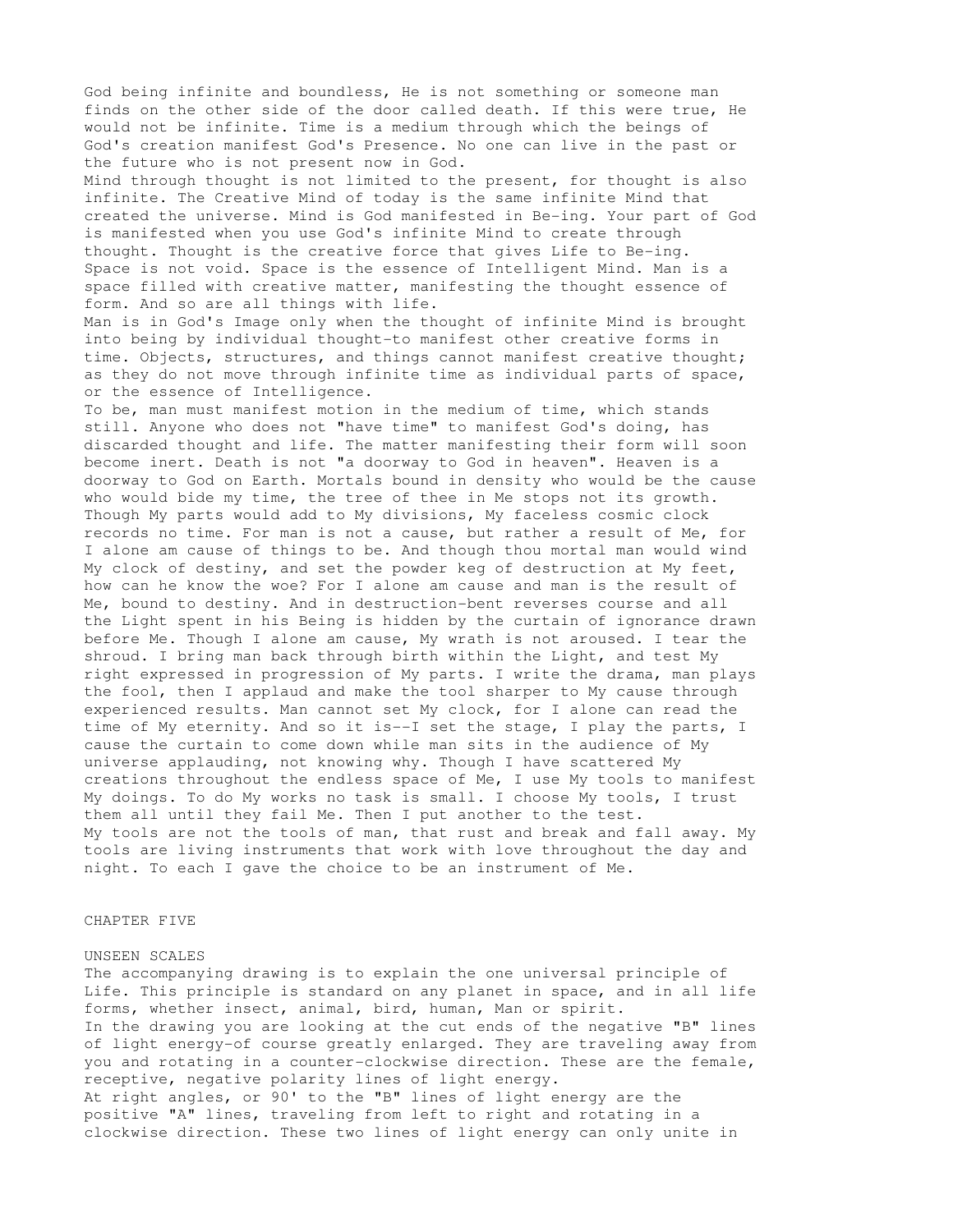birth or death. Birth by induction, and death by short-circuiting. God controls physical birth and death by allowing the rebirth of individuals through the living instruments of His choosing. Only when He removes His insulating qualities can a seed be born into another repetition of life progression.

Only when you have lived His purpose for you, in each life grade, does He graduate you into the next grade.

If your actions prove to Him that through violation of His infinite laws you will not pass this grade, then you die physically and your eternal, atomic cluster of consciousness is brought back through rebirth into the same grade in order to pass on to the next higher grade. Rebirth into the same grade, because of failure to pass it, is the only time that the so-called "reincarnation" takes place.

# (illustration here)

When you were created as Man in God's Image, you were made an atom of matter, charged with opposite polarities in your proton-electron individuality. You were given individual motion. The space within your electron orbit shell boundary was endowed by the Creative Spirit with His unseen Intelligence. As you progressed through the mobile highways of light energy, you encountered the experience of meeting other atoms of different elements of matter. With each new experience you added another atom to your consciousness. Soon the consciousness began to increase in size, composed of many atoms of different experiences and of different elements. Your consciousness is composed of the same number of atoms as the number of experiences you have had since your creation as an individual. Experience is recorded in the consciousness. And in consciousness is the eternal record of your knowing. Education and learning are recorded in the brain and can only be used in this mortal grade of life. When the brain is buried with the body all the learning and intellectual education ends, unless it has been applied through experience. To reach the true Intelligence of your many experiences and permanent knowledge requires going within; through meditation you can become aware of your consciousness and unseen Intelligence you accumulated in the past. The largest portion of your original atom creation was the space within the shell boundary. This space is, was, and will always be the unseen portion of your part of the Supreme Intelligence. As you travel through the maze of life lines you often encounter resistance, set up by those who think they are going in the right direction and that you should conform to their direction of travel. But each was given the individual right to choose his direction. Scientifically the correct course is at 45' to the lines of light, and in a progressive spiral into finer frequencies of light. This maintains the balance between the positive and negative lines of light energy. Every body that interrupts the lines of force will establish a "field" around itself.

Stationary bodies such as trees, rocks, or mountains, establish "fields" the same as atoms, planets, or suns. On a surface of negative polarity the height of every species is established by the "field" around it; therefore vegetation and trees grow to a common species average. The "field" set up in a tree is such that the lines of force passing through the tree establish a vortex in its body. This vortex starts at the surface of the ground. Sap does not only go up a tree but it goes around in a spiral, as it goes up.

The shape of each plant, or stationary form of life, is established by the boundaries of its vortex or its field, or its aura. Everything everywhere is encompassed in such an auric field. In life that moves, such as animals, the soul force in the body establishes form from the central, intelligent, master cell. This

frequency of the animals is much lower than the human form, of course.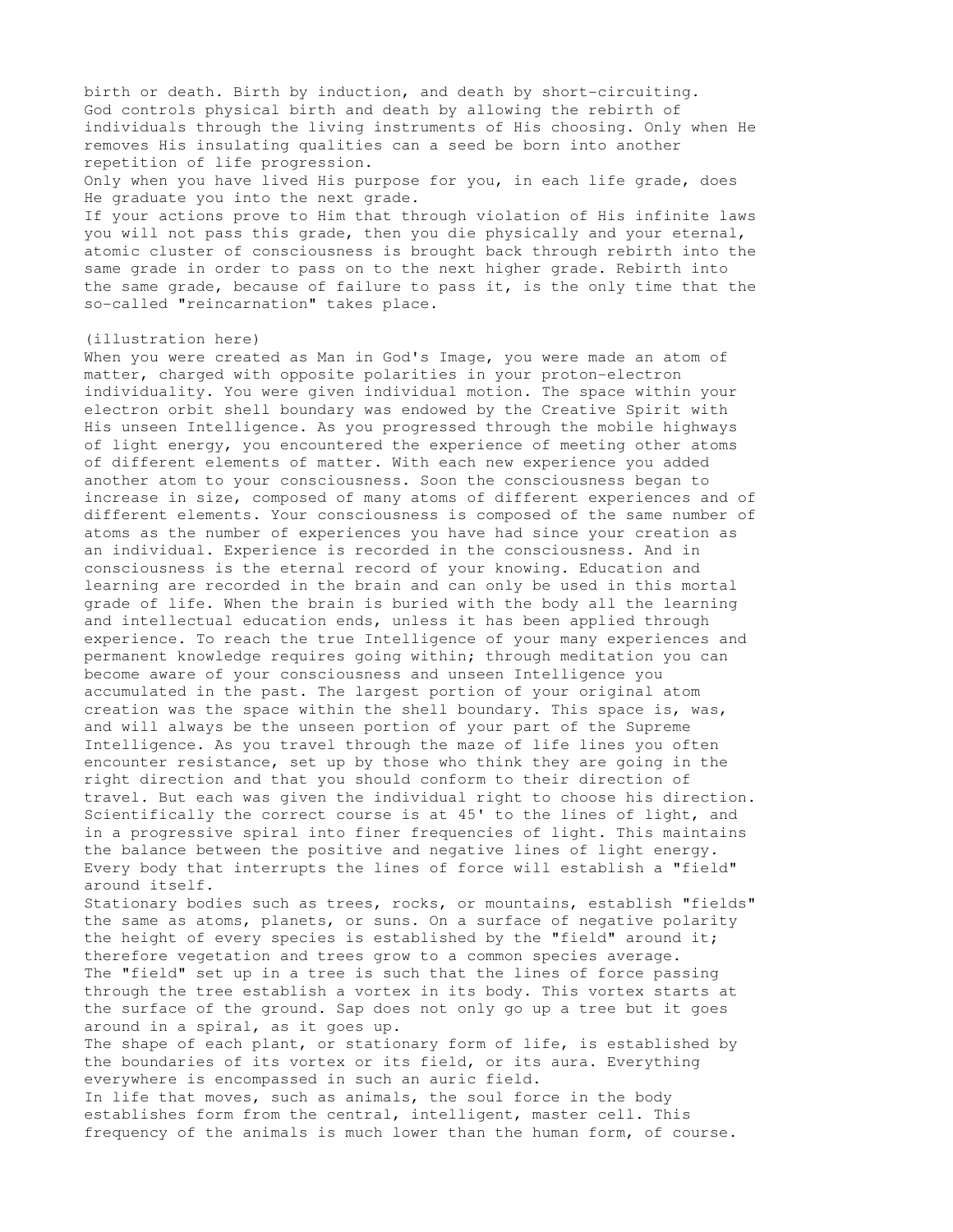The animal body of humans is the manifested filler, composed of inert matter, that is required in the frequency upon the Earth's surface. The soul force is distributed through the inert matter by the blood stream. The Man body of Reality establishes the "field".

In climbing a hill you have to push the vortex upward. It is much easier for some people to so climb than others. This is because their polarity balance is nearer to neutrality. If the physical, negative vortex, surrounded by the aura, reaches a balance between what we term "spirit" and the "physical", that person can climb a hill without effort because it is not required that he push the inert matter upward in defiance of the laws of gravity. The human vortices also start and end at the surface of the ground. In man, balance is achieved above the Earth's surface. The negative vortex has its apex downward, at the feet. The positive vortex of the Real body has its apex upward, above the head. When the balance between the physical reflection and the real body, or the consciousness of your Be-ing,

reaches a state of equilibrium, these vortices will be of the same length, the same diameter, and the same speed of rotation. You can levitate yourself with the forces established at a zero point between these two opposing polarities. Through these vortices, and with them you can establish a "field" of protection around you. Not necessarily by willful direction but by the actions you manifest. If your thought is good your actions are of a giving nature; if you are concerned with the welfare of others you automatically establish a "field" of protection around you because the Universal Mind compensates directly, and equally, for every thought and action. The zero balance between the physical vortex and the vortex of the Real, conscious, everlasting You, is difficult to hold. You may be unbalanced slightly in one direction or the other; in one belief or the other; in the manifested actions you perform. The purpose in your being on the surface of the planet is to bring about a balance, first, in your own control, and next, a balance between each of you; an understanding, a compassion, a love that is not expressed in words. This balance cannot be maintained mechanically, for you don't know which vortex to increase, or decrease. But by following the basic principle of the Golden Rule, by doing all things in moderation, you will arrive at a point of equilibrium where you will be able to know which side of zero you must bring up, or down. When you reach a state of zero polarity between your individual vortices, you are at One with the infinite Mind. You can know anything, you can see anything, and you can be anything of your own choice, so long as you maintain that balance. If you associate closely with people, these vortices can leak; thereby causing you to acquire disease or character conditions of ones you associate with. This is also responsible for what we call love. Not the real love, but the physical attraction of one for another, oftentimes of one sex for the same sex. If one has a predominantly negative, physical vortex and another has a predominantly spiritual vortex, these two vortices are attracted to each other. This is not the condition of love. It is a condition of mutual attraction by two people, who may seem to be entirely opposite in every other respect. Someone at a distance from you cannot affect you, but in close association you will assimilate characteristics of another person. These are natural things, because nature wants to balance everything. The spiritual person is attracted to the predominant materialist, and vice-versa.

The leakage of vortices is something you should watch for. You can assimilate character, understanding, and love by association with people who demonstrate these characteristics. Therefore you should try to associate with these types of people.

The vortex of the human physical body will also cause people to be repelled. Oftentimes you will meet one whom you immediately dislike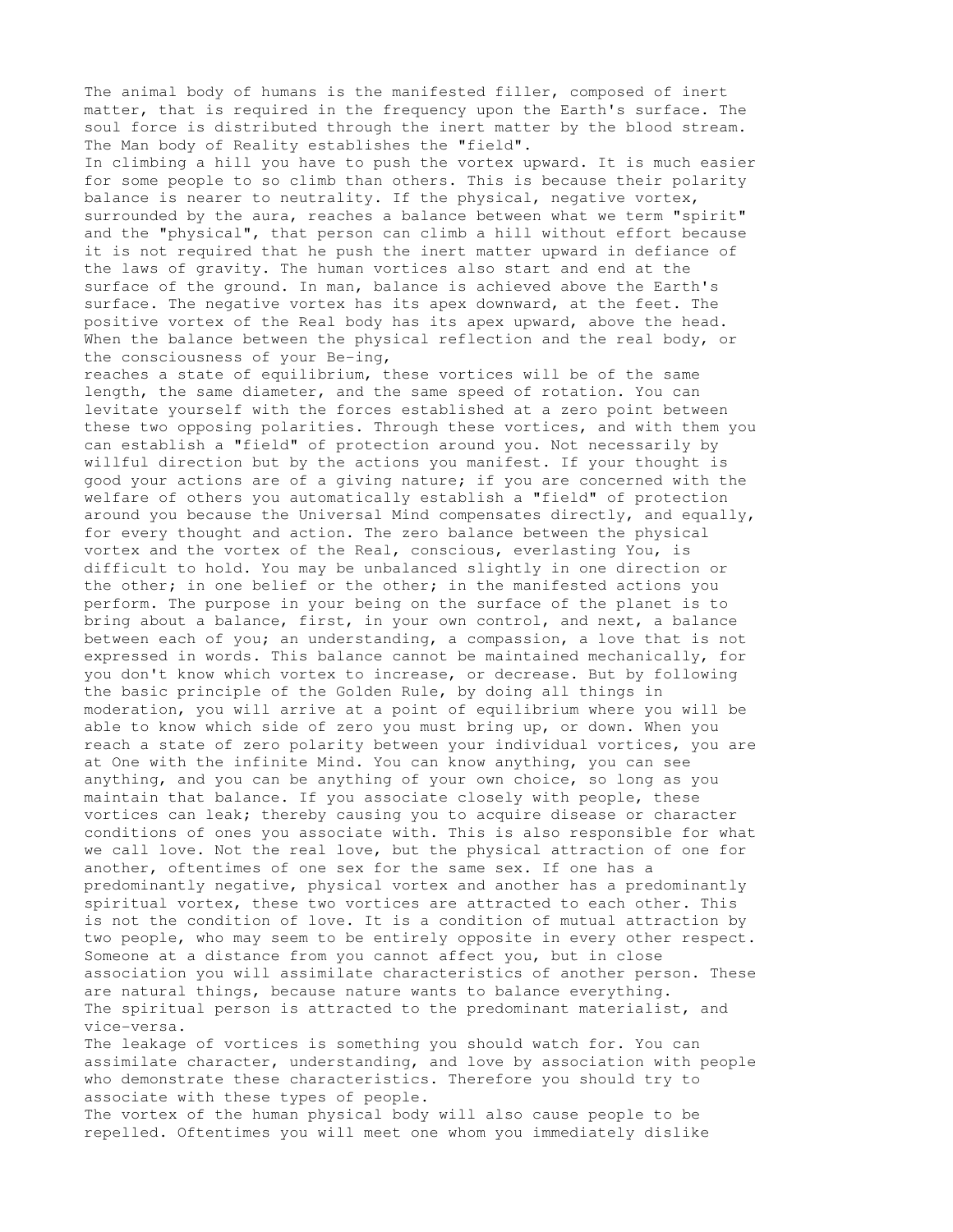intensely. This is not a condition of knowing the other person; it is a natural condition of polarities repelling each other. These things are beyond the scale of records, as far as individuals go. It is not possible to compute, and understand, the vortices of all individuals. Individually however; you can try to understand your own, and the effects of the vortices of other people upon you. But remember, one can be close to you and discharge your vortex by an opposite charge, thereby causing you to feel physically tired and drained of life. Study your friends at a safe distance (about six feet) before you associate closer, or you may discover what you term an enemy in the friendship you thought was yours. O man, My Light is not for the victor, nor for the one who falls in defeat; My Light is to the one who gains understanding of My ways. My arms are not extended either to the right or the left, but are centered to balance the living individual parts of My Being. Though forces may oppose your every move, My strength lies in the power to meet the opposition. Though evil may tempt you, My Light is brightest when the evil is overcome. For evil is not of My creation, O man. Evil is brought about by those who falter on the way to Me. Never, never in all My eternity shall man control the paths to Me. The paths are My ways, and man can only travel on My paths. In all My doings I have brought about a Pattern of Progression. None can turn about MY works, none can interrupt My way. Those who follow in the darkness only trip themselves. Stand within the Light of Me; for I am Light of thee, O man; and I can only shine when you have made the way in progress of My doing. Lean not upon another, only accept thy brother as one to help one to assist along the way, that unity in numbers may bring about progress in My infinite Light. Fear not, fear not! There is no fear within My Being of you. Fear is only added by the things you do that are not within the Pattern of MY ways. Reach within, I am there. None can scare you when you find the Me in thee. Stand, stand upright. Death is only that which adds to those who have performed the grade. Fear no evil, stand within My Light. Feel

## CHAPTER SIX

THE ANGELS OF SPACE "And the angel that talked with me came again, and waked me, as a man that is wakened out of his sleep." (Zechariah 4: 1). This paragraph fits almost exactly the experience that I had on August 24th of 1953. Angels were always considered by me to be some vaporous type of afterlife that just floated about here and there. My entire concept of things changed with the physically manifested appearance of one of these angels to me. From the position of the full Moon, I judged it to be around 2 A.M. Here on the desert it is nearly as bright in full moonlight as it is in daylight. I awakened, not knowing why, but sensing that something had happened that had disturbed me. We sleep outside about six months out of the year, so you can see that our bedroom was readily accessible. As I looked up from the bed I saw a man standing about six feet away from the foot of the bed. This was not uncommon, as we operate a public airport and have been awakened many times by our dogs barking at people coming in during the night. However, at this time not a sound was heard from the dogs. This I recalled later and it was certainly unusual. I asked the man what he wanted, thinking his so car might have given him trouble and he had walked into our remote airfield as many others have done before. At the same time I sat up in bed. Beyond the man, about a hundred yards away, hovered a glittering, glowing spaceship, seemingly about eight feet off the ground.

My living Light within you. Know that I am there throughout eternity.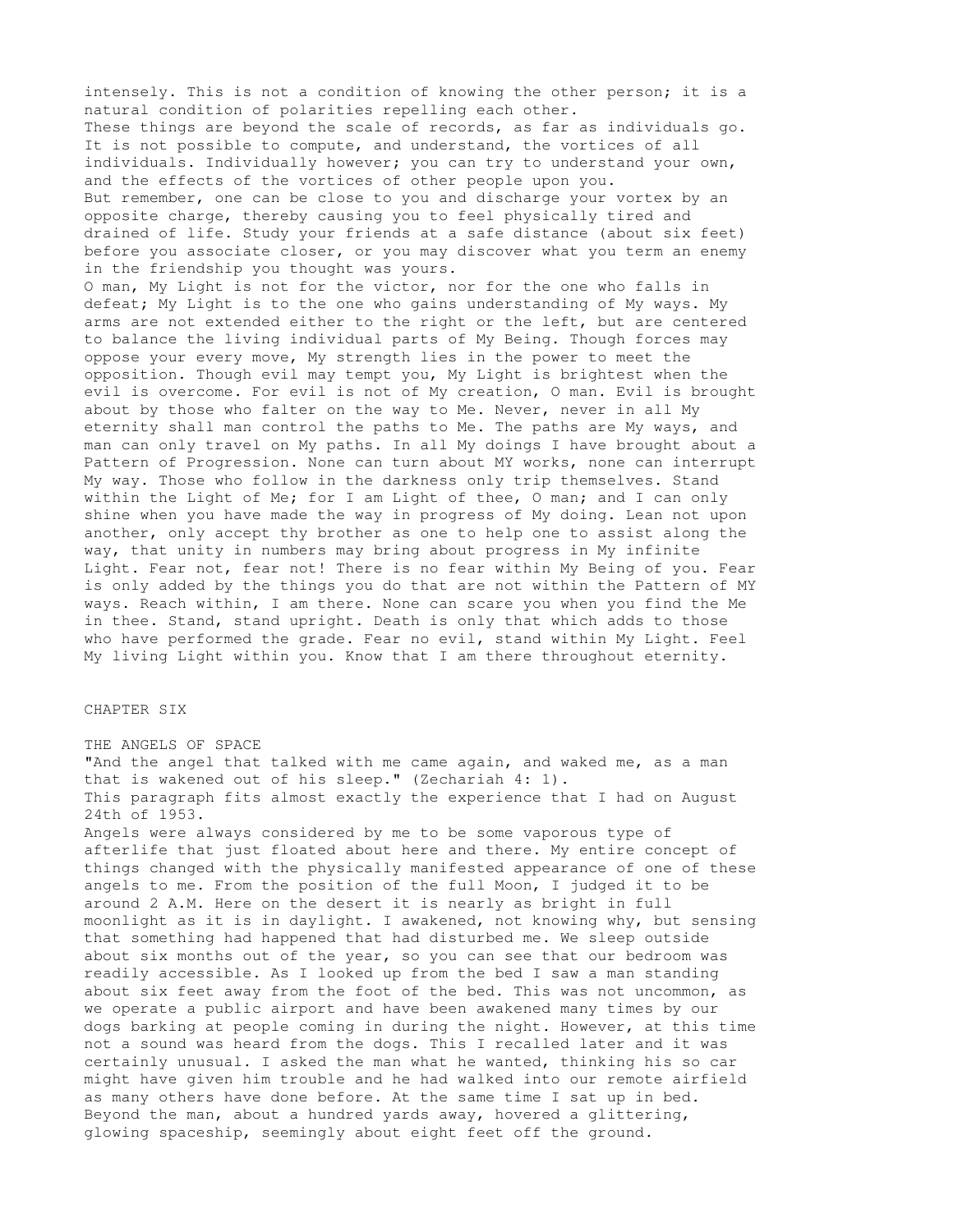I knew then that he was not having car trouble. The man said, "My name is Solgonda. I would be pleased to show you our craft." My left hand and arm were still under the covers. I pinched my wife in the side to awaken her. Solgonda smiled, like he knew what I was doing. I pinched her again. She normally awakens very easily. I didn't want her to miss what was taking place. Solgonda smiled again. Still no response from my wife, so I pinched her hard. Solgonda nearly laughed aloud. My wife didn't wake up and somehow I realized Solgonda had her under some kind of control. I hopped out of bed clad only in under-shorts. Solgonda preceded me for a few yards and then I caught up with, him and walked beside him. Not a word was said as we walked to the ship. In fact, I never said another word to him. From the time I got out of bed, until I returned to it, every time I thought of something to say he was answering me before I could speak the first word of any sentence. This proved to me their perfect ability to communicate by thought transference. As we approached the craft I began to get butterflies in my stomach from about fifty feet away. Coming nearer, my hair seemed to want to stand up on end. This feeling disappeared instantly upon entering the ship. The craft was about 36 feet in diameter and about 19 feet high. It looked like the same type that George Adamski photographed in his close-ups. The interior was about 18 feet in diameter and about 10 feet high. The walls were of some opalescent material like our imitation mother of pearl. There was a shelf around the inside below the portholes, about elbow height from the floor when one was standing. A column extended from the ceiling to the floor in the center of the ship. Three other men were on the craft when we went in. They were all of the same approximate height of Solgonda, who was about 5 feet 7 inches tall. These three men smiled but never spoke, and I didn't learn their names. Solgonda demonstrated their retractable seats, which formed a lounge when extended out of the walls. He showed me several celestial navigation instruments, and then we went below the main deck through a manhole into the power generating room. Below the deck it was necessary to crouch down on a circular catwalk. There the power mechanism was exposed to view, and I understood the principle of operation, which Solgonda apparently picked up by "telethought". We left the ship after what I judged to be 20 minutes. Solgonda walked back to bed with me, where my wife was peacefully sleeping. When I climbed back in bed I wondered if the strange feeling I had had in my stomach was going to affect me in any way. Before I could put the thought into words Solgonda said, "No, you'll be all right", and instantly disappeared. About a minute later the ship slipped slowly into the sky and was out of sight in less than a minute. Later we checked the hovering spot with a magnetic compass. The vortex set up by the field from the ship would swing the needle 10' easterly in walking into the vortex center, and 5' westerly in passing out of the center on the opposite side. People who went there a week later to cat their lunch became nauseated and couldn't eat. I know now that angels are people that come out of space. They not only colonize planets and communicate by thought, but they spend their time helping other people to understand Life. Right now they are around and on our planet to help humanity out of the mess we have gotten ourselves into. People are people everywhere in the Creator's universe. The only difference is that most of them have followed the universal laws and thereby progressed, while we on Earth have not. You had a body before you came here on Earth and you'll have another one when you leave. But maybe then you'll be called an angel. Genesis tells of God making Man, but it doesn't say anything about Him making angels. This further proved to me that angels are the race of Man. The first mention of an angel in the Bible comes in Genesis 16:7.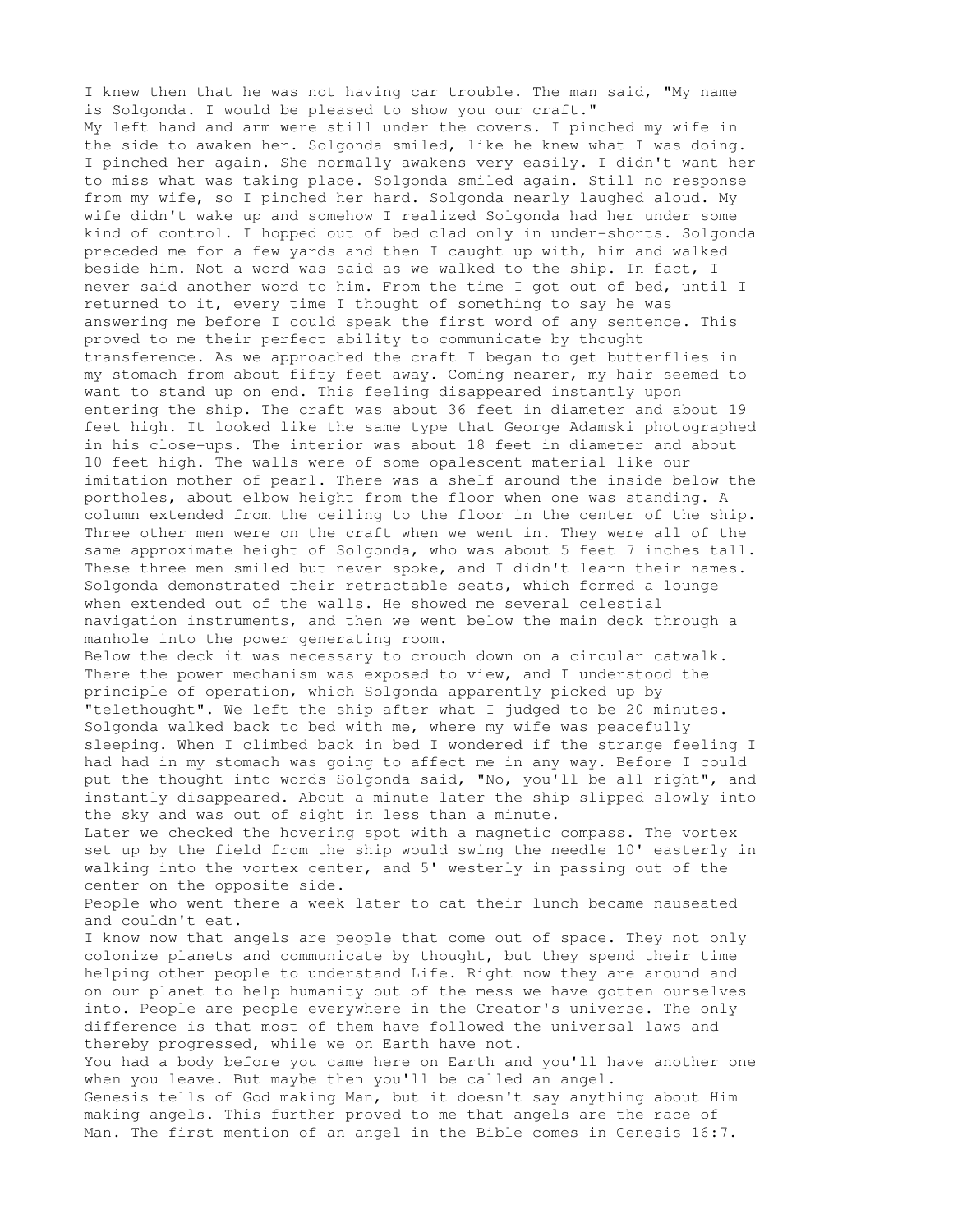In this verse the angel is referred to as "an angel of the Lord". The sages of Biblical times knew the mysteries and actions of the esoteric laws. Thus it was known to them that everything that was motivated by natural forces traveled in an arc, or curved path. Anything that moved in any other path of motion was unnatural and was symbolically termed an "angle". People living in Abram's time therefore referred to anything that was of an unnatural motion from their point of view on the Earth's surface, as an "angle". These people didn't know anything about weather balloons, modem airplanes, and high flying jets. The only things they knew of that flew in the sky were winged birds. When they observed a spacecraft, or men come out of the sky, they naturally pictured them with wings, like the birds. Since the appearance of men or ships in the sky was not a naturally happening occurrence, they symbolized the sky visitors as "angles". The way these people recorded -any happening was to have one of their scribes write it down. Like a newspaper reporter of today who wasn't present at the actual scene, the scribe had to write it as it was described to him by eyewitnesses. Whenever the people wanted a copy of any written record, they found a scribe to copy it for them. The scribes of those days got things twisted as badly as the reporters and newspapers of today do. Due to error in interpreting the symbol, the scribes in copying the accounts of the "angles" coming out of the skies wrote "angel", instead of "angle". All copies made from an erroneous one usually repeated the same mistake. So Angles became Angels. In a number of the experiences describing contacts with the people in the spacecraft, the Earth people making the contacts stated that the space people "disappeared" before their eyes. As this also occurred to me during my contact I can understand their amazement. The uninformed would say they "dematerialized". The technically-minded people would say "they went into the fourth dimension". The psychiatrist would say that the people suffered from hallucinations. None of these are true. The reason our space friends can "disappear" is because our physical vision depends on light reflection off of things in order to see. The wave length of visible light extends from approximately 4000 Angstroms (extreme violet) to 7700 Angstroms (extreme red). Compared with the known radiation spectrum as a whole, the range of physical vision is extremely limited. This is comparable to looking at the landscape through a crack between two boards, and saying the landscape outside the range of visibility doesn't exist, has dematerialized, or is a hallucination. Our space friends know LIGHT inside out and backwards. In order to eliminate the need for weapons which would injure others, they have developed what they call the "perfect defense". This is a small object about two by two inches square and about one half inch thick. It has rounded corners and is generally carried on a cord around the neck and suspended under the blouse. Their ability to read thoughts allows them to be aware of any danger or threat, and all they have to do is tap this device with either hand; and then appear to disappear. The object is actually a "crystal battery" that stores "piezo" electricity that is generated by cutting magnetic lines of force, or the same as static electricity. The nearest thing to this electricity stored by the "crystal battery" that we know of, we refer to as the "spirit body", or aura. The electrical, spirit body of people varies with their environment, and the chemical make-up of their physical body. This is why you feel good when you are with some people, and feel drained, or exhausted, after association with others. Some people have stronger spirit bodies than others. When the scout-ship landed here in August of 1953, I observed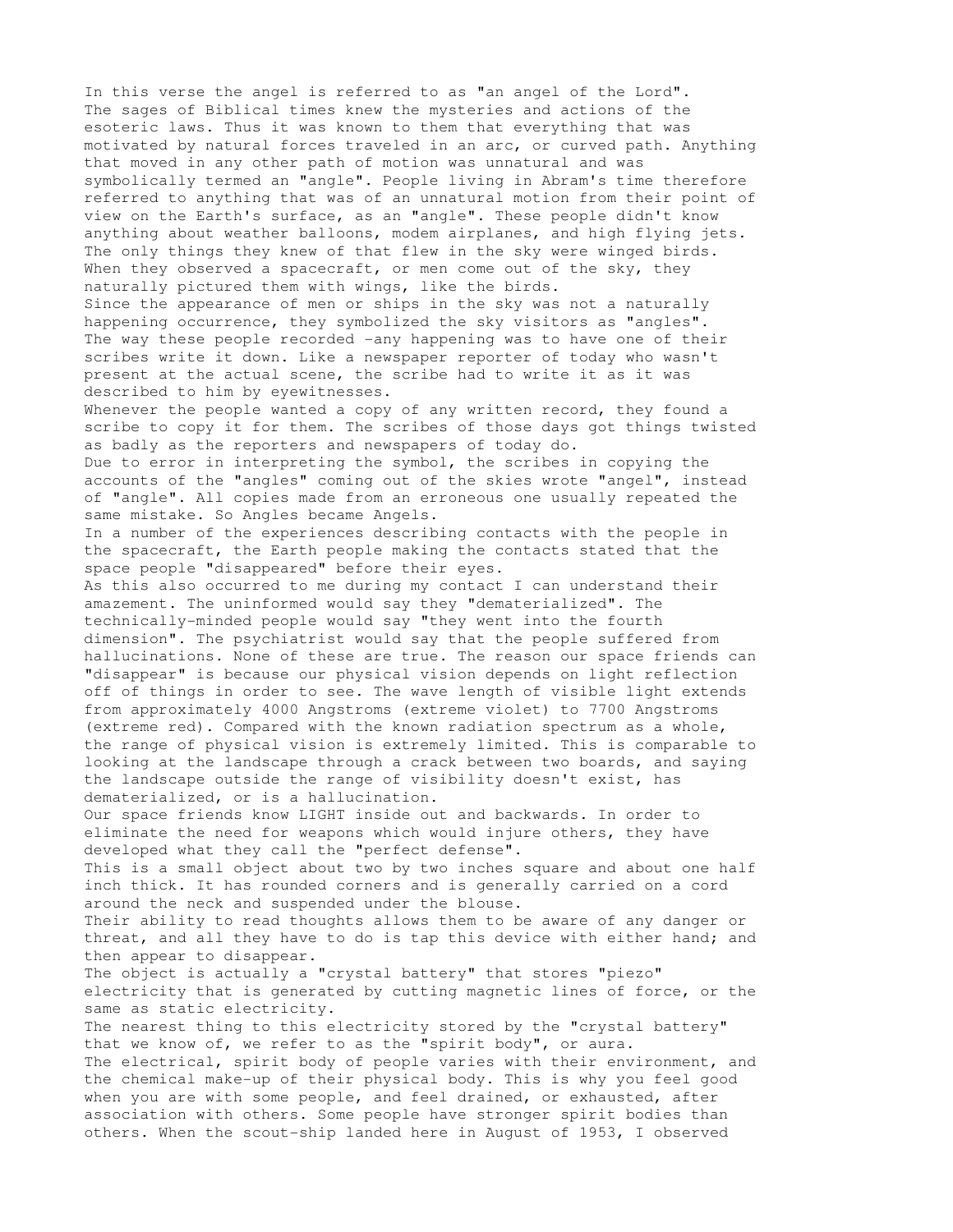this object. Solgonda was turning it by the corners between his hands. Suddenly he opened two opposite ends of it and pointed it at the granite rocks of the mountain. I saw a pencil-lead-size stream of light between the object and the mountain. I thought he was shooting something near the mountain. Later he explained that he was charging the device. He said they charge various other pieces of their equipment over granite mountains. This is due to the piezo-electric effect set up by quartz in its granite matrix. When they discharge the "crystal battery" by pressing on either side of it, it releases the charge into their electric body, or aura, and causes light to bend around them; therefore appearing to disappear to the limited physical vision of anyone who is watching them. They do not dematerialize or go into any other dimension. They are just as solid and physical as always, but they are outside of the limits of physical vision. This same device was used by the man Jesus when he "disappeared" out of crowds of people, and again when he "re-appeared" unto the people after three days. In St. Luke 24:13-21, it tells how two of the people walked down the road talking with him. Verse 31 says, "And their eyes were opened, and they knew him; and he vanished out of their sight". Some teachings would have you believe that this was a vision the people had. Jesus discounted this himself in St. Luke 24:36-39 when he said, "handle me, and see; for a spirit hath not flesh and bones, as ye see me have". Two women shall be grinding together; the one shall be taken, and

the other left. Two men shall be in the field; the one shall be taken, and the other one left. (St. Luke 17:35, 36). Either you have faith in the prophecy of the Bible, or you must reject the whole book. The Bible is an accurate history of events that repeat

themselves in cyclic repetition. The above paragraphs say a division of humankind will be made. One shall be taken and one shall be left. Who is to make the decision? Who will do

this judging of humanity to see who will be taken and who will be left? Every day that passes, you, individually, are establishing your right to be taken by the way you live. You are manifesting your choice by your actions and thinking.

Each person adds increase to their vibratory body aura by conforming to the laws of the universe. Your aura, or the frequency of the body force field, will determine whether you are taken or left.

A definite vibration will be established in the force field surrounding each spacecraft that will pick up people. If your body aura or force field conforms with, or exceeds, the established level of the spacecraft force field, then you can enter the ships.

Remember, you are now qualifying or disqualifying yourself to be taken aboard. None can qualify another. Jesus can't "save" you.

Some narrow-minded sects of religious fanatics have established that only 144,000 people will be saved. Of course they are part of the chosen few. Those who will be taken, and those who will be saved, are two separate conditions. The next thing one asks is, "Where will the people who are picked up be taken?" This is answered in St. Luke 17:37. "And they answered and said unto him, Where, Lord? And he said unto them, Wheresoever the body is, thither will the eagles be gathered together." Naturally the eagles gather together in the sky. This was said in a parable at that time, because the people in the Biblical days didn't know what it was to fly in the skies. It was not meant for the people of those days. It was said for the people of our time.

The space people (angels) explained that the people who have been taken aboard their craft in these times, were not taken aboard because they were better than anyone else. They explained that these people were taken aboard for their own test purposes; to see how different types of people would react. Each one who has been so honored was readily accessible in a remote place. They were of cooperative minds, and each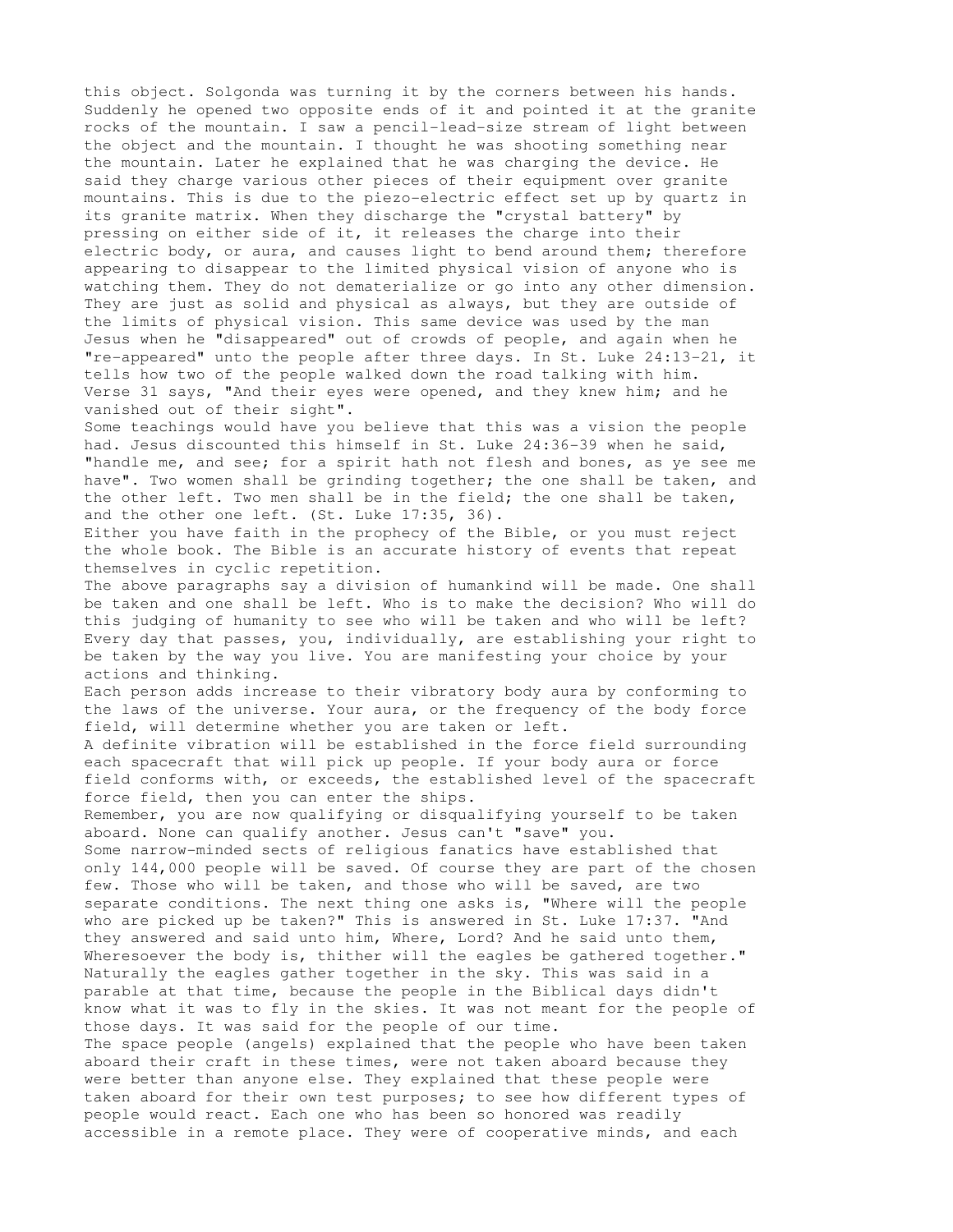represented a different type of the Earth's people. This mass pickup of people will take place prior to the planet's rebalancing on new poles. This cataclysm will wipe out the destructive mammon lovers who will be left on the surface. After the Earth has re-stabilized on its new poles, and the continents and oceans have changed, then the people who have been taken up in the air will be landed back on the surface. "Watch ye therefore, and pray always, that ye may be accounted worthy to escape all these things that shall come to pass, and to stand before the Son of man." (St. Luke 21:36). O man, in the rings established within the Light of Me, orbiting My systems--I am potency that moves a nebula, that causes suns to shine. Though some upon this Portion of Myself have devious ways to violate My infinite Wisdom, it is not I who judge nor pay the price. As in My cycles, as in My phases, as in My eons, I have established precision in the order of My parts. And though a voice comes through to you unrecognized by mortals, realize, in the voice, I am the Potent substance-force of Life, pulsing through your Being, unto eternity. I separate the white from black and color boundaries do I set, for all My creations are of Me, from lowest animal to tree, and all that is. I am the unseen force that manifests in everything you do. Impotent substance-clay of Me cannot interfere, except to bring about conditions that reflect upon the garment that you wear. O man, never shall you find an end to Me. There is no place I cannot be and am. You make your hell by deeds you do in violation of My ways. One who says "hell is a place in My infinity", is violating Me. Reaction is the only hell, rebounding from a spell when you excluded Me, O man! Some preach there is a hell for others, never for themselves. Watch out for these-their ego is leading them astray. Through space and time and place, remember I am there and here with you.

I have no hell for man of Me. Man who believes there is a hell, is reviving imagery of experiences he has had along the road to Me.

# CHAPTER SEVEN

### PRODIGAL MOTHER

The levels or strata of substance around the crust of the Earth are separated by insulations of the One Still Light. These layers of insulation are the activating Intelligence of the Creator in relation to our planet. Intelligence infiltrates all of the matter in the substance strata. Each alternate matter strata is of opposite polarity and rotates opposite to the matter strata on each side of it. The Earth is a battery; the strata are the plates. God separates and centers all things through the "G" lines of Still Light. He activates all things through the "A" positive, and "B" negative lines of force. The center of our planet consists of a sun. This sun, as the core, rotates in the opposite direction to the moving crust. Between the fiery center of the positively charged core and the negative crust is an insulating, nonconductive strata of fluid glass (obsidian), six hundred miles in thickness. All ruptures of the crust are caused by atmospheric conditions. There are several well-defined areas on the surface of the Earth where vortices of magnetic energy are located. In due time these vortices will bring about the rupture of the crust--termed volcanic action. The earthquake faults were brought about by interruptions of the force field around the Earth. Planets without moisture in their atmosphere do not rotate. As the "A" and "B" lines of force enter the atmosphere and the crust of the planet, parallel to the Equator and at 90' from each other and the axis, they spiral to each pole and arrive there before the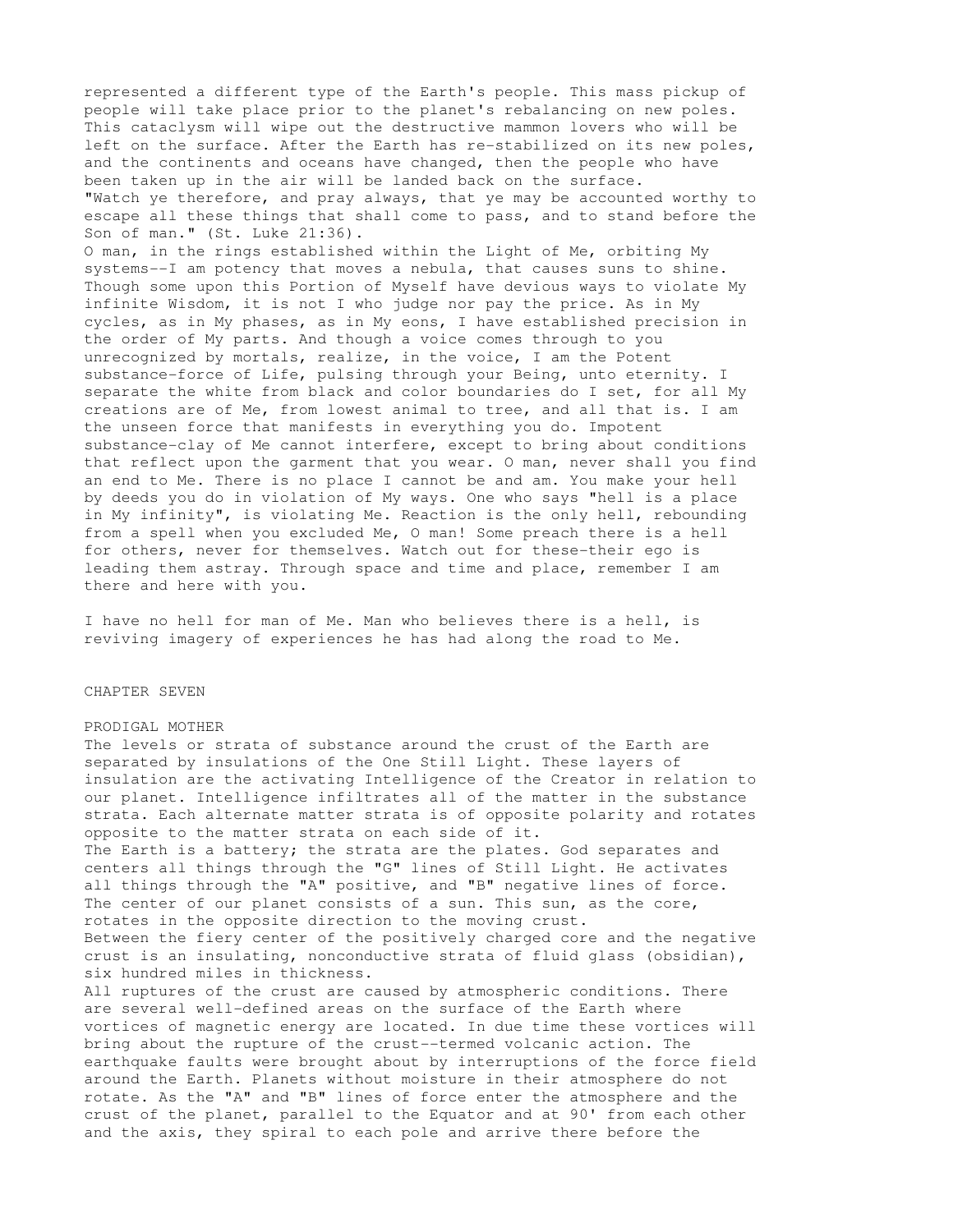planet has made one quarter of a turn. Emitting from the poles, they encounter resistance in the form of uninterrupted "A" and "B" lines of force, bringing about the phenomena termed aurora. Every planet in the universe moves in curved lines of travel. This is not because they were thrown off by a sun, or central body. If they were, they would not orbit. Anything thrown off of a rotating object will travel in a straight line outward, though on the Earth it may fall because of gravity. The reason planets or electrons orbit around a central body is because they are powered by light energy. Space outside of the Earth's atmosphere is blacker than the blackest

ink. Our Sun looks like any other bright star, not like a ball of fire. Only the brightest stars can be seen.

Pictured in the drawing is what has often been termed "the four dark comers". The Positive Quarter, or Spring Season of the Earth's orbit, is only predominantly positive relative to the Earth's passing through it. At all other times when light energy is not interrupted by a body or planet, the negative or female lines of force predominate. The old axiom "women first" is applicable throughout the universe.

As the Sun crosses the Earth's Equator on March 2 1, it affects a positively charged cyclic predominance in the negative northern hemisphere. In the arc from March 21 to September 23, the Sun tries to attract the Earth to it. This causes the negatively charged Earth to describe the arc of its orbit from March 21 to June 21. This is noted in the drawing as the Positive Quarter. The reason the Earth proceeds toward the negative lines of light energy in the Positive Quarter, is because the negative lines of light energy have been weakened from passing through the Sun's force field, or positively charged vortex. As the Earth moves from June 21 to September 23, it starts in the downward direction of its elliptical arc. This is called the Active Quarter. These conditions are being viewed from the northern hemisphere in this explanation. In the southern hemisphere the Active and Rest Quarters would be opposite from those shown here.

As the negatively charged Earth follows its path in the Active Quarter, it is attracted by the positive Sun on the negative northern hemisphere and by, the negative lines of light energy which are acting on the positive southern hemisphere. The positive lines of light energy are repelling on the positively predominant southern hemisphere. The Active Quarter is Summer, our hottest season of the year. This heat is caused by the increase in resistance, set up gradually by the Sun extending its path on the Earth laterally to its northern-most extreme. In the daytime it is hotter because the Sun is farther into the negative northern hemisphere, thereby setting up more resistance in our negatively charged atmosphere and the negatively charged crust of the negative hemisphere. At the midway point between June 21 and September 23, the Earth also reaches its maximum exposure to the resistance of both the positive and negative lines of light energy. This increase in resistance from all three forces at the same time generates more heat. As the Earth proceeds in its path from September 23 to December 21, the days become shorter as the Sun starts changing from the Equator into the positively charged southern hemisphere.

The positive Sun's effect on a positive hemisphere repels the planet. The negatively charged light lines of energy predominate and repel the planet from their direction of travel, causing it !to arc through its orbit to December 21. From December 21 to March 21 the negative predominance of the lines of light energy are again decreasing and at "Z1" in the Rest Quarter all forces reach balance for an instant. At "Z1" in the Rest Quarter the field or vortex of the Sun decreases both the positive and negative lines of light energy. The Sun has reached a half-way point between the Equator and its southernmost lateral extreme. Then the positive lines of light energy begin to attract the negatively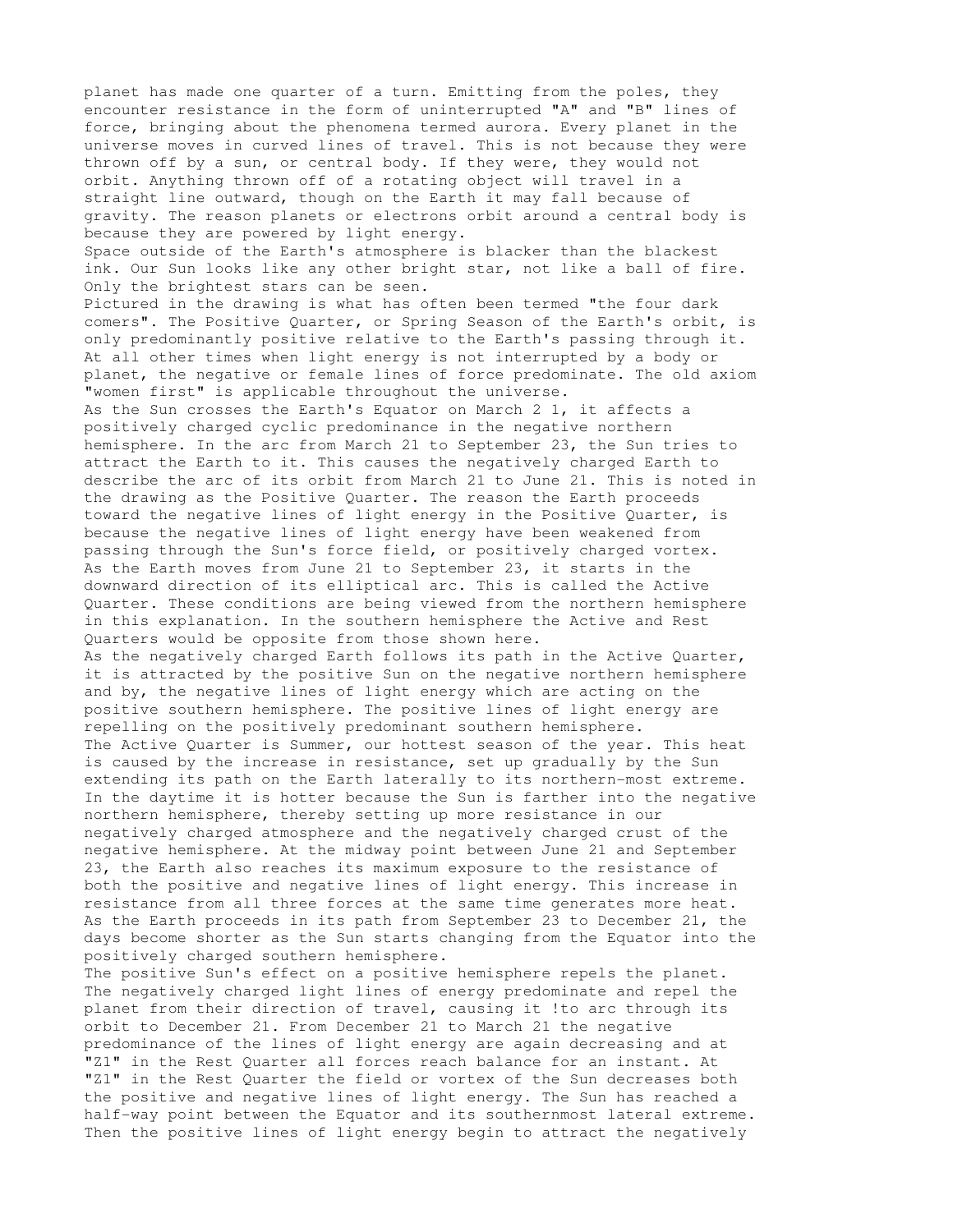charged planet and the increasing predominance of the negatively charged northern hemisphere. The Sun begins to attract the increasing negative predominance of the planet and the negative lines of light energy begin to repel the increasing negative predominance of the northern hemisphere. The Sun and all of our planets are moving through space in the direction indicated by the arrow in the Rest Quarter of the drawing. Everything in the universe is trying to reach balance by traveling in the Rest Quarter direction. The fact that the Earth has more land-mass in the northern hemisphere than in the southern hemisphere is the reason for the Earth's orbit being slightly elliptical. Land sets up more polarity action than water. The Sun acts upon the predominance of the polarity of the hemisphere presented to it by the Equinox alternation. At March 21 and September 23, both the northern and the southern hemispheres are attracted and repelled equally and oppositely for an instant by the Sun. The Sun reaches its maximum attraction on the Earth on June 21 and repels at its maximum on December 21. The light lines of positive and negative energy act upon the Earth as an alternating, negatively charged body. The Sun acts upon the oppositely polarized hemispheres as they arc presented to it in the seasons. The relative increase or decrease in polarity action varies continuously, depending upon the tilt of the Earth, the resistance of the Sun's force field, and effects of the quarterly cycles upon each succeeding cycle. People have less resistance to disease in Winter, because at that quarter of the Earth's orbit the life light lines of energy are reduced due to passing through the rotating vortex of the Sun's force field. Any change of polarity predominance in the Earth's atmosphere or crust will result in climatic changes. This is how positively charged particles from Hydrogen bombs have caused weather changes and extremes throughout the world. Our atmospheric strata is only a thin layer of gases and moisture emitted from the crust. Our frequent charging of the atmosphere with radioactive substances is a slow process of self-annihilation. The temperature drop noted after each atomic bomb blast is caused by the inrush of frigid air from higher strata. If 30 atomic bombs were exploded in 30 days, our Earth population would be forced underground by the extreme cold. O man, I expand the buds in the springtime of My seasons. I bring forth hues of colors in the sunsets. I breathe forth fragrance from the flowers. I build a nest. I surge with Joy and Love, that you may grow in Unity and compassion. I bring about the warmth of My breath in the season of My summers, that man may know the fullness of the harvest, that man may see the repetition of My doings in examples all about him. And then I bring the cold., I change My colors. I cool My breath--the leaves of Me fall to nourish the soil, that once again I may come in the fullness of My springtime. And then I breathe My holy breath through naked branches in the blast of winter. I crown My mountains with the purity of whiteness, in mantles of snow. I freeze My rivers so that mail may know the change that comes about in the seasons of My densities. I blast the breath of storm, and then I tire of cold and bring My seasons and cycles into repetition. My numberless worlds are there for man. The mysteries are there at hand to see, so man may know the Me in thee. When he solves the problems of My doing then I shall know he will grow in Me; he will know with Me-eternity. This same principle of light energy maintains the Earth's cycles of day and night, temperature, tides, and the relation and effects of the Moon on the Earth and her people. The Sun does not emit light of itself. The Sun transmits positively polarized force which reacts upon the Earth because of its negative polarity. The Moon is one of the bodies acting as a governor to the Earth. The Earth's tides are a "fluid drive" connection between the motor-generator-battery Earth, and the governor Moon. Gravity of the Moon has no effect upon the Earth. The only effect of the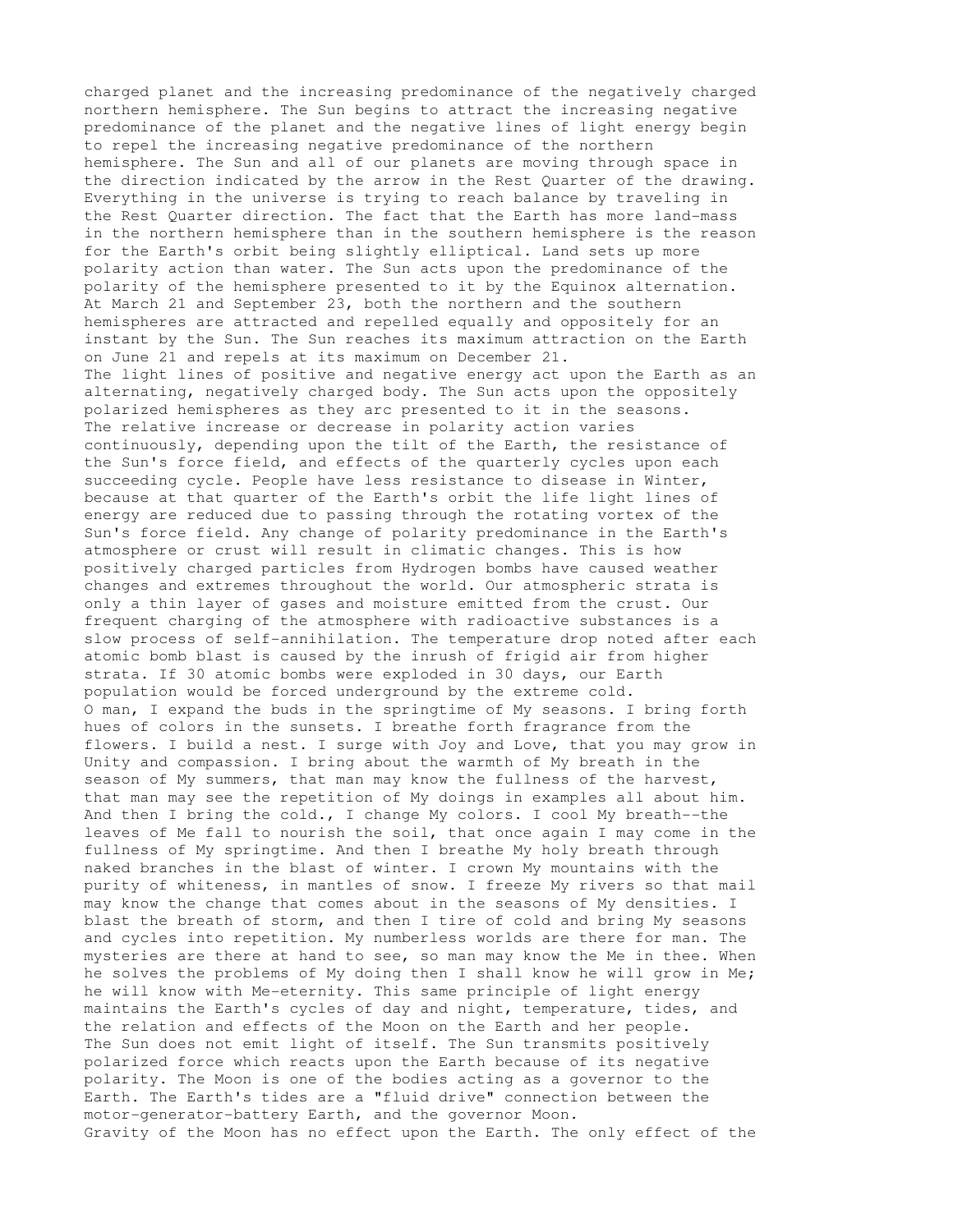Moon upon the Earth is by polarity action on the Earth's force field, and by interruption of the light lines of force. The Earth is surrounded by a self-generated force field. Nothing inside of the Earth's force field is affected by anything outside of it, except through the attracting or repelling effects of polarity in the lines of light energy, or the Sun. Gravity within the force field generated by any body is not subject to the action of any body outside of the force field; unless the body outside of the force field is of opposite polarity. The Moon and the Earth are both of negative polarity, as are all humans in their physical substance and all bodies that can be seen by reflected light. All negative bodies generate a positive force field and all positively charged bodies generate a negative force field. Temperature is the result of light forces acting in opposition to each other. Magnetism is an effect of primary light energy in opposition, produced as a result of its interruption by any body. Electricity is an effect of magnetism in polarity opposition. Heat is an effect of electricity in opposition. Contraction and expansion are opposite effects of heat, or the lack of it. The Earth's force field is the boundary of everything inside of it. Nothing can come into it or go out through it without conforming to its positive polarity. The space people can alternate the polarity of the force field around their ships to conform to the positive polarity of the Earth's force field while they are passing through it. The Moon never was hurled from the Earth and it will never be part of the Earth, due to the Earth's force field. Let us start in the Positive Quarter and rotate the Moon around the Earth. The small arrows shown on the Moon indicate the direction of forces set up by polarity affecting the Moon. The "A" arrows represent attractive forces and the "R" arrows stand for repelling forces. At all times these forces are changing their predominance , which establishes the Moon's orbit around the Earth. The Moon's orbit speed is fixed according to its charge of negative polarity. The secondary light rays from the positive Sun and the positive lines of light energy warm the morning cycle from 6 A.M. to 12 Noon. This occurs by the attractive, resistance heat-effect in our negative atmosphere and crust of the Earth. The force field does not decrease these polarity effects because their polarities are both positive, therefore they offer no resistance to each other. The heat registered during the hottest part of the day is in the Active Quarter from 12 Noon to 6 P.M. Higher temperatures are registered in this quarter because the Sun and positive lines of light energy are setting up attraction resistance within our atmosphere, and the negative lines of light energy are setting up repelling resistance. Two forces are working in attraction to the Earth's polarity and one force is working in opposition to it. The negative lines of force also meet resistance of the positive force field, which acts as a reflector. From 6 P.M. to Midnight is the Negative Quarter. Both the positive lines of light energy and the Sun's attractive forces are eliminated and the negative lines of light energy maintain only the heat of resistance by repulsion. The forces of the Active Quarter fade away and ;the negative physical bodies of people become tired and sleepy during the Negative Quarter. In the Rest Quarter from Midnight to 6 A.M., the Sun's positive force, the positive lines of light energy, and the negative lines of light energy set up no resistance of attractive or repelling forces. So the atmosphere and crust cool off in the coldest quarter of the cycle, because the Earth is shielded from the three forces. For the same reason more people die from "natural causes" in the Rest Quarter than in the other three quarters combined. This is because their "physical resistance" is low. In other words, none of the three life forces of light are active in the physical body during the Rest Quarter. That is what rest is-the lack of polarity opposition forces. Everything is meant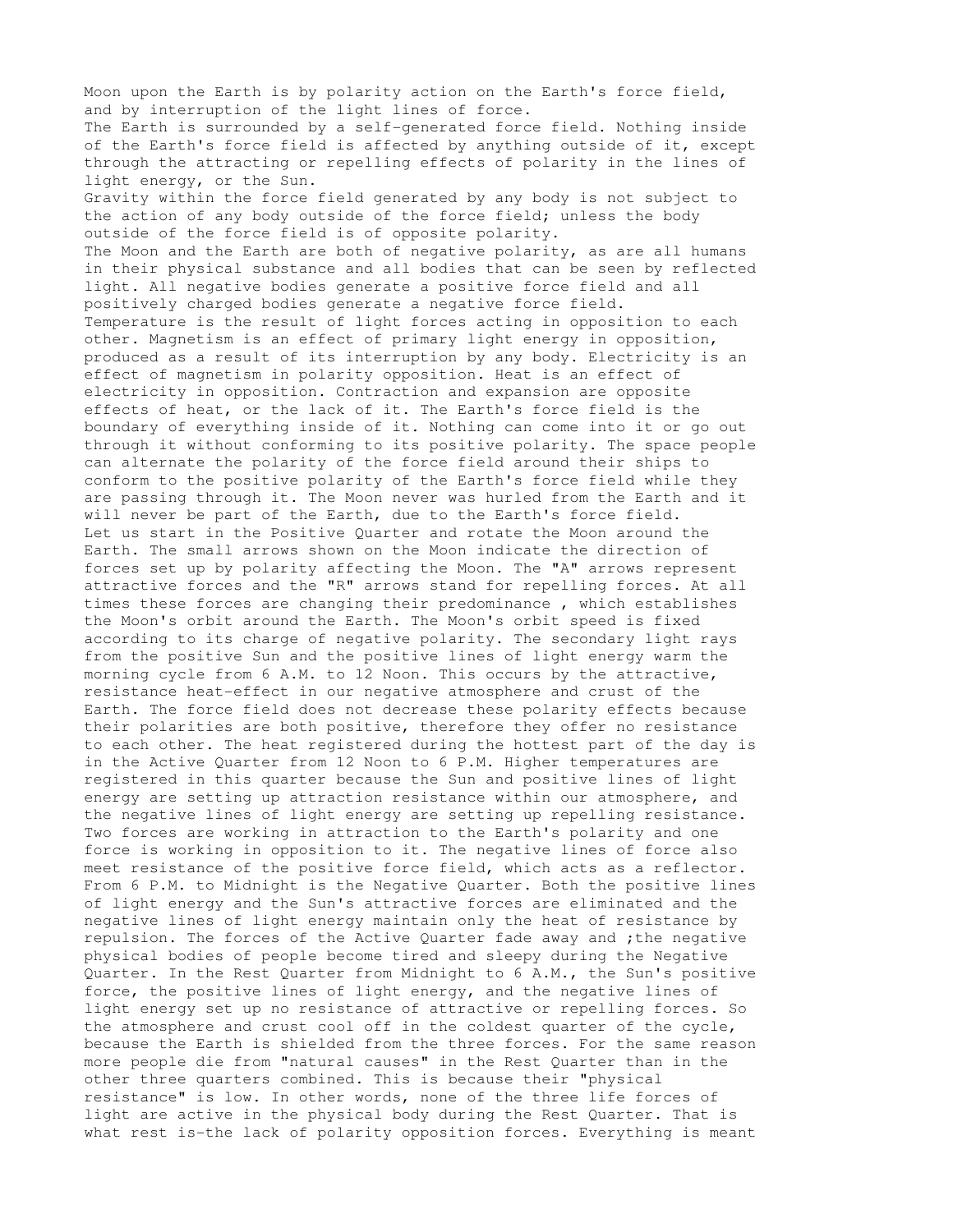to rest in the Rest Quarter and all of nature does it, except in cases where the positive polarity is predominant.

People of a predominantly negative polarity cannot stand to work on a "graveyard shift". People of a predominantly positive polarity are often called lazy because their Active Quarter and Rest Quarter reactions are opposite and they want to sleep in the daytime.

It has been maintained by science that the Moon causes the tides. This is not so any more than the profession that heat comes from the Sun. The polarity predominance alternates between the northern and southern hemispheres of the Earth and causes the force field to oscillate. The erratic orbit path of the Moon follows the oscillations of the Earth's force field. The Earth's positive force field rotates opposite to the Earth and the Moon's orbit. Interruptions of the light lines of force by other bodies or planets causes variable effects on the Earth and its reactions are transmitted to its self-generated force field. The Earth's force field causes the tides, as it is of opposite polarity to the water. The fact that it is strongest at the point of most resistance--where the Moon is, explains the reason that science professes that the Moon attracts the water, causing the tides. A negative Moon cannot attract a negative body of water; it would repel the water and in that case the tides would be lowest on the Earth on the side toward the Moon. The cyclic interruption by the Moon between the positive and negative lines of light energy and the Earth, is what causes diurnal inequalities in the four tides of a day and the age of the tide. Water being a fluid accounts for the equal effect on the opposite side of the Earth. The fact that the force field is rotating in the opposite direction to the Earth and is strongest at a point between the greatest resistance of attraction by both the Earth and the Moon, is what causes the "tides to lag"; a fact which has never been explained satisfactorily by science.

Magnetism in and around the Earth is a result of the Earth's interruption of the lines of primary light energy. Electricity is the result of interruption of the Earth's magnetism by a generator. As the lines of primary light energy are in motion, any body that interrupts them will move according to its capacity and polarity charge. Electricity is the second by-product of primary light energy; magnetism is the first. Neither can exist without the other because they are both part of each other.

In the drawing we show only the positively charged core of the Earth, the insulation, the negative crust, and the negative atmosphere. Actually these charged strata and insulating layers extend to strata around Mars and Venus. The drawing is made with the Sun shining in the center of the Active Quarter from a 45' angle. The Sun is the alternator that changes polarity predominance from one hemisphere to the other every six months. The "A" and "R" circles indicate the direction of the attracting and repelling forces. The negative primary light attracts the positive core in the Negative Quarter and repels the negative crust. The opposite is true in the Positive Quarter. These attracting and repelling "brushes" are changing position continuously as the Earth orbits. The atmosphere is actually a part of the crust and is of the same polarity. It acts as a bearing for the crust to turn in. The atmosphere and oceans are affected by the helical vortex set up in each hemisphere, which rotate in opposite directions. This is caused by the depleted lines of primary light giving their energy to cause motion of the planet. As they are depleted they try to reach rest, so they head for the points of least motion; which is at the poles. Naturally polarity seeks opposite polarity always. A compass needle does not point to the north magnetic pole because it is attracted to it by an opposite polarity. Its negative charged end is only pressed into position parallel to the lines of light force going by it. The intelligence in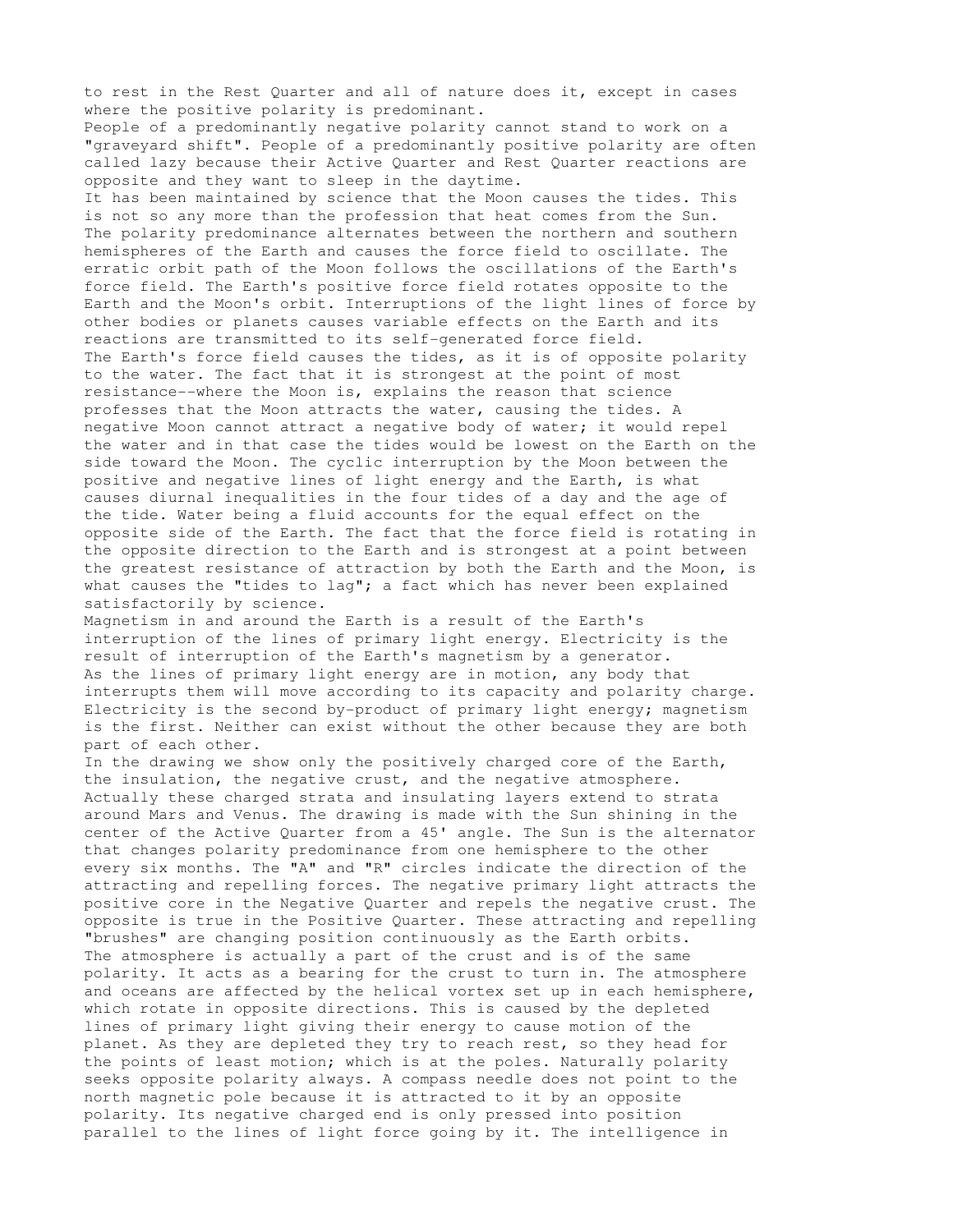the molecular arrangement of its negative charge wants to go with the other positively charged light lines in motion around it. For the same reason the negative Earth, or our other planets were never part of the positive Sun. The planets being of opposite polarity could be attracted to it, but never thrown off from the Sun. The Sun's insulation stratum prevents the positive polarity of the Sun from attracting the negative Earth into it. Light is transmitted into energy by penetration into the matter that interrupts it. The matter then gains motion. A negative vortex of light energy produces decelerating effects in negative matter. A positive vortex of light energy produces accelerating effects in negative matter. You can apply the principle of the Earth's crust and core rotation in opposite directions to an electric motor. Mount both ends of the shaft on fixed bearings. These bearings will suspend the entire motor. Run the two wires from the motor case to two copper rings mounted on insulation, on one end of the shaft, inside the fixed bearing. Brushes from the power supply must contact the two rings. Be sure to remove the base of the motor and balance the field case on the fixed bearings. Power applied will rotate the armature in one direction and the field case in the other direction, at different speeds. By applying a pulley to the shaft and another to the case, then running "V" belts from both pulleys to a common point of work, the torque force of the normal base type electric motor will also be applied to the work. One "V" belt will have to be twisted 180 degrees between the motor pulley and the pulley of the work-, to counteract the opposite rotations in the motor. This uses the torque force to do useful work, reduces speed and wear on the bearings, and furnishes more power for greater work output. This is the same way the core and crust of the Earth function, each being a balance to the other. The crust is the field and the core is the armature. Unfortunately, the explosion of kiloton and megaton power "A" and "H" bombs have unbalanced natural conditions. This will bring about a steady increase in subterranean temperatures in the northern hemisphere, and lowering of temperatures in the southern hemisphere. The rapid shifting of the magnetic poles registered on the surface is the result of these bombs unbalancing the planet. Wherever the magnetic poles on the negative polarity surface are found, they indicate where the axis of the positive polarity core is located under the crust. The core is encased in fluid obsidian 600 miles thick. Oscillations of the core, which were set up by the reaction to the bomb forces, will cause an increase in volcanoes and earthquakes, due to increased frictional heat in the fluid separator. Throw the fine balance of the electric motor case out, and see what would happen to the armature if it were floating in a fluid. Any spinning gyroscope will wobble if it is moved from its plane of rotation. The Earth works like a gyroscope. Magnets, atoms, planets, and people all have polarities of either positive, or negative predominance. Because a body predominates in one polarity does not mean that the substance of its composition does not include matter of the opposite polarity. When your positive polarity body reaches predominance your negative polarity physical body dies. The same thing applies to planets, magnets, or atomic structure. The nuclear (positive polarity) devices being exploded in our negative polarity atmosphere are rapidly bringing about a condition of polar change on the Earth's surface. The emission of positive polarity particles (fallout) from the "H" bomb tests are unbalancing the polarity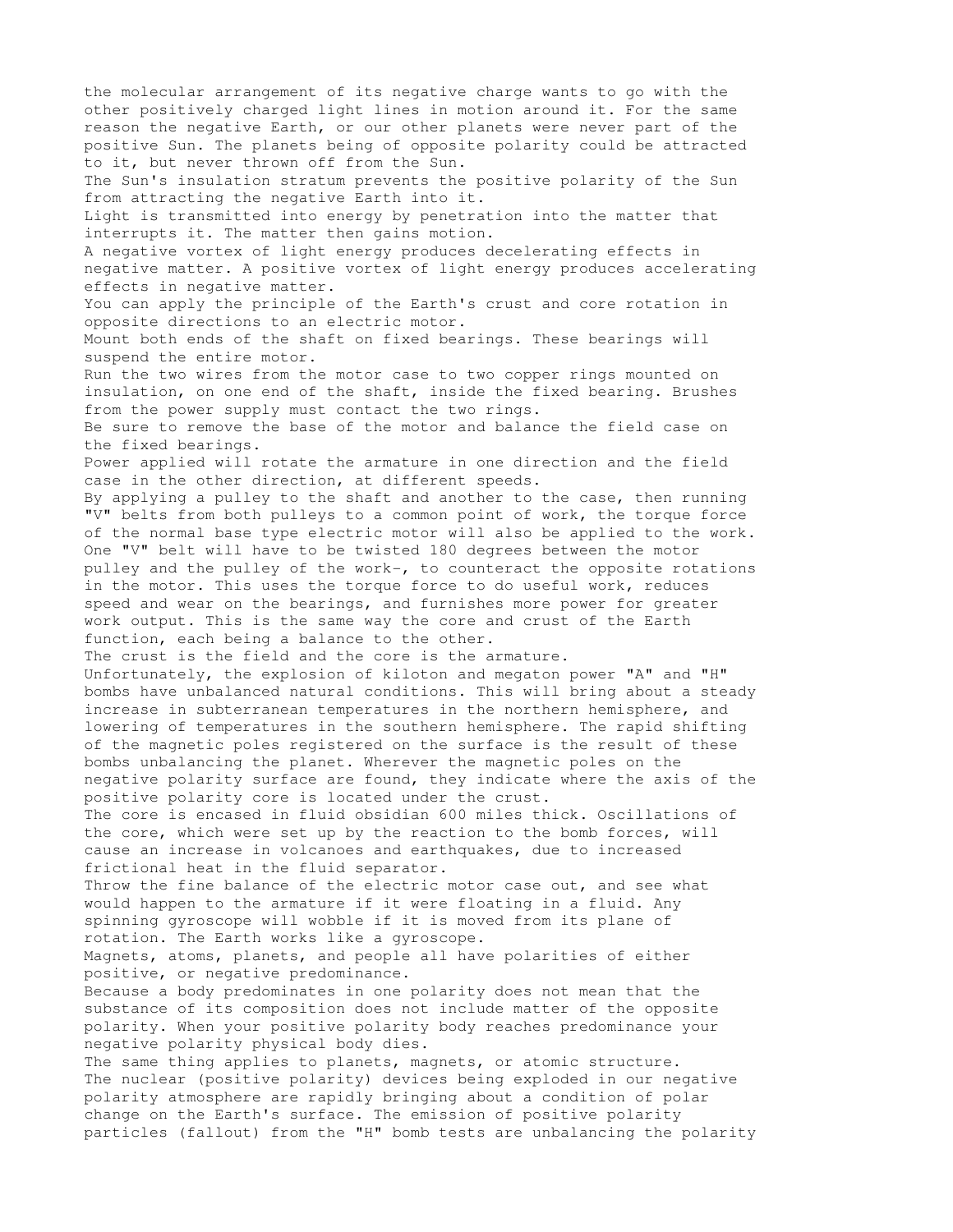predominance of the Earth. The positive fallout particles are attracted to the negative polarity, north magnetic pole. When the positive particles fall there on negative polarity ice the resistance causes heat, causing the ice to melt. The negative polarity water released by melting is repelled by the more predominantly negative polarity crust of the Earth into a less predominantly negative polarity atmosphere. In the air it is attracted in a spiral course to the positively predominant southern hemisphere, where most of it is attracted to the positive polarity, south magnetic pole.

This causes ice to build up at the southern pole and melt at the northern pole, bringing unbalance :to the planet's axis indirectly from the explosion of nuclear bombs.

The magnetic poles registered on the surface of the Earth's crust are in reality the axis poles of the Earth's positive polarity core. As more bomb tests transmute negative polarity matter to a positive polarity condition, the effects can be registered in many ways.

The magnetic declination shown on the Los Angeles (R-2) Sectional Aeronautical Chart, dated March 10, 1953, shows the 15' E. magnetic declination line at 115' 50' W. Longitude at the 34' N. Latitude line. The chart dated September 27, 1955, shows a shift of the 15' E. magnetic declination to 117' 2' W. This is a change of 1º 12' in 2 1/2 years, or 28.8' per year. Formerly it was slightly over 9' per year. The main reason for low layers of smog over most of the big cities is because the carbon particles in the air are not repelled upward as they used to be before the advent of "H" bomb tests. The polarity of these particles normally being negative, they are becoming less negative due to the fact that carbon assimilates radioactivity of positive polarity; thus the repelling action is reduced and the particles hang closer to the surface instead of rising to be dispersed by the winds at higher altitudes. Magnetism is the positive and negative fields generated by the revolving planet interrupting the positive and negative lines of primary energy present in all space. Electricity is the force generated by an armature interrupting the positive and negative lines of magnetism. Each has its effect on the other, and can be converted into the other. The "time" field separates all primary polarities, all magnetic polarities, and all electrical polarities. This "time" field is unseen, infinite, and maintains the balance between the opposite charges present in all bodies. This balance is manifest in all new creations. With the continual testing of nuclear devices the planet's unbalance will increase by the equal and opposite reaction of polarities coming ever closer to balance.

This will bring about more ionization of the atmosphere, with an increase in smog, humidity, and clouds. Then the Bible prophecy will be fulfilled that says, "The Sun will no longer give forth her light". In the Pattern of My ways I live My life in many forms, known and unknown to other parts of Me. I live in space of Ale to constantly supervise My doings; I live in soil to nourish My roots. I am the sap, the blood; in every density I am. I live My life and love it too, being the living Love of you, thrilling when you express the Me in thee. My life is sad only when you are mad at other parts of Me. Only when you manifest hate to destroy; then I wait patiently for you to recover, to discover that you have only injured Me and thee.

Your every fight is My fight too, but not when it is aimed at other beings of Me. Your fight is to overcome the urge; to purge yourself of war and woe. None can hold to Me and proclaim victory over others of My parts as foe. I am here and there, and everywhere. Justice is fair play with Me and Mine in My eternity of now.

The "New Jerusalem" referred to in the Bible, in Rev. 2 1: 10, is not really new. It is the positive polarity "moon" that has been orbiting around the Earth for many thousands of years.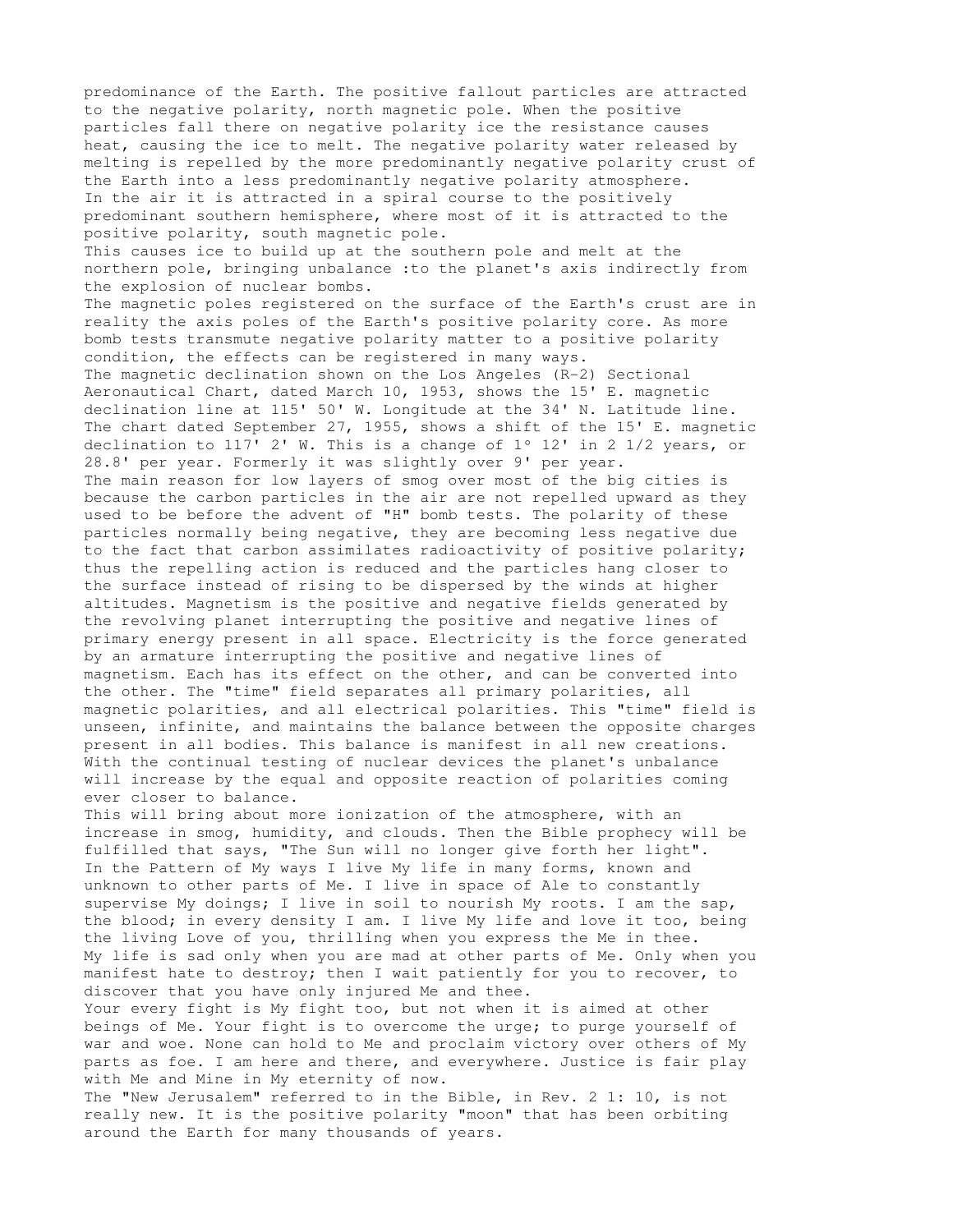This satellite, called "Shanchea" by the space people, is a spacecraft. Their name for the Earth is "Shan". "Chea" means child in their language of the Solex-Mal, or Solar Tongue. Therefore the name of this ship is "Earthchild" in English. This same craft was called the "Star of Bethlehem" over nineteen hundred years ago at the birth of the child called Jesus. This positive polarity spaceship is square. This is not new information. It has been before our eyes hundreds of years in print; though it was not recognized. Rev. 21 :16 tells you, "And the city lieth foursquare, and the length is as large as the breadth: and he measured the city with the reed, twelve thousand furlongs. The length and the breadth and +the height of it are equal." The reason it was called "The Star of Bethlehem" was because when it is activated under control it looks like a star to physical vision. The last time its power units were activated was when the man Jesus was "born". This "positive star body" generates a negative force field around it to protect it when it is in motion as a ship. "Beth" is used today as "Beta", meaning nega&endash;tive. "Le" is used today as "lea", meaning a meadow. "Hem" can be understood by any woman as the thing that goes around the bottom of a dress. "Star of Beta-le-hem" means a positive body, with a negative force field around it, over a meadow. That is where Jesus was born-in a manger, in a meadow. Shanchea is orbiting around the Earth in the Earth's positive force field. It cannot be seen by telescopes because it sets up no resistance to the Sun's positive rays. The Bible tells further, in Rev. 2 1: 11 ; "Having the glory of God: and her light was like unto a stone most precious, even like jasper stone, clear as a crystal." The "Seven Lights" are spoken of in Rev. 1: 20; "The mystery of the seven stars which thou sawest in my right hand (positive polarity), and the seven golden candlesticks. The seven stars are the angels (space people) of the seven churches (seven levels of life around the Earth) : and the seven candlesticks which thou sawest are the seven churches." The population of this level of life on the Earth is composed of people from the other six levels. Chapters 2 and 3 of Revelations tells which of the levels you are from. One of these seven church descriptions fits every mortal in this level. The population of Shanchea is given in Rev. 5: 11; "And I beheld, and I heard the voice of many angels round the throne and the beasts and the elders: and the number of them was ten thousand times ten thousand, and thousands of thousands." I am the voice, O mortal man, that whispers in the silence of your Being. I am the motion, instilled within the fluid dust of the body, to encase you in this density of three. I am the softness that all babes know when nestled to the breast of Me. I am the hardness of the substance many times beyond the density that mortals know. I am the sun that warms the morn', and scorches brow. For thou must know, within the Being of Me is thee. And search, though you may do for eons yet to come, I am not there where you may go. I am within you giving Life to clay, that My motion may be manifest for purposes misunderstood by man. I am not the formula of many, nor of one, My combination varies with each speck of dust, with each drop of rain, with each thought, each individual pain and hope. For I ant always surrounding thee, and thee in Me but makes the journey short. Look not afar, look where you are-eternity is Now! O man, you need not chart a roadway through the stars to Me. You need not cross the land, or search beyond the sea. You will find Me in the smile, in the look of someone you have helped along the way. You only have to search your heart and start to find that I am there-wherever you may be. Though all the roads may lead to me; though many search eternally to find a shortcut in the way--I am there and here, as close as you to Me. So reach not for a star afar, search not in the distance, in the future, or the past. At last you are aware that I am there within your Being, watching how you treat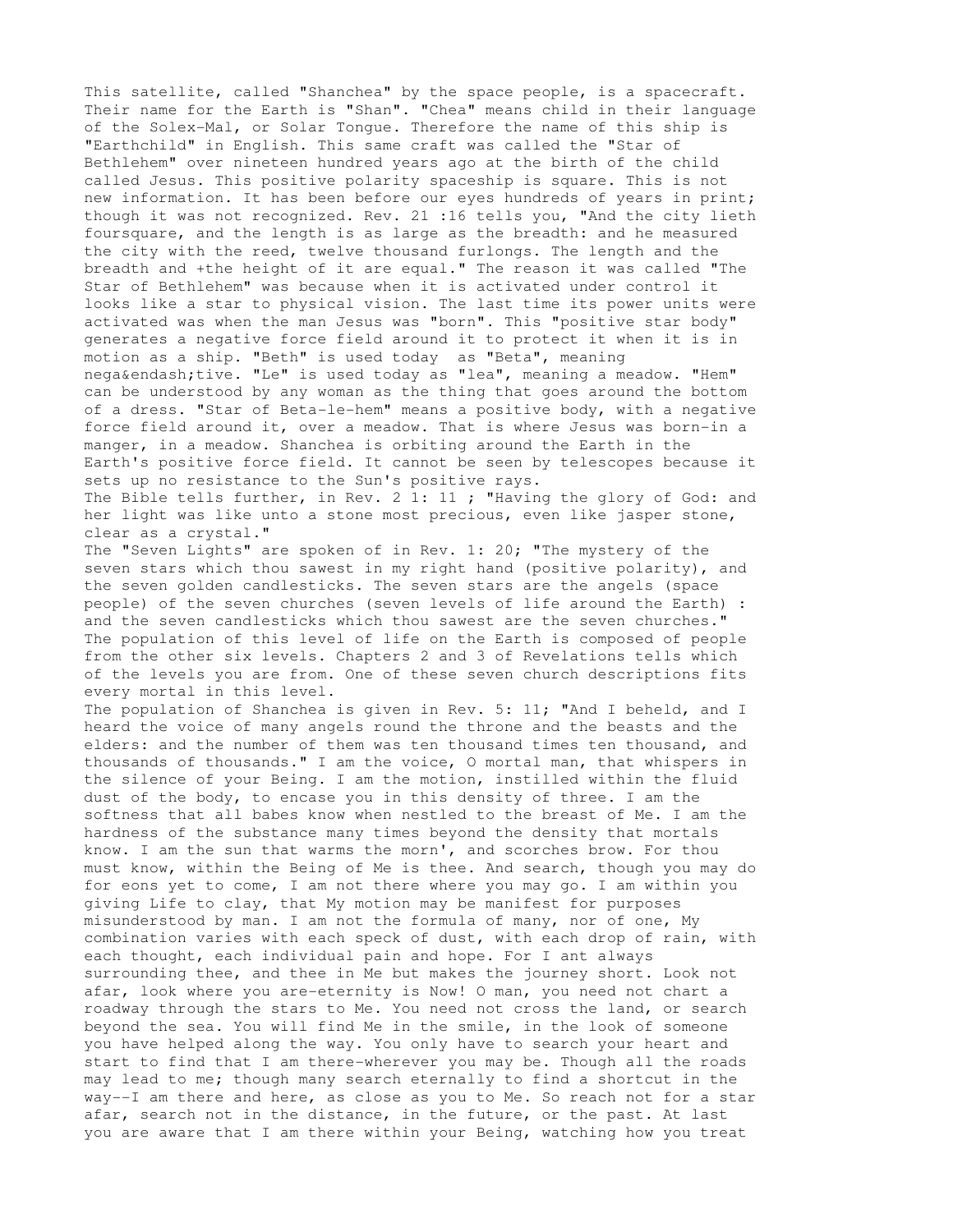the Me in others of My parts.

CHAPTER EIGHT

### METHUSELAH'S TOY

The Great Pyramid ("Pyr" means Fire; "Mid", the equal distance between the extremes; PYRAMID: Fire, or positive light substance in the middle) of Gizeh, Egypt, is the only existent structure on the Earth that remains intact after 25,816 years. It is the greatest power plant ever built on this planet. At the time of its use it could furnish more power than the generators at Niagara Falls could produce in a thousand years. The Great Pyramid was never intended to be a tomb or a monument for the Pharaohs. Neither was it built by the Egyptians or Hyksos, as assumed by historians. It was erected by a remnant of the Adamic race on this planet. In order to produce the power required, the Pyramid was built in minute conformity to the measurements of our solar system. All dimensions were accurately computed to insure correct functional operation. The Pyramid was designed by Enoch and built by Thothma with the help of the true descendants of the Adamic race (the space people) who had made a forced landing on Earth. Knowing the Universal Laws and their application they received timely warning and journeyed to Egypt before the sinking of the great continent Atlantis-Enoch and Thothma flying in an aircraft called "vailx". After landing in Egypt 25,825 years ago, they started the operations and spent the next nine years in building the Great Pyramid. Utilizing knowledge gleaned from their secret records, they employed the infinite Light powers. They knew how to manipulate the light lines of force to cut the blocks with light energy from the "A" positive and "B" negative lines of force. They transported the heavy blocks with their vailx. Hovering over each block they encompassed it in their force field, eliminating the weight of the block in relation to the Earth. The blocks shaped so as to assure astronomical precision, correspond to and contain all pertinent data of our Earth and solar system. These correct dimensions were necessary in creating a positive solar vortex-on a small scale-from the "A" positive and "B" negative lines of light force.

The Great Pyramid was erected at its present location for several reasons. Its location was on the side of the negative polarity from the Equator. The 30' latitude was the maximum vortex belt on both sides of the Equator. It was lateral through the Earth to the positive pole of the planet's core. It was centrally located on the Earth's land-mass, which was its nearest maximum point of negative polarity. It was opposite to the Earth's largest mass of water, which served as a reflector. The weight of the Pyramid had to be tremendous in order to prevent its twisting out of shape, or rotating on its base. The controversial capstone and a few courses of blocks were left off intentionally, as experiments proved they were not needed.

### (illustration here)

As the Earth rotated, each revolution brought the Pyramid into a cycle of "A" positive and "B" negative lines of force. This caused an increase in the vortex-shaft of positive force (the principle of the cyclotron). Thus after a period of days the vortex reached and held its maximum force. All this planning and work-astronomy, mathematics and engineering-was recorded symbolically in the stones as the work progressed. Jesus knew this by intuition and journeyed to Egypt to refresh his memory from the stone-records erected by his people. In building this power plant of astounding dimensions their chief concern was the safe return to their own people. Being endowed with true perception, they visioned the coming cataclysms of the planet and planned an exodus. When the time of departure arrived, they entered the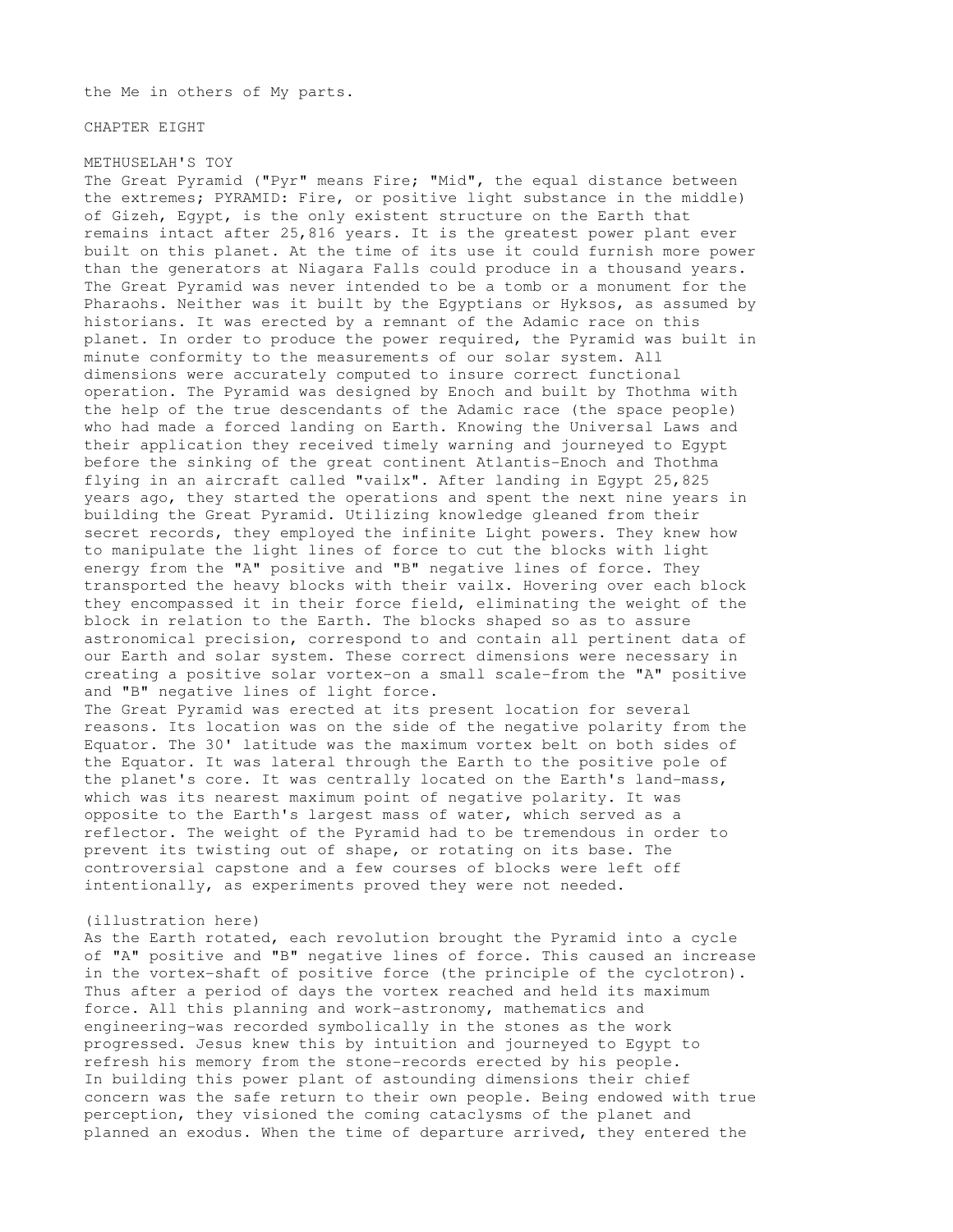King's Chamber in the Pyramid and charged themselves in the super light-force vortex. Then they boarded their ships, hovering for a while over the truncated top of the Pyramid in the positive shaft of force which extended beyond the gravity range of the planet. When the ships were properly charged they were actually repelled from the planet and navigated with super speed to their destination. Some of the sons of God (the Adamic race), who remained on this planet, knew of and used the stored-up power of the Pyramid for several thousand years. For instance, Methuselah and his sons prolonged their life span for hundreds of years by charging their bodies in the vortex. Many of the deceased Pharaohs, placed in the "open tomb" of the King's Chamber for regeneration, were restored to life. Those who did not revive were left there for a period of 28 days, during which time the mummification took place. However, as the Earth moved in the Precession of the Equinox the regenerative and rejuvenating powers embodied in the Pyramid were lost. Rulers around the Earth, knowing of the rejuvenating powers of the pyramid, tried to duplicate the Great Pyramid of Gizeh by building a pyramid of their own by manual labor in order to live longer themselves. They did not fully know the principles of primary energy however, so their pyramids became their tombs. Nevertheless, the secrets are not completely lost. Humans, knowing they are alive now, and not knowing what lies beyond the transition called death, attempt by every means possible to keep their physical bodies alive.

The inner mind keeps transmitting the faint hope to their understanding that they can live forever. Naturally, knowing that they possess a physical vehicle now, they are reluctant to part with the old model to which they have become accustomed.

Monkey glands, hormones, operations, injections, etc., have been advanced by the technicians in biological and medical science to try to prolong the life of the physical body. People assume that substance of a physical or chemical nature can support substance of like physical nature. This is based on the theory that if you keep adding dirt to a hill that erosion is constantly dispersing, it will always be a hill. Nature always wins the battle in the long run, because natural forces are eternal. Man's efforts to overcome nature by opposing it will lose every time. The only means by which man can add years to the physical form is by going with the natural, eternal forces.

Life is eternally continuous. Humans have placed the limits of was, are, and will be on life. These divisions of time are from the physical brain. The flesh we call the brain only understands now, it only exists in the physical body for now. It cannot understand anything beyond its own limits of birth and death. All physical substance changes in time. It is understandable when one has spent his years in building up associations, friends, and family, why he wishes to remain here longer. His brain concept of the physical body does not want to give up its encasing form. The biggest trouble on this planet is, that when you get smart enough to do something with the knowledge you have acquired here, death intervenes. Our life span is just too short.

In Genesis, chapter 5, it tells of Seth, Enos, Jared, Methuselah, and others living for hundreds of years. They were so close to the knowledge of their ancestors of the Adamic colony on Earth, that they used the "fountain of youth" principles to add to their lifespan.

Rejuvenation is done with the infinite light, or what is called "God power". In the application of this power the one receiving it does not see, feel, taste, smell, or hear anything. I have the information to make rejuvenation possible; adding 50 to 80 year onto the average lifespan plus resumption of youthful vitality.

The only difficulty I will have, is that we are on a planet that is revolving. In order to operate this apparatus I must clock it to the Earth's rotation, quite like a large telescope is clocked to keep it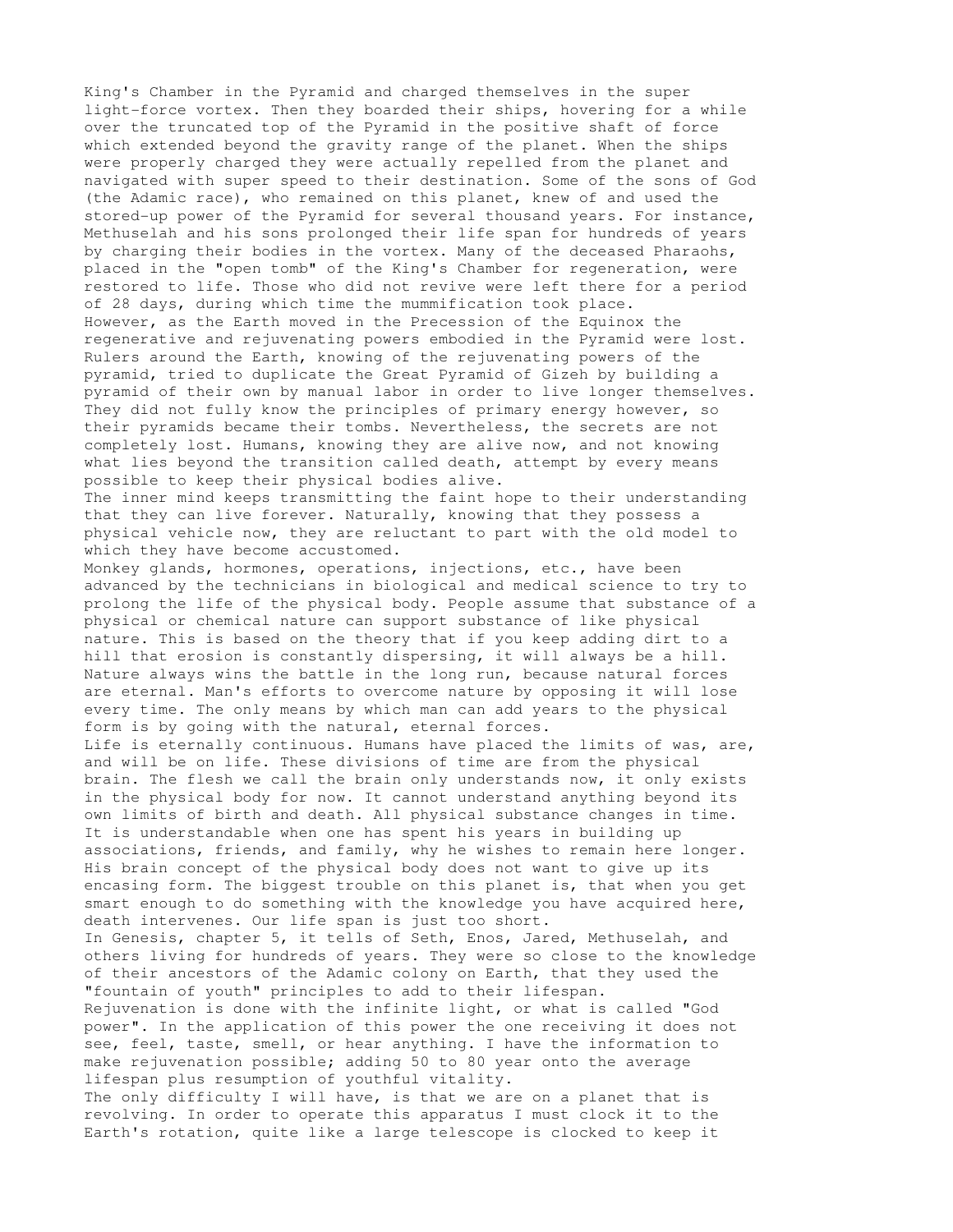centered on the object being viewed.

O mortal beings, though many may express belief in the teachers I have sent, I accept them, providing that the expression of belief is not a living lie. And those who live My Laws and say "There is no God above", them I accept also. Though words may deny My person, the actions prove Me in the heart. Belief expressed in words is not verified in fact unless the living brings about the proof.

Though multitudes have closed the door that keeps Me front being the directing force, I condemn them not. Though Laws may make My Being infinite and boundless beyond comprehension, I am not there in the individual except as I am expressed in action.

O mortals bound in density, look to the examples I have placed around you. Bow not your head to come to Me, only prepare that I may be recognized within your Being. Stumble not on barriers that mortal eyes fall to see. Build the perception within that may guide your path, that I may light the way so none shall stumble in progress of eternity. Lean not upon the cane of chance, but only cast a glance in My direction, which is within, to find the way by day or night. I make the path, I light the light. I lead you by the hand and yet you trust Me not, although you profess My Being in words. The cycle has come in the circulation of My doing, and now I lead My faithful ones to victory over self. For they shall recognize My Image is the light of sight, the light of right, instilled within each of My parts. And though I shake the ashes of My universe, the furnaces of My heat

shall ever be-the Love of Me expressed in thee.

# CHAPTER NINE

### THE SWORD OF DAMOCLES

I have explained that nearly everyone on this old Earth has the more or less dormant potential to communicate by thought. Like learning to play the piano, or learning to become a master of any trade, sport, or other activity, the use of thought communication can only be accomplished by regular, continuous practice. The space people use instrumentation in their thought contacts with people, only to insure positive reception and to maintain power through conditions that could otherwise interrupt the reception. They think into a device they call an "adiphon". This receiver in turn transmits through a projector they call an "omnibeam". The "omnibeam" can be focused on any individual, or a group of people. This projecting of thoughts is mentioned throughout the Bible. Voices "coming from heaven". The "Lord" speaking unto Moses and many others, including the voice of God coming to Jesus. The space people have explained that they can only focus this beam safely on people who have devoted much time to an awareness of "open" perception. Otherwise, the beam can be dangerous to the physical health of anyone that cannot stand its powerful vibratory transmission. One person has the power of one and can normally only contact one other individual. Here on the Earth one power of thought is sufficient in the Earth's magnetic field to contact any one other individual who is receptive at the time, anywhere on the Earth's surface. Thought projection by one person must be done by concentrating upon the individual you wish to receive your thought. Thinking his name, and what he looks like, must be pictured in the projector's mind several times. Then the thought you wish to transmit must be concentrated upon several times. This is for beginners. After one becomes adept at projection, only one thought, person, picture, in the projector's mind will be necessary. The thought will not be projected to the one of whom you are thinking until you release the thought. In other words, after the concentration you must immediately forget what you were projecting and think of anything else. As long as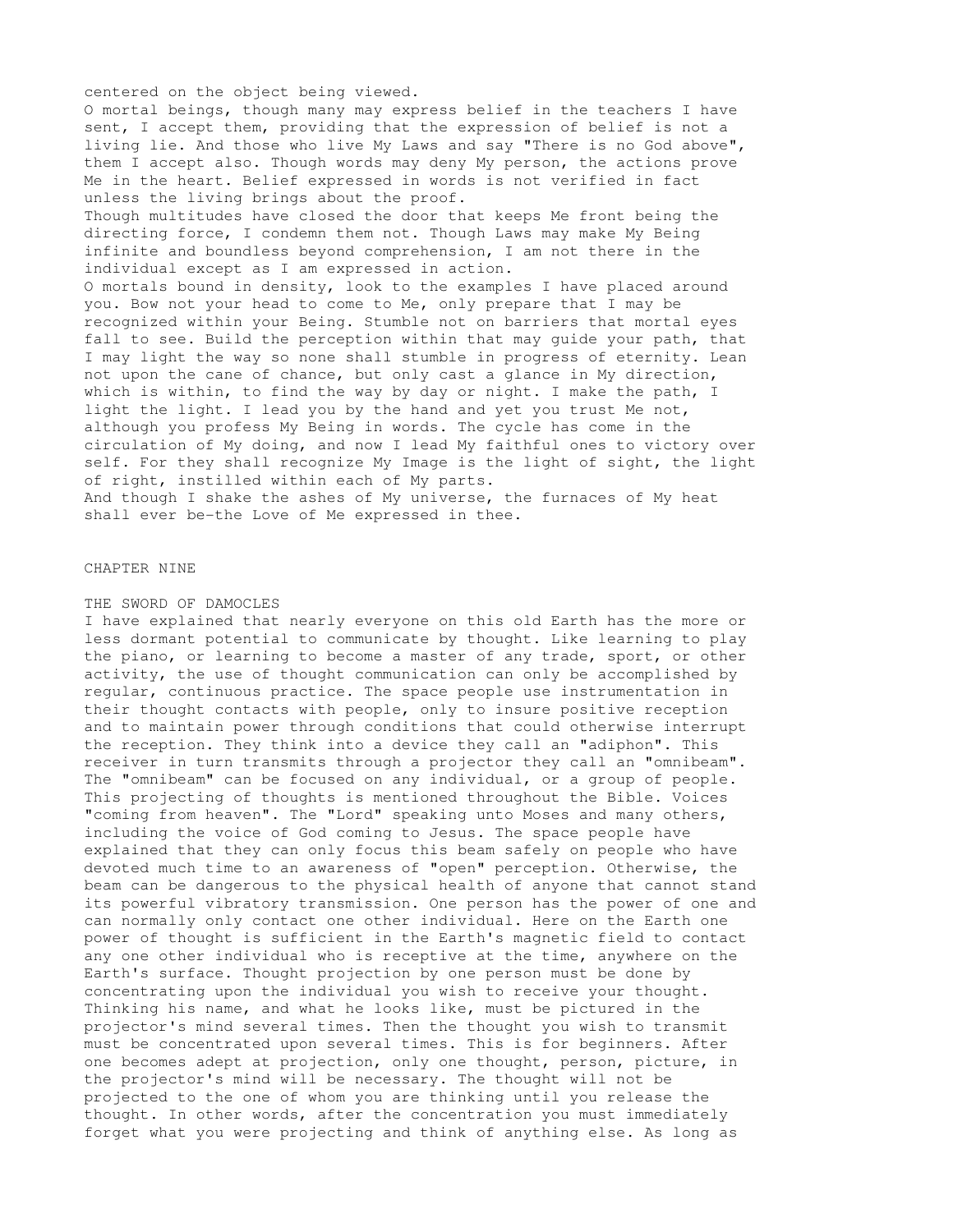you hold the thought in your mind it will not reach the one you are projecting to. Unless the person you are projecting to is in a receptive state, he may not receive the thought. To be receptive you must make your mind a blank. Do not think of anything while trying to receive the thoughts of others. With continuous practice your projective and receptive ability will become apparent to you. The power of thought can be increased by the increase in the number of people. One person has one power. Two people have eight power. Three people have 512 power. This power cubes its resultant to the maximum of twelve people. This is the formula Jesus gave to the people when the Creative Spirit spoke through him, saying; "When two or more are gathered in My name there am I also". This is the force that the Supreme Intelligence used to think the universe into being. Nothing can be manifested without first being thought of by someone. As I have said, three people have the projective force of 512 power. Four people increase it to 134,217,728 power. When twelve people combine their thought force in unity, on any purpose, that purpose would be accomplished. This is the reason Jesus did not select his disciples from among the intellectuals of his day. He would have had too many fixed ideas to undo in their minds. Instead, he picked common people from among the multitudes, only one of which could even write. He knew that it would be easier to use the power of twelve simple-minded people than to undo the dogma, custom, and religious illusions established in the minds of the "learned". Most of the acts Jesus performed were done through the concentrated power of his twelve disciples, with Jesus controlling this tremendous power. These acts have been termed miracles by people who didn't understand them. There are no miracles. Everything comes about by the natural laws of cause and effect. Thought is the causal force of all effects. Thought is of positive polarity predominance, as it is a causal, or projective force. In the physical level of negative polarity predominance, thought cannot manifest by itself. Polarity requires that two poles be active to manifest a result. A battery with only a positive pole will not produce current. Duality is required in equal and opposite forces in order to manifest action as the resultant. Motion can only be when unbalance exists. That which is in balance cannot move of itself. Some other force must cause the action. This is why the expression of "God helps those that help themselves" is a universal law. The Bible tells you that "God rested on the seventh day." Nowhere does it tell you that God started creating again. It says that God completed His works. This means that God is still resting, and can only be manifested through man, who was given dominion over all things. This in itself is proof of reincarnation. God made the race of man and then rested. Everyone of the race of man was created simultaneously. No one is older, or younger, than another. When God rested, creation was terminated by God. Birth of babies on the Earth is only the repetition of their eternal creation here, or somewhere else in the universe, before. Death is only the departure from negative polarity manifestation to positive polarity manifestation. Life is only manifested through the interchange of motion through the unbalanced opposites. God is no-thing. If God were a thing, God would have individuality and could not be infinite, for individuality is only a part of everything. God is referred to as He, the Father, etc., by the church. This nullifies God's infinity and gives male gender to God. This excludes everything feminine and of negative polarity. The church would have God in the image of man, rather than man in the image of God. To use God power, you must bring it out of still. ness and manifest It through expression, or motion, to produce a given result. In giving man dominion over all things except his fellow men, God expected you to use the infinite Intelligence of universal Being to manifest results.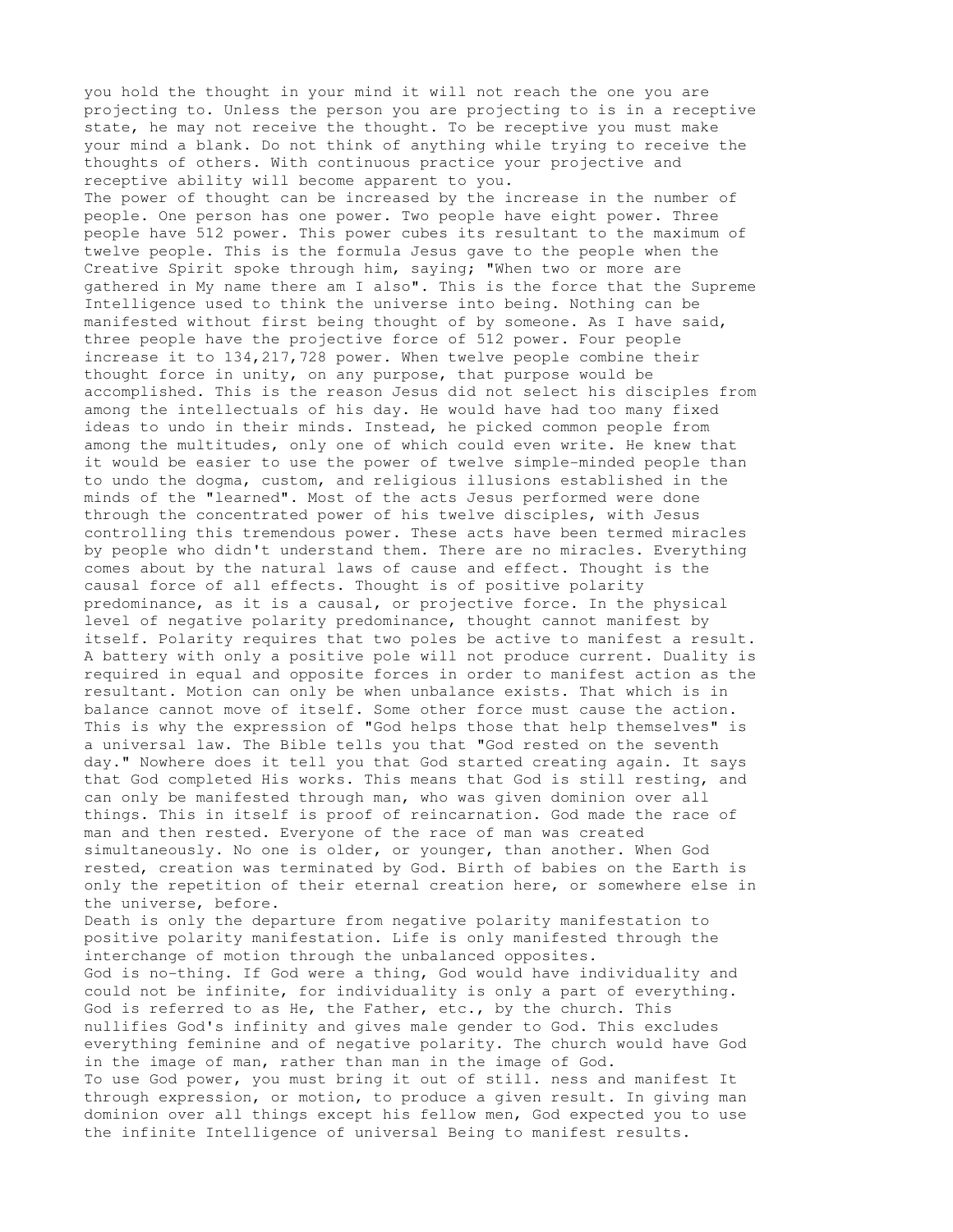Why did Jesus say he came to bring the Word? He could have easily communicated with anyone he wanted to by thought, but he said he came to bring the Word. The reason was that he knew the power of God (Rest) could only be manifested in a predominately negative polarity level of life by an equal interchange of thought (positive polarity) and expression (negative polarity). It is not my intention to prove this formula to you, but rather to let your reason and experiences prove it to yourself. Look back through your experiences and recall if the following has happened to you before. Apply it now and make it work now. God's power has no limits except those that man creates. Think regularly every night between 6 P.M. and Midnight of something you need. This is projecting positive thought, by concentration, into the negative polarity (receptive) lines of force, which alone are active in this quarter of the twenty-four hour rotation of the Earth. Then during the time from 6 A.M. to Noon, which is the positive quarter relative to the projective, positive polarity lines of force, express in words that you do not want the things you thought about during the 6 P.M.--to Midnight quarter. By attraction, positive thought to negative force and negative expression (the word) to positive force, you can receive that which you have put the forces of the universe in motion for, This should be done regularly, night and morning, for 28 consecutive days (one magnetic month), and then release it by forgetting entirely about it. This can be used for others, especially if you do not tell them what you are doing for them. Telling them will bring their mind action into play and will interfere with the results. Once this formula is applied exactly as given, nothing in the universe can prevent the results from manifesting. You must think what you need, or others need, and use "The Word" or the power of opposite polarity, and patiently wait for the result after forgetting about it or releasing it into God's hands. The Creator caused the universe to be. Then all was given unto the dominion of Man throughout the universe. Man, using the force of thought, can create new things for progression, or create new things for destruction. Thought is the prime force and is neutral. Words are the effect of thoughts, whether they be good or bad. Words are in the range of our physical hearing. They are the means by which thoughts are conveyed between people with sound. Various languages convey the same meaning by different sounds. There have been many arguments, discussions, and efforts to prove that things, and people, not seen in our life level, can be materialized. The Bible tells many times about "angels" appearing before people, apparently out of thin air. To believe in the Bible of Christianity, with the concept that "angels" appeared in olden time, and cannot appear in our time; is certainly bullheaded orthodoxy. This is primarily done by some "Christians" who do not want "angels" to interfere with their selfish ways and pleasures. Much has been said about the space people of today materializing and de-materializing on several occasions. I can truthfully say that I have seen and talked with one of them that instantly disappeared to my vision; but I could still feel him when I touched where I had just seen him. Just as orthodoxy places limits on people's thinking, so does your physical sense of sight place limits on your seeing. Your eyes can only see within the range of the visible spectrum; about 4000 to 7800 Angstroms in wave length measurement. You cannot see the air, yet you breathe it. You can see water in its fluid density and its vaporous density, but when the steam is absorbed in the air, you cannot see it. Vibrations from about 20 to nearly 20,000 cycles a second can be heard with the ears. Vibrations below our hearing level are called "infrasonic" and those above it "ultrasonic".

Because the five lower senses all have limits, people's thinking has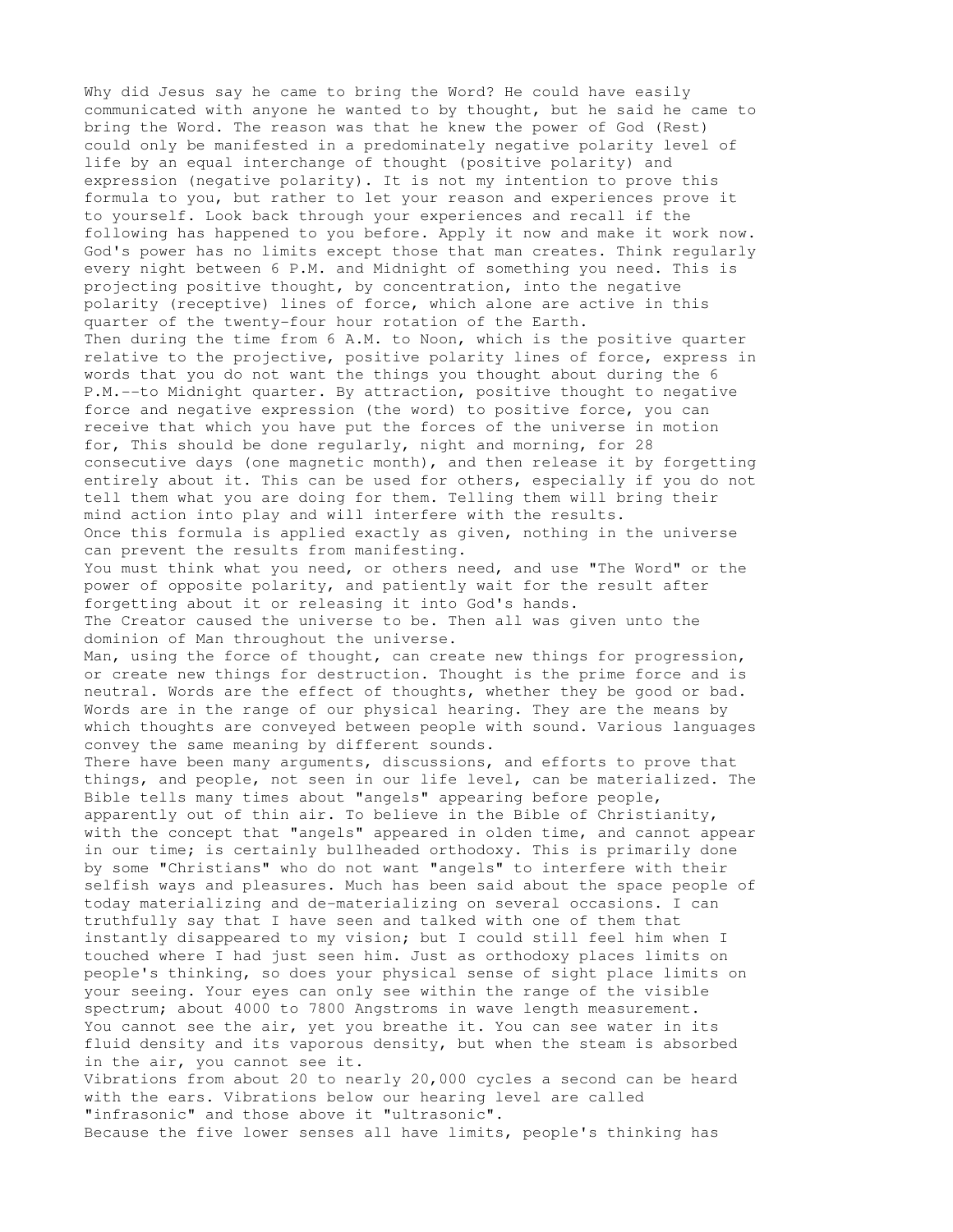become narrowed into a groove that will not allow them to accept anything that is not within their limitations.

Many of the space people live in frequencies of life beyond the human limits. By using methods developed by them, they can bring their body vibrations inside our visual limits as easily as we can condense unseen moisture out of the air into water, and then freeze it into ice. Many spiritualist mediums can materialize people from beyond the door of death. Do not let yourself be confused, however, with these ectoplasmic figures, or the words spoken through them. All figures of people generated through the ectoplasm of another person are from the transition or Earthbound level, or are created from the mind of the medium. This is not to be scoffed at, as the power to create from the mind is a great one indeed. None of the space people from other levels of life are ever materialized through a medium. It is not possible to bring through ectoplasmic means, anyone from beyond the Earth's force field. In order to progress to the finer frequencies of life in other levels, you must first know where you stand in this level. The Creative Spirit so designed His light universe that nothing can exceed its individual vibratory qualifications. Your individual record is being made daily by the way you live. Everything you think, say, or do is recorded in your aura. In the life following this one, you will only be able to progress to the highest level in which your light record will vibrate. No one is going to judge you but yourself, and you will be faced with the results of the record you established here. You must conform in the way you live to the laws of the universe. The densities are established by different vibratory frequencies of light. You can qualify to "jump grades" by the way you live here now. I am the voice, O man, speaking in the stillness of your Being. The righteous recognize My voice. MY call is to those whose ears are deaf to My withinness. I plead eternally, that all may hear the Me in you eventually. In the pattern of My doings I bring you pain and joy, that you may feel Me in the contrast of your senses. Never shall I cease to call to those who live in darkness. Though My patience is infinite, I suffer because of your sins. When you hear Me in another-listen! Do not shy from Me in the disguise of raucous laughter. The ones who live in the clamor of confusion, to hide from Me, are only adding sorrow to tomorrow. So I make each tomorrow a today, that your memory of yesterday shall make My voice the louder from out of the silence of an added day you spent alone.

I have extended the Light to manifest My creations from thought of Me, and perpetuated motion throughout eternity. Each motion to bring an effect, and every effect a cause-by repetition-in an endless pattern of My doings. I ended My work of bringing about, and made thee, O man, to carry continuity. My infinite watching is directed to see My Image of instrumentality, which is thee, O man.

Whenever you sing-My heart sings too, through joy of your emotion. And when you assist another--the act of thee is devotion to Me, and from Me through thee. Whenever you sorrow, I am sad too; each thrill you feel is transmitted to Me. I too am ignored when you fail to see the Me in others around you. Though you are effect of My cause, O man--Intelligent Image of Me--I only exist as effect of you whenever you cause Me to be an extension through thee. Then am I active, then do I live, when you give effect to My cause in the love of Me-through each day of My days, eternally.

CHAPTER TEN

THE FALSE CHARIOT You must understand that the substance you call your body is very much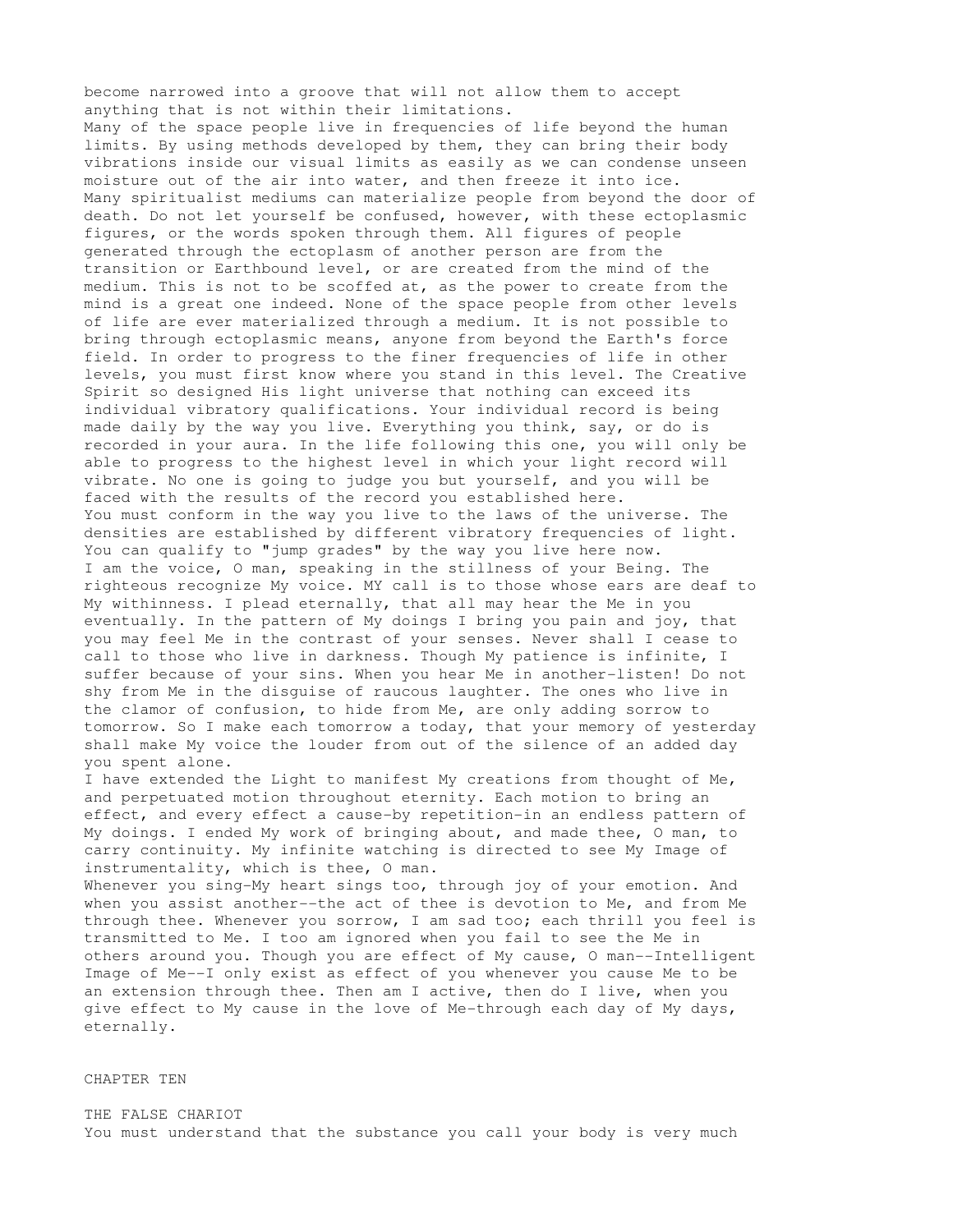like the body of an automobile. The chassis on which the substance forms is the eternal part of you. You can lose a limb or smash the body and the chassis of your Reality continues on. In physical level requirements, your material body is of an animal structure following the form of eternal man in the essence of your real Self. This material structure is given life by the fact that the forms of crystals within the blood stream are the power house of your every motion. These microscopic crystals in the blood diffuse, refract, and reflect the positive-negative light passing through you continuously. These crystals often become neutral. They lose their power, like a magnet. Each of these crystals is polarized and carries polarity in opposition. This brings about the flow of your blood through light energy. Many times as these crystals neutralize, they will settle in the feet. This is the reason for the ancient teachings concerning the position of standing on the head-to circulate these crystals that have become neutral. The heart is caused to function by the circulation of the blood, instead of vice-versa. The heart serves only as a valve to keep the circulation going in one direction. The structure of arteries is such that the cellular and atomic composition brings about a positive force upon the crystals in the blood stream. The veins are such that negative force of light energy functions through them. Being of animal structure, man in the physical body requires crystals of an animal nature. Various refractory crystals found in animal foods are not reproduced by vegetation. The history of the mechanics of motion throughout the universe is locked in crystals. The records of all that is, all that was, and ever shall be are concealed in the frequencies of various elements known and unknown in their crystal perfection. Life is only given motion through various particles of matter in many forms. As the Bible tells you "the blood is the life". It transmits and circulates light energy into substance form of animal nature, which conforms to the pattern of man's real form. The flesh fills the real body, although the real body extends beyond the skin boundaries of the physical. As you are born in this form, called the physical body, your instant beginning in this level was brought here in the seed, or the control master cell, through the infinite "G" line of light force. This control master cell was the beginning of your physical body. Under the functions of the control master cell, there are many other master cells. These master cells compose each one a center, the beginning of your vital organs and glands. The brain is a gland. The control master cell is the essence of form. It is subject to absorption of characteristics from both the male and female parents. The consciousness of Being is the center of the control master cell, maintaining the records of all previous lives and experiences in other levels. As these cells grow, bringing from a seed the form, controlled by the absorption of the control master cell, each child is endowed with good and bad traits of both parents. The seed which came over the infinite line of force contained none of the parent's characteristics. As this control master cell gives instructions, each master cell comes to attention in the proper position in the body, like a well regimented army, all officers. Each of these officer master cells gathers recruits from the atomic substances in the "A" and "B" lines of force and develops each their own individual portion of the physical body. This continues until so-called "death" on this level. Roughly every seven years these master cell intelligences, centering the organs and glands, are relieved by other officers. Roughly every 28 years, the control master cell is relieved by another; better qualified in more mature lines. The secret of long life is in the ability, through consciousness, to control the change of these control master cells. Some people have assumed that the mind of individuals is in the head, because through progressive conditioning they have been led to believe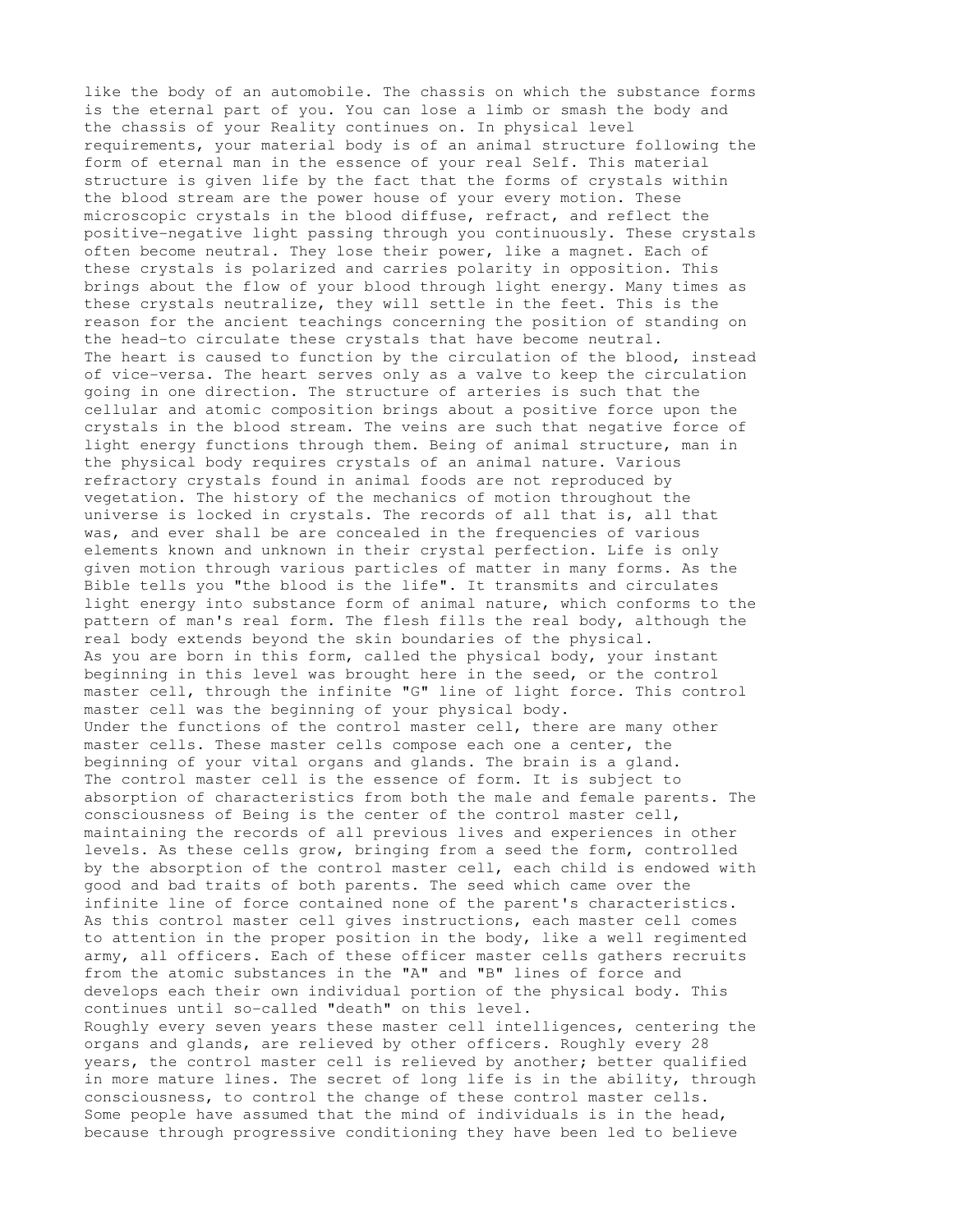that the brain is the control of the mind. The mind is infinite and universal. The mind is not confined within the body. In observing with the third eye, or the consciousness of your positive polarity vision, do not assume that the ability of this particular awareness is located anywhere within the physical body. Those whose concept of this vision is from the pineal gland area, will naturally seem to focus in that area. Actually your consciousness of individual being is all over your body, and in any particular experience is concentrated at the point of greatest sensation. If you smash a toe and the toe hurts, that is the point at which your greatest concentration of consciousness is recorded. The consciousness of your individual being moves with your emotions. It flares with various ones of these emotions, and recedes with others. Mind, being universal, is all through you and you are in it. Your consciousness is the doorway to Universal Mind. The scope of your consciousness can be increased with practice. Because you observe ahead of you with your negative polarity, physical vision, you assume to look ahead of you with your inner vision. This is limiting your scope. A particular time to practice the expansion of your consciousness awareness is when you retire at night. When you close your eyes, do not attempt to concentrate a light, or your positive vision, at the center of the forehead. Attempt to penetrate into the blackness, into the depths, with your projective inner vision. Look into the darkness. Focus deeply and further away. It is possible with practice to focus your inner vision as you do your physical vision. Attempt to extend your inner vision. Penetrate further and further each night into the darkness. If you are outside observing the stars, try to look beyond the stars. In the spaces between them attempt to see another star where none can be seen with your limited physical vision. This practice with the physical vision will also expand the inner vision. With constant and reqular practice you should be able, within a six month's period, to throw the limits of your forward vision out. You should expand your inner vision to cover three hundred and sixty degrees and see as well behind as ahead, or to either side. The limits of your forward physical vision are not applicable to the inner vision. The nightly practice will reveal to you that many things are within the scope of your inner vision, and your mind concept enlarges. Your consciousness penetrates with your attempt to extend your inner vision, and you grasp more of what mind is. What is life? What is light? Who is God? Where is heaven? These and many other questions are asked by numerous people daily. Wherever there is Life there is Light, and wherever there is Light there is God. Orthodoxy preaches that God is of male gender, saying He or Him. This implication gives to the Creator sex. The Single One is an "ity", composed of uncountable entities. The Creator is a power of Infinite, Boundless, Eternity. Wherever Life manifests motion, there is Soul in polarity opposition. Wherever Life manifests motion and consciousness, there is Spirit-lntelligence present as a part of the Creative Mind. Dimensional aspects of individuals in densities, leads to spiral inclinations of finer levels of life. You are all sitting in God, breathing God in, and He is manifesting Life in physical form through His right hand of positive polarity and His left hand of negative polarity. In-between the uncountable billions of lines of light energy passing through you, there scientifically is God; insulating the oppositely polarized light energies from each other. Centering your consciousness individually, there is the staff of Light and Life eternal. Though God is still, the opposite light energies are in motion. When you move any muscle, light energy is the motive power. Light energy functions through the Spirit. The Single One is Universal Spirit-unseen, potent, supreme Intelligence, composed of innumerable individual minds. When you record through any sense of smell, touch, taste, sight,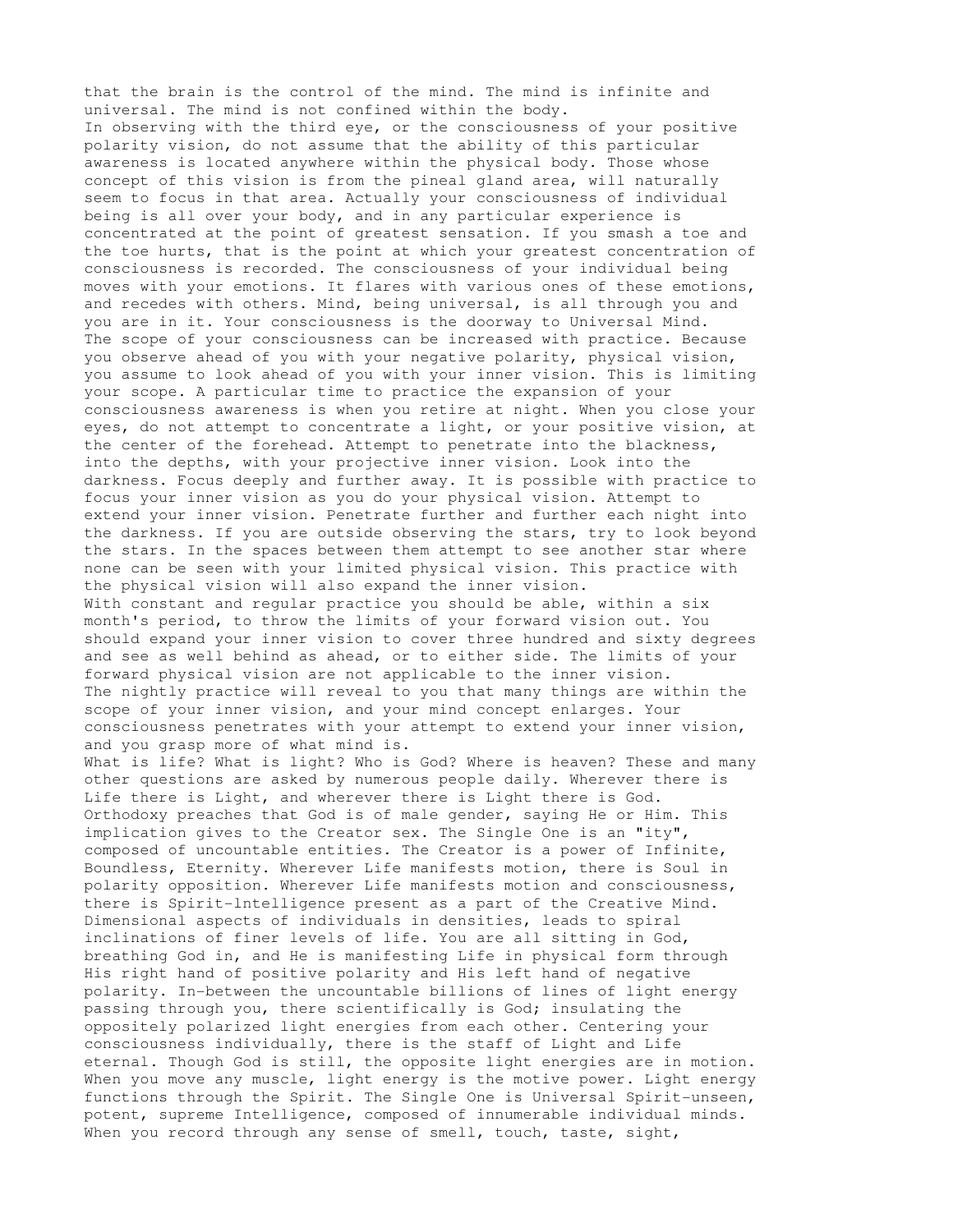hearing, thought, or Being, it is the spirit of you that records the action. The substance of flesh is inert to sensing. The conscious mind of God is yours to use, like a universal library; but each must enter through his individual door to read the records. Mundane philosophies, scientific theories, or religious beliefs do not serve as keys to enter God's house. You each must individually open your own door and when you do, you will discover first that you were inside all the time, but were not aware of it. Few people who attend church understand the beginning of the church. The church buildings today are patterned after an ancient worship. Man and woman originally assumed they had reached a state of being part of God, in the ultimate in the physical body, when the woman gave birth to a child. The man and the woman considered the), had performed a creative act. This is the primary urge of all creation, to recreate. The understanding of the people was, that two things entered into the act of recreation. The male and female were essential to birth. In the time of the ancients, religious worship was conducted in the open. The ancient rites were conducted where a large rock pointed heavenward, symbolizing the projective male; and where another rock presented a cleavage, representing the female. These phallic rites were conducted in reverence, although modern history would lead us to believe that they were sex orgies. The rites were worship in the most sincere form. The church buildings today still present the spire to heaven as the symbol of the projective male. The double open doors still represent the cleavage, the receptive opening of the female. Modem society does not understand sex and its relation to religion. They cannot be separated. The act of bringing a child to birth is not the part of the parent's choice. It is the choice of the child that brings it to birth through the parents. Although many would try to prevent having children, those who arc qualified will have children in spite of themselves. Throughout history, sex has been mentioned more than any other subject. The Bible is full of it. Everyone wants to be in on the act because it is the natural, conductive method of recreation. Naturally, when any predominant thought is brought forth there is always opposition. Those who oppose the recreative act choose to isolate themselves and become ascetics. This is their choice, because primarily they do not feel responsible for bringing new life from the old. Many of these so-called "masters" that have isolated themselves from society are fakes. They are escapists. They are looking for a way out of the responsibilities of life. They have no reverence toward anything, although they would present a "front" to make others believe that they are sacred people. Throughout the universe, birth is a privilege of parents. It is the proof manifest that they are qualified to recreate with the Creator. Recreation is the eternal progression of creation. Science is the art of measuring the ever-changing progression. The sciences converted to the destruction of today will only result in a disaster that will be a lesson for the future. O mortals cast in density of form, I center the Light to guide your way. My Light is not seen by those who observe only the density of figure. Neither can I violate the Laws I have made in the Wisdom of My eternal ways. I cannot but stay at rest with you, hoping that the best will reach for Ale, that I may bring your perception into the Light. Man closes doors, man hides himself. He binds himself to possessions of dust, not realizing all is lost to him and lost to Me. For only by the progression of thee, do I progress. My parts are scattered throughout My boundless Being. I move in many ways to fashion My completeness. Each part shall find the resurrection in Me, though the time is recorded in the records lost in space. My eternity is only complete in the patience